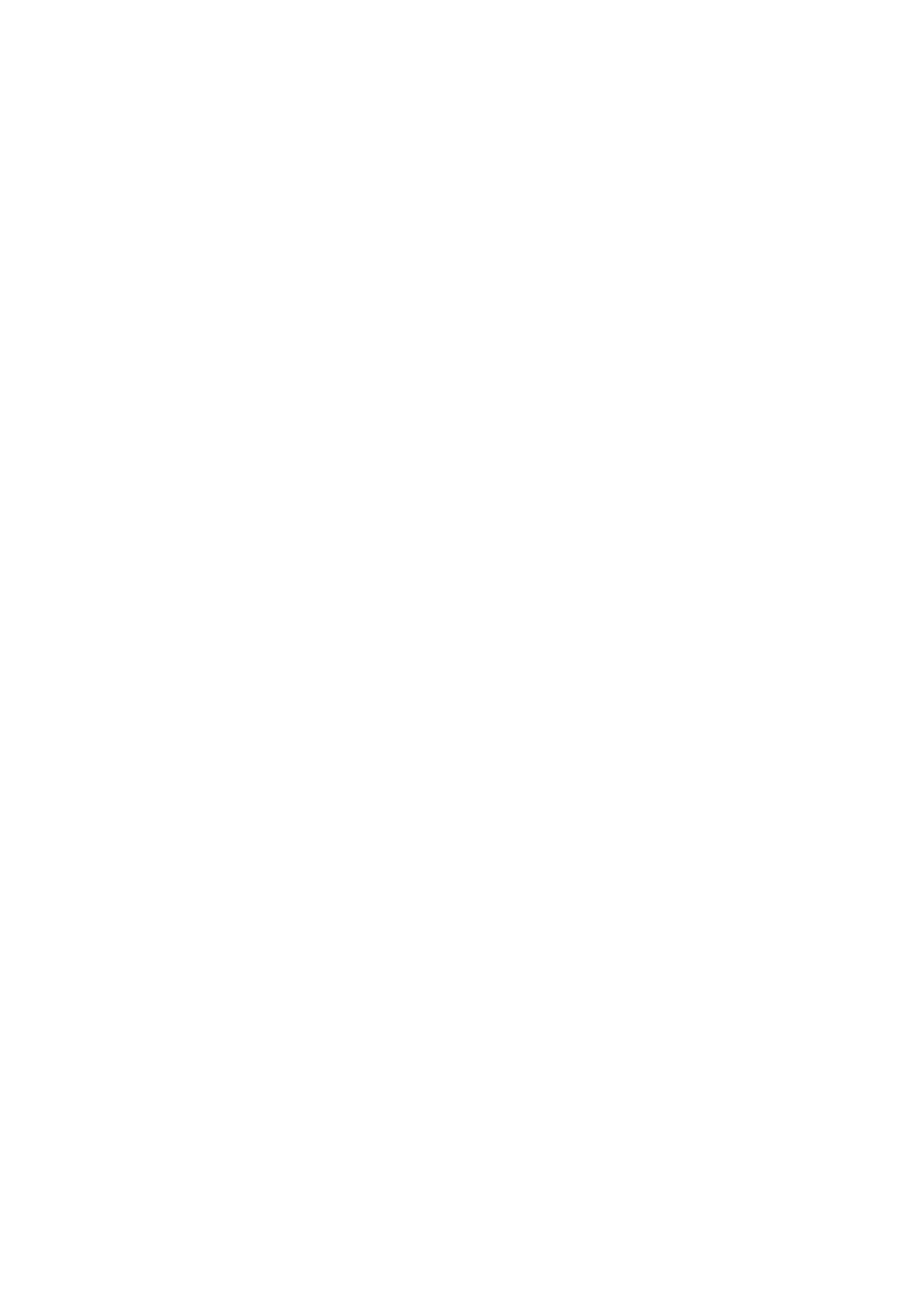# Annual Report 2007



Ludwig Boltzmann Institute of Health Technology Assessment

Wien, December 2007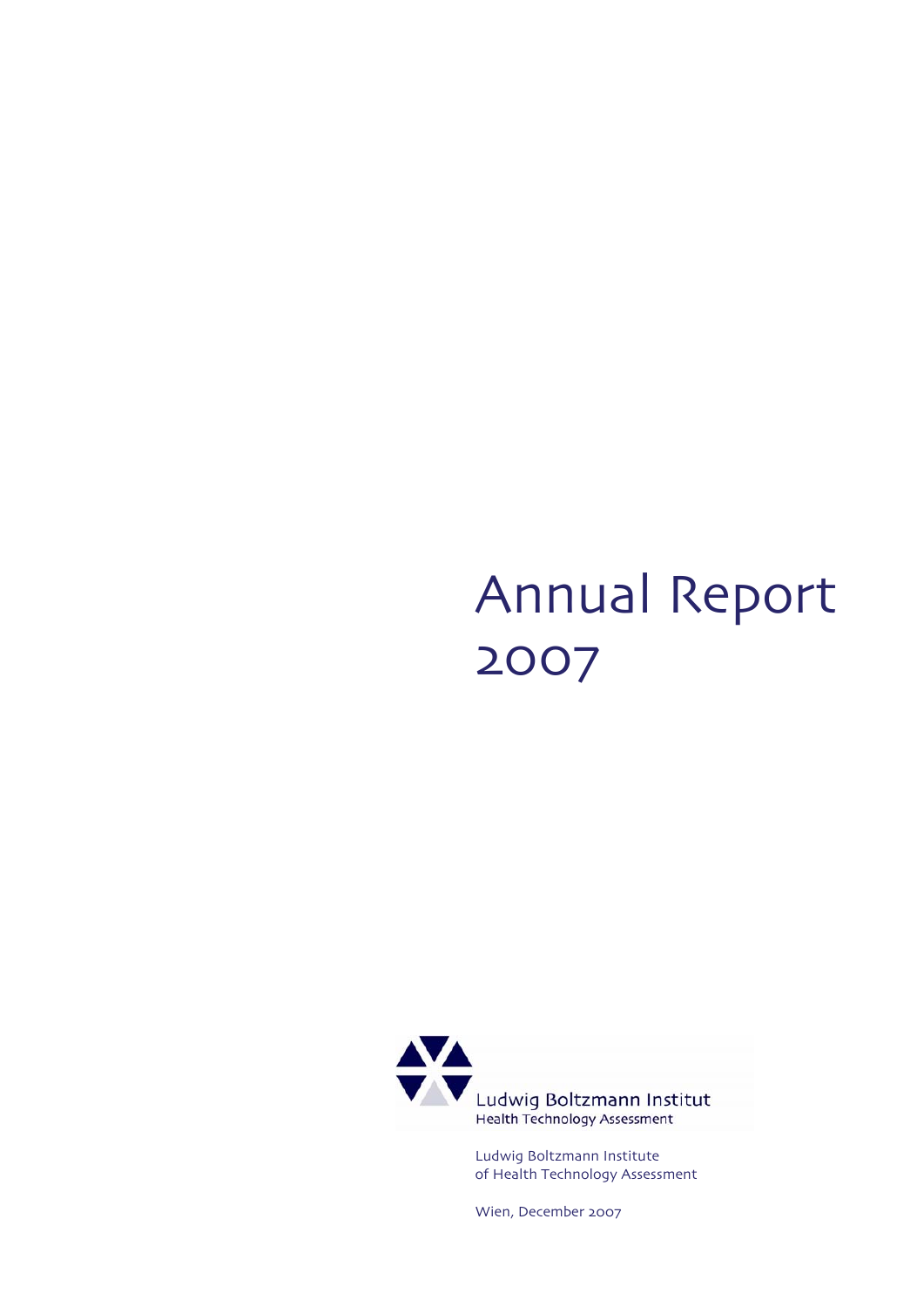#### MASTHEAD

#### Editor and owner:

Ludwig Boltzmann Gesellschaft GmbH Operngasse 6/5. Stock, A-1010 WIEN http://www.lbg.ac.at/gesellschaft/impressum.php

#### Responsible for the content:



Ludwig Boltzmann Institut für Health Technology Assessment (LBI-HTA) Garnisongasse 7/20, A-1090 Wien http://hta.lbg.ac.at/

The annual reports are available on the Web page: http://hta.lbg.ac.at/en/content.php?iMenuID=55

© 2007 LBI-HTA – All rights reserved.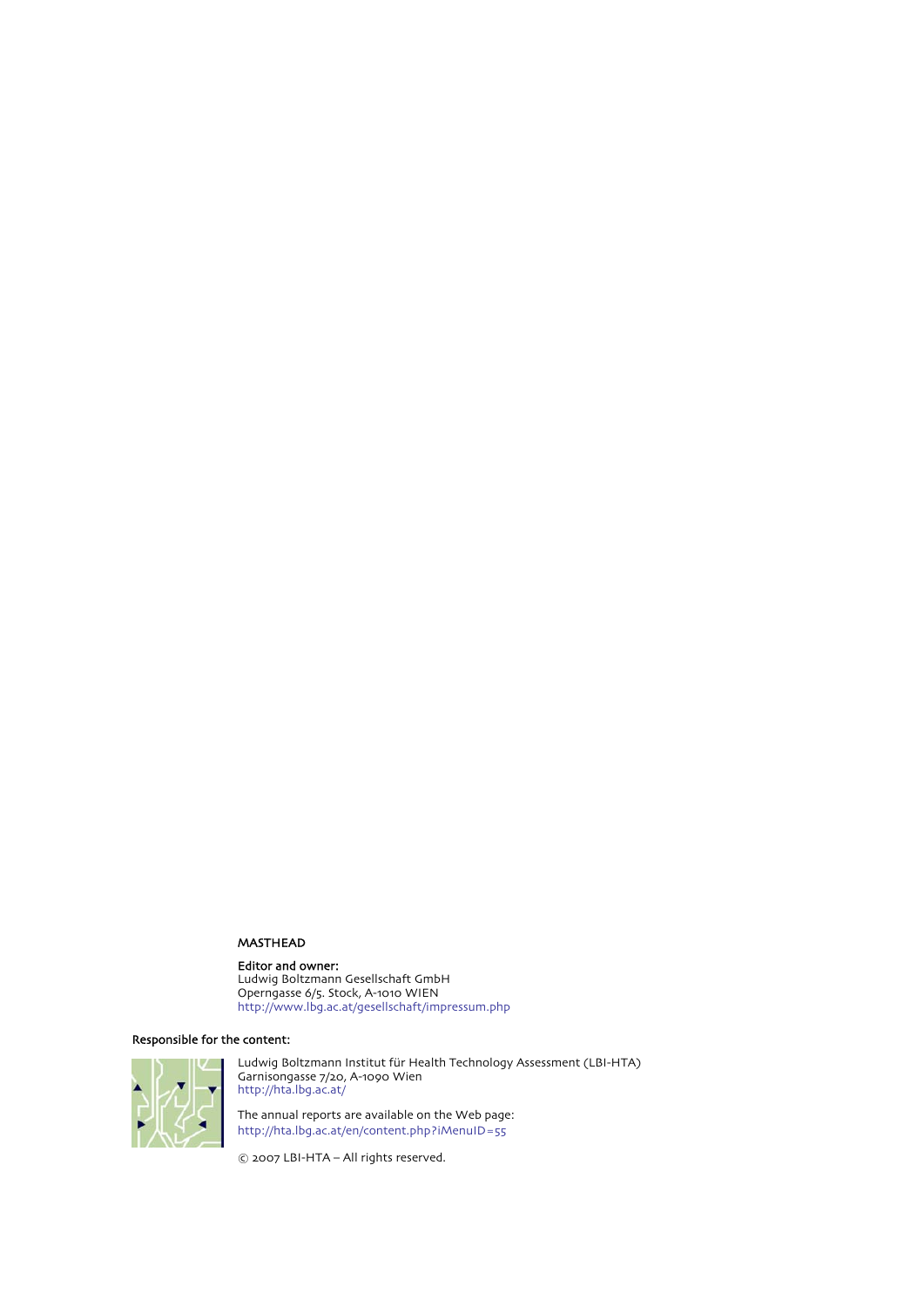# <span id="page-4-0"></span>**Table of Contents**

|              | 1.1            |  |  |
|--------------|----------------|--|--|
|              | 12             |  |  |
|              | 1 <sup>2</sup> |  |  |
|              | 1.4            |  |  |
|              | 15             |  |  |
|              | 1.6            |  |  |
|              | 1.7            |  |  |
|              |                |  |  |
|              | 2.1            |  |  |
|              | 22             |  |  |
|              | 2.3            |  |  |
| $\mathbf{3}$ |                |  |  |
|              |                |  |  |
| 5            |                |  |  |

#### Abbildungsverzeichnis

| oraar<br>. LADIA 1-2-1' |
|-------------------------|
|-------------------------|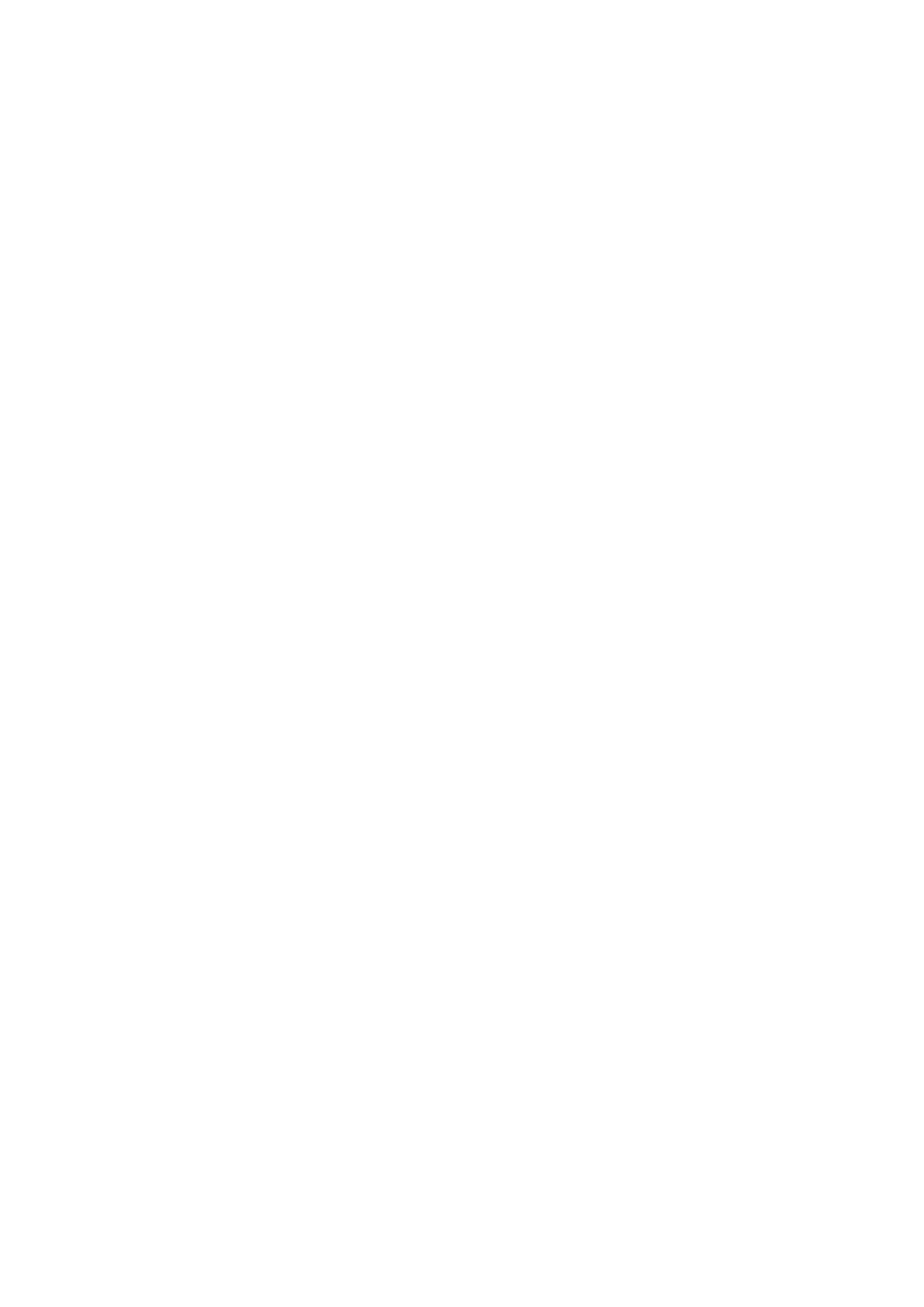# <span id="page-6-0"></span>1 The Institute – An Overview

The Ludwig Boltzmann Institute for Health Technology Assessment (LBI-HTA) was formally founded on March  $1<sup>st</sup>$  2006, and is intended to operate for a period of 7 years. Having rented office space in the center of Vienna and set up basic infrastructure, the institute started its operational activity in May 2006. An evaluation will take place after 4 years of operational activity in 2010.

1.1 Budget

The Ludwig Boltzmann Institute for Health Technology Assessment has a budget of 3,2 Mio Euro from 2006 to 2013, which is about 800.000.- Euro p.a. The annual budget is funded by the partner-institutions and the Ludwig Boltzmann Society.

Additional third party funding has been acquired through participation in the EU-project EUnetHTA (2006-2008), InnoHTA (2008-2009) and through two projects with the Austrian federal ministry for health, family and youth (HPV vaccination and tissue banks).

### 1.2 Partners

In line with the research policy of the Ludwig Boltzmann Society, the institute focusses on translational research. According to the research programme, strong emphasis is put on applicable short term or medium term results. By setting up partnerships between research-producing and research-applying organisations or institutions for the constitution and financing of the new institute, the transfer of the research results is guaranteed.

Partner-institutions in the Ludwig Boltzmann Institute for Health Technology Assessment are actors in health care administration, owners of public hospitals and private universities.



TILAK/Tiroler Landeskrankenanstalten GmbH Anichstraße 35, 6020 Innsbruck http://www.tilak.at/



KAGES/Steiermärkische Krankenanstalten-GmbH Stiftingtalstraße 4-6, 8010 Graz

http://www.kages.at/

institute was founded in March 2006

evaluation in 2010

total budget of LBI- HTA

third-party funds

institutional partners

translational research: partners apply results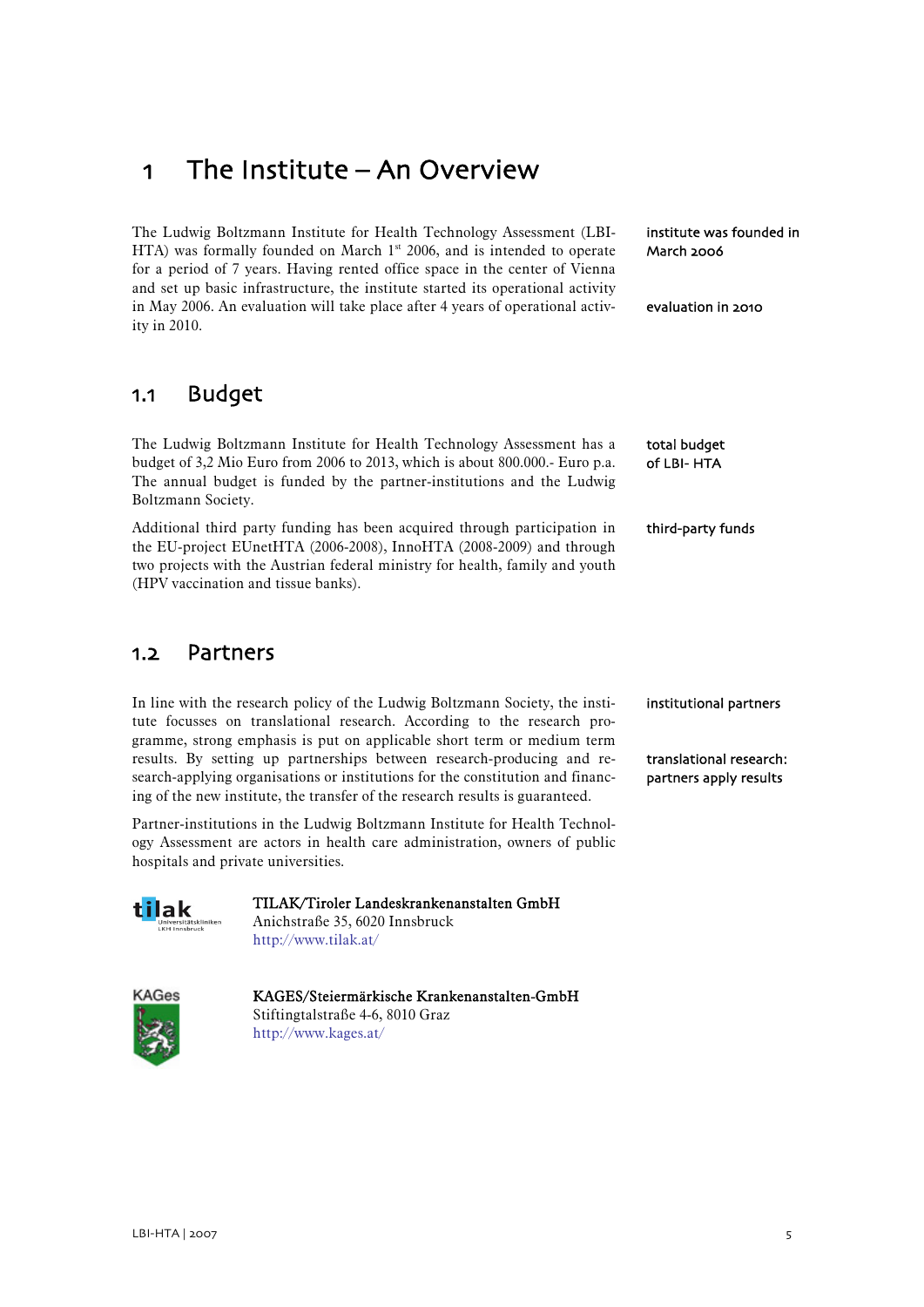

AUVA/Allgemeine Unfallversicherungsanstalt Adalbert-Stifterstraße 65, 1201 Wien http://www.auva.at/



BMGFJ/Bundesministerium für Gesundheit, Familie und Jugend Radetzkystraße 2 , 1030 Wien http://www.bmgfj.gv.at



UMIT/Private Universität für Gesundheitswissenschaften, Medizinische Informatik und Technik Institut für Public Health, Medical Decision Making und HTA Eduard Wallnöfer-Zentrum I, 6060 Hall http://www.umit.at/



### PMU/Paracelsus Medizinische Privatuniversität

Institut für Public Health Ignaz Harrer Straße 79, 5020 Salzburg http://www.pmu.ac.at/

new partner in 2008: Federation of Health Insurances A cooperational contract has been negotiated with the Austrian Federation of Social and Health Insurances and will be effective from 2008 until 2013.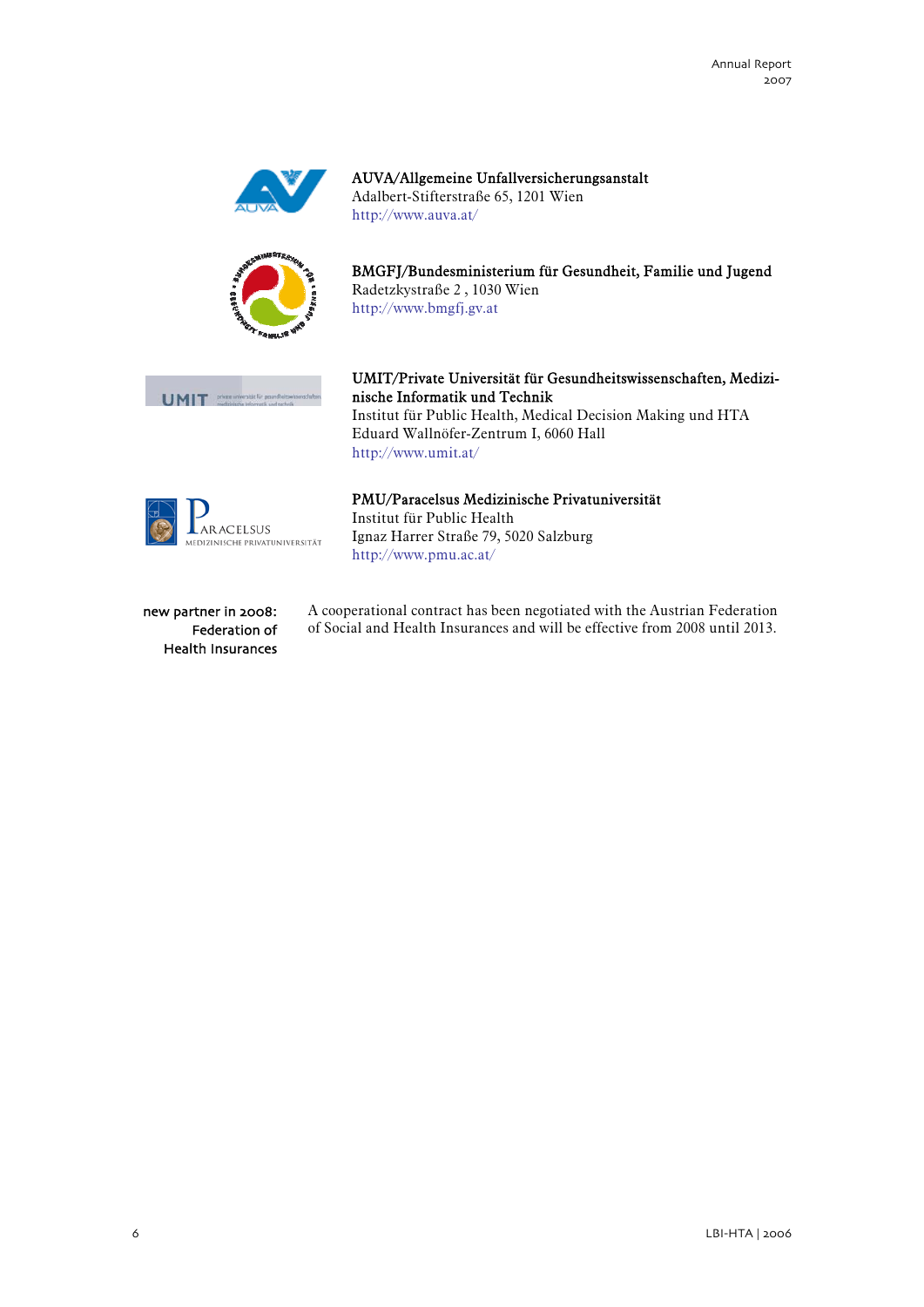# <span id="page-8-0"></span>1.3 Committees

The LBI-HTA is supported by two committees, namely the Board of Trustees and the Scientific Advisory Group:



Table 1.3-1: Organigram

Whereas the research programme for the LBI-HTA provides a general methodical backdrop, agenda setting for the current projects is the task of the board of trustees. The board of trustees is composed of one representative from each partner institution.

KAGES: Dr. August Gomsi (Chair) TILAK: Univ. -Prof. Dr. Wolfgang Buchberger AUVA: Univ. -Prof. Dr. Harmut Pelinka

BMGFJ: Dr. Wolfgang Ecker

UMIT: Univ.-Prof. Dr. Uwe Siebert

PMU: Dr. Markus Schwarz

LBG: Mag. Claudia Lingner

Board meetings 2007:

1st Board Meeting: March 28, 2007 2<sup>nd</sup> Board Meeting: October 16, 2007 Board of Trustees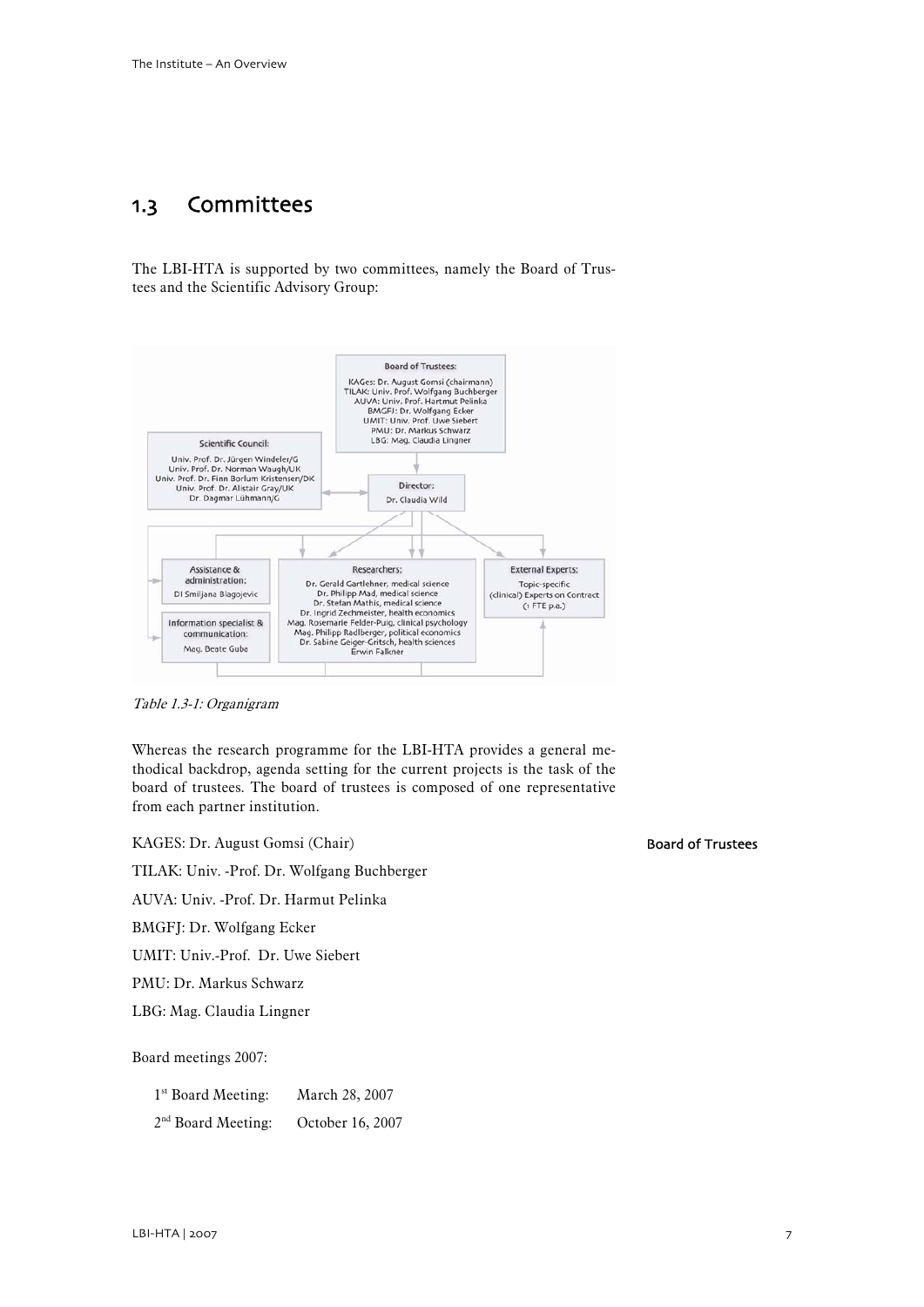<span id="page-9-0"></span>The first board meeting dealt with the development of long-term strategies for the research programme on the LBI-HTA, enabling the integration of individual projects into the research programme. These long-term strategies were based on the strategy paper that was written in November 2006. Additionally, topics for 2007/08 were gathered, prioritized and agreed upon. 1<sup>st</sup> board meeting: long term programme & project prioritization

The second board meeting in 2007 focussed on internal communication about the status of projects and discussion as to how partner organisations can contribute to projects. progress report and potential contribution of partners

The Scientific Advisory Group (SAG) fulfils the task of scientific support and is selected - in equal shares – by the Ludwig Boltzmann Society and the members of the board of trustees. It consists of Scientific Advisory Group/SAG

Univ. Prof. Dr. Norman Waugh/ UK

Univ. Prof. Dr. Alistair Gray/ UK

Univ. Prof. Dr. Jürgen Windeler/ BRD

Univ. Prof. Dr. Finn Borlum Kristensen/ DK

Dr. Dagmar Lühman/BRD

#### SAG's first meeting: election of the chairman

The first meeing of the Scientific Advisory Group took place on May  $4<sup>th</sup>$ 2007. Finn Borlum Kristensen was elected chairman of the group, and the role of the SAG was discussed (guidance or supervision). Furthermore, possible measures in methodological (literature research, rapid assessments, economic evaluations) and personal support through members of the SAG were discussed. In addition, there was a debate about the role of national HTAs in the context of international cooperation.

## 1.4 Staff

goals: professionalisation, specialisation

leadership-training for director

search institute, the professional development and the specialisation of the team members are key issues. The former includes the exchange of perspectives and methodologies, cooperation during projects, internal presentations and discussions, and internal evaluations in order to ensure high quality work.

In addition to the organizational development of an interdisciplinary re-

The Ludwig Boltzmann Society has initiated regular director meetings in order to increase both management capacities and identity building. Three meetings with the following leadership training topics have taken place:

- 1. May  $21^{st} 23^{rd}$ : "corporate identity of LB-society and LB-institutes", Laa/Thaya
- 2. August  $27<sup>th</sup>$  &  $28<sup>th</sup>$ : "leadership & management", St. Wolfgang/Wolfgangsee
- 3. November  $26<sup>th</sup>$  &  $27<sup>th</sup>$ : "team development", Emmersdorf/Melk

increasing methodological know- how for researchers

All researchers took part in the methodology development courses (see 2.1) "advanced bias spotting" (March 7<sup>th</sup>, 2007), "systematic hand search with Scopus" (October  $25<sup>th</sup>$ , 2007), and "the application of GRADE" (December  $17^{\text{th}}$  &  $18^{\text{th}}$ , 2007).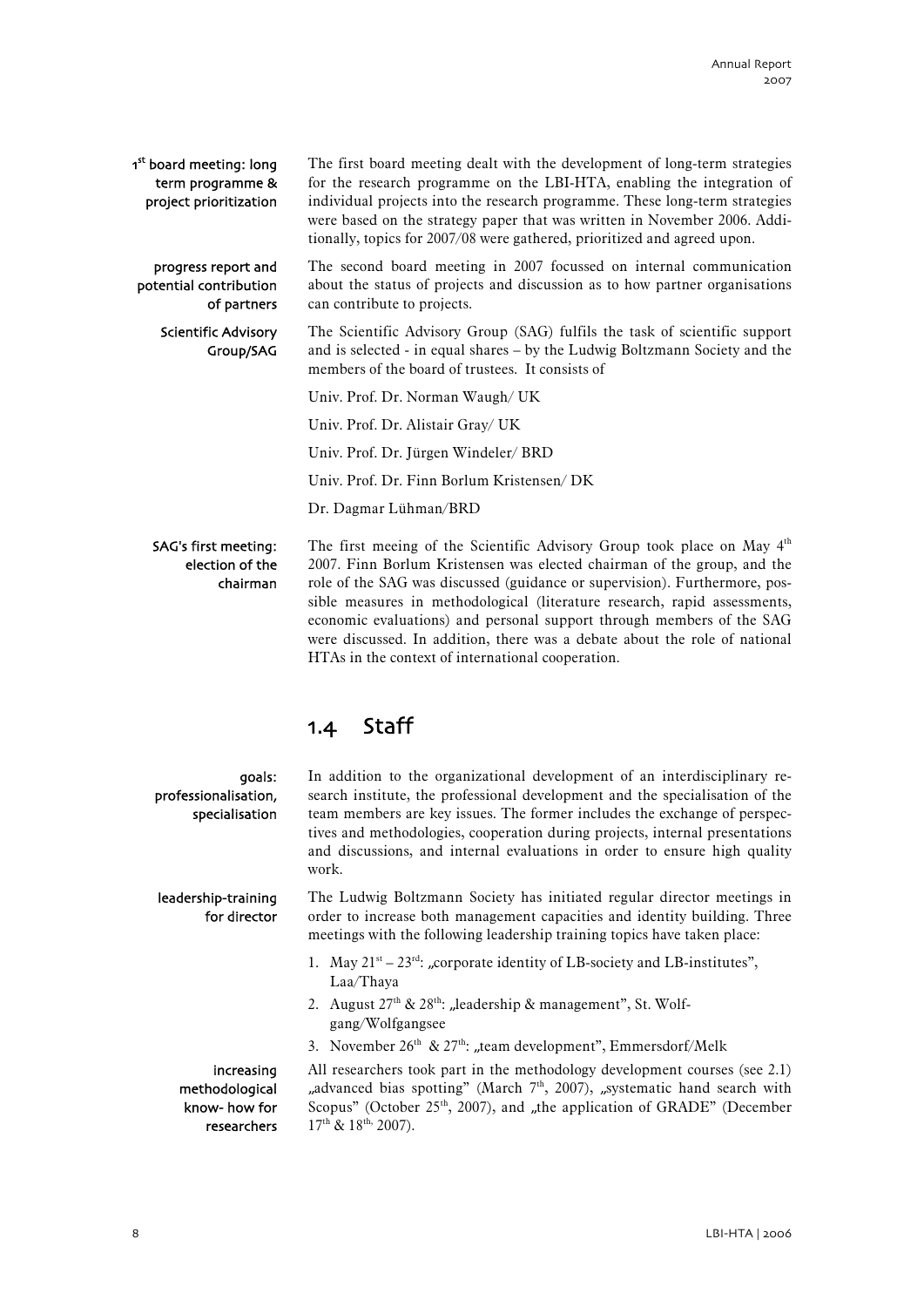| Some researchers took part in the basic course "evidence based medicine:<br>systematic reviews" (March $29th - 31st$ , 2007 – Philipp Radlberger), or in IS-<br>POR's courses "European Databases and Retrospective Database Analysis",<br>"Cost Estimation and Assessing Financial (Budget) Impact of New Health<br>Care Technologies", "cost effectiveness analysis alongside clinical trials"<br>(Ingrid Zechmeister), "pharmacoeconomic modelling", "event registration;<br>utility measurements (preference-based techniques)", "event registration<br>transferability of cost effectiveness data between countries" (Philipp Radl-<br>berger), and "propensity scores" (Gerald Gartlehner). |                               |
|---------------------------------------------------------------------------------------------------------------------------------------------------------------------------------------------------------------------------------------------------------------------------------------------------------------------------------------------------------------------------------------------------------------------------------------------------------------------------------------------------------------------------------------------------------------------------------------------------------------------------------------------------------------------------------------------------|-------------------------------|
| All members took part in the "power talking", a rhetoric seminar (November<br>19th & 20th, 2007 and January 22 <sup>nd</sup> & 23 <sup>rd</sup> , 2008), which dealt with language<br>patterns and communication behavior. Ingrid Zechmeister also took part in<br>media training about moderation skills and holding press conferences on<br>September 15th 2007 in Cologne.                                                                                                                                                                                                                                                                                                                     | rhetoric course               |
| As a part of his doctoral studies in national economic policy at the Vienna<br>University of Economics and Business Administration Philipp Radlberger<br>attended the classes "quantitative research methods", "qualitative research<br>methods", "science theory", and "research seminar in social policy". Sabine<br>Geiger-Gritsch is currently working on her thesis for a MPH at the UMIT.                                                                                                                                                                                                                                                                                                   | university education          |
| As an interdisciplinary institute the organisation of work is guided by pro-<br>fessional – assigned topic-specific – project management.                                                                                                                                                                                                                                                                                                                                                                                                                                                                                                                                                         | project management            |
| Director (strategy and coordination):                                                                                                                                                                                                                                                                                                                                                                                                                                                                                                                                                                                                                                                             | team members:                 |
| ↔ Claudia Wild, Dr. phil.<br>Research background: Communication Science, Political Science                                                                                                                                                                                                                                                                                                                                                                                                                                                                                                                                                                                                        | director & deputy<br>director |
| Deputy director:                                                                                                                                                                                                                                                                                                                                                                                                                                                                                                                                                                                                                                                                                  |                               |
| ☆ Ingrid Zechmeister, Dr. rer. soc. oec., MA<br>Research background: Health Economics                                                                                                                                                                                                                                                                                                                                                                                                                                                                                                                                                                                                             |                               |
| Office:                                                                                                                                                                                                                                                                                                                                                                                                                                                                                                                                                                                                                                                                                           | office                        |
| Smiljana Blagojevic, Dipl.-Ing.                                                                                                                                                                                                                                                                                                                                                                                                                                                                                                                                                                                                                                                                   |                               |
| Information specialist:                                                                                                                                                                                                                                                                                                                                                                                                                                                                                                                                                                                                                                                                           | information specialist        |
| Beate Guba, Mag. phil., MSc                                                                                                                                                                                                                                                                                                                                                                                                                                                                                                                                                                                                                                                                       |                               |
| Senior Researcher:                                                                                                                                                                                                                                                                                                                                                                                                                                                                                                                                                                                                                                                                                | senior reseacher              |
| ☆ Rosemarie Felder-Puig, Mag. rer. nat., MSc<br>Reseach background: Psychology, Clinical Research                                                                                                                                                                                                                                                                                                                                                                                                                                                                                                                                                                                                 |                               |
| Gerald Gartlehner, Dr. med., MPH (since 2007/05/01)<br>Research background: Medicine                                                                                                                                                                                                                                                                                                                                                                                                                                                                                                                                                                                                              |                               |
| ↔ Philipp Mad, Dr. med.<br>Research background: Medicine                                                                                                                                                                                                                                                                                                                                                                                                                                                                                                                                                                                                                                          |                               |
|                                                                                                                                                                                                                                                                                                                                                                                                                                                                                                                                                                                                                                                                                                   |                               |

- b Stefan Mathis, Dr. med., Dipl.-Ing. (since 2007/05/01) Research background: Medicine
- b Sabine Geiger-Gritsch, Mag.pharm., Dr.scient.med. (since 2007/05/01) Research Background: Pharmacy, Health Sciences

b Philipp Radelberger, Mag. rer. oec.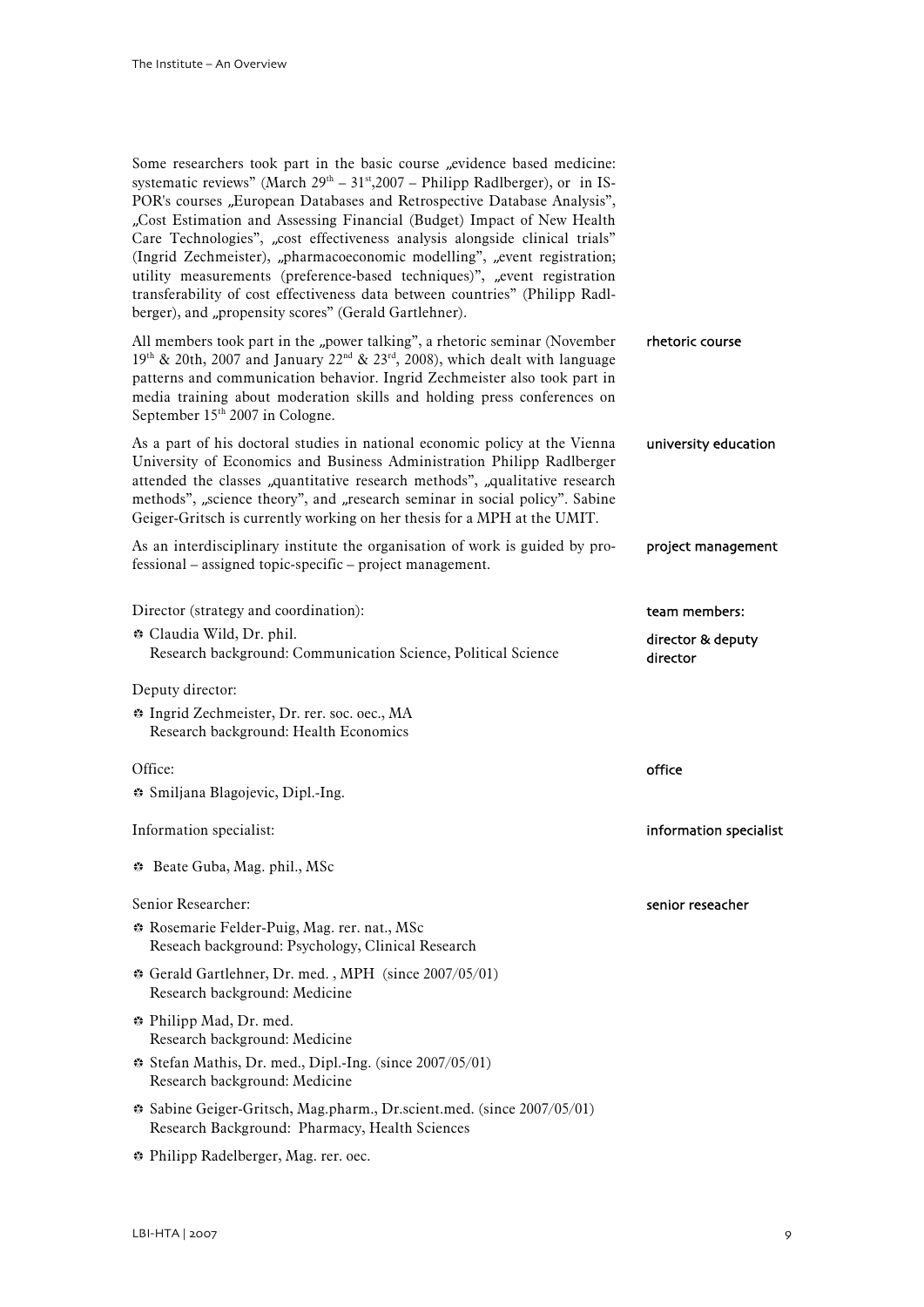|                              | Reseach background: Health Economics                                                                                                                                                                                                                                                                                                                            |
|------------------------------|-----------------------------------------------------------------------------------------------------------------------------------------------------------------------------------------------------------------------------------------------------------------------------------------------------------------------------------------------------------------|
|                              | $\div$ Erwin Falkner (since 2007/05/01)<br>Research Background: Biology                                                                                                                                                                                                                                                                                         |
| junior researcher            | Junior Researcher:                                                                                                                                                                                                                                                                                                                                              |
|                              | Tessa Langley, BSc (since 2007/10/15)<br>Research Background: Economics and Economic History                                                                                                                                                                                                                                                                    |
| trainees                     | Trainees:                                                                                                                                                                                                                                                                                                                                                       |
|                              | <b> • Tessa Langley, BSc</b> (2007/07/16 - 2007/08/31)<br>Research Background: Economics and Economic History                                                                                                                                                                                                                                                   |
|                              | <b>.</b> Elisabeth Breyer, Mag. phil. (since 2007/09/03)<br>Research Background: Health Care Management                                                                                                                                                                                                                                                         |
| external experts             | External specialists were also engaged in projects:                                                                                                                                                                                                                                                                                                             |
|                              | ↔ Christopher Adlbrecht, Dr. med.<br>Research background: Medicine                                                                                                                                                                                                                                                                                              |
|                              | Thomas Langer, Dipl.-Soz. Wiss.<br>Research background: Social Sciences                                                                                                                                                                                                                                                                                         |
|                              | Andrea Korencan, Dr. med., Dr. phil.<br>Research Background: Medicine                                                                                                                                                                                                                                                                                           |
|                              | * Erich Kvas, Dipl.-Ing.<br>Research background: Biostatistics, Epidemiology                                                                                                                                                                                                                                                                                    |
|                              | * Brigitte Piso, Dr. med., MPH<br>Research Background: Medicine                                                                                                                                                                                                                                                                                                 |
|                              | * Sonja Stammberger, Mag iur.<br>Research background: Philosophy of Law                                                                                                                                                                                                                                                                                         |
|                              | <b>Bernhard Martin, Dr. Mag rer.soc.oec.</b><br>Research background: Sociology, Journalism & PR                                                                                                                                                                                                                                                                 |
| institutional<br>memberships | The Ludwig Boltzmann Institute for Health Technology Assessment resp. its<br>team members are members of the following international and national or-<br>ganisations:                                                                                                                                                                                           |
|                              | HTAi (Health Technology Assessment international),                                                                                                                                                                                                                                                                                                              |
|                              | * INAHTA (International Network of Health Technology Assessment),                                                                                                                                                                                                                                                                                               |
|                              | <b>EUPHA</b> (European Public Health Association),                                                                                                                                                                                                                                                                                                              |
|                              | German Network for Evidence Based Medicine,                                                                                                                                                                                                                                                                                                                     |
|                              | German Society for promoting HTA,                                                                                                                                                                                                                                                                                                                               |
|                              | Austrian Society for Public Health,<br>Platform Health Economics.                                                                                                                                                                                                                                                                                               |
|                              |                                                                                                                                                                                                                                                                                                                                                                 |
| individual<br>memberships    | In 2005 Claudia Wild was appointed to the Supreme Health Council (advi-<br>sory committee of the Health Minister), the Viennese Council of Bioethics<br>and the Scientific Advisory Committee of the EBM-Working Group at the<br>Austrian Federation of Social Insurances. Since 2007 she has been a board<br>member of the Austrian Society for Public Health. |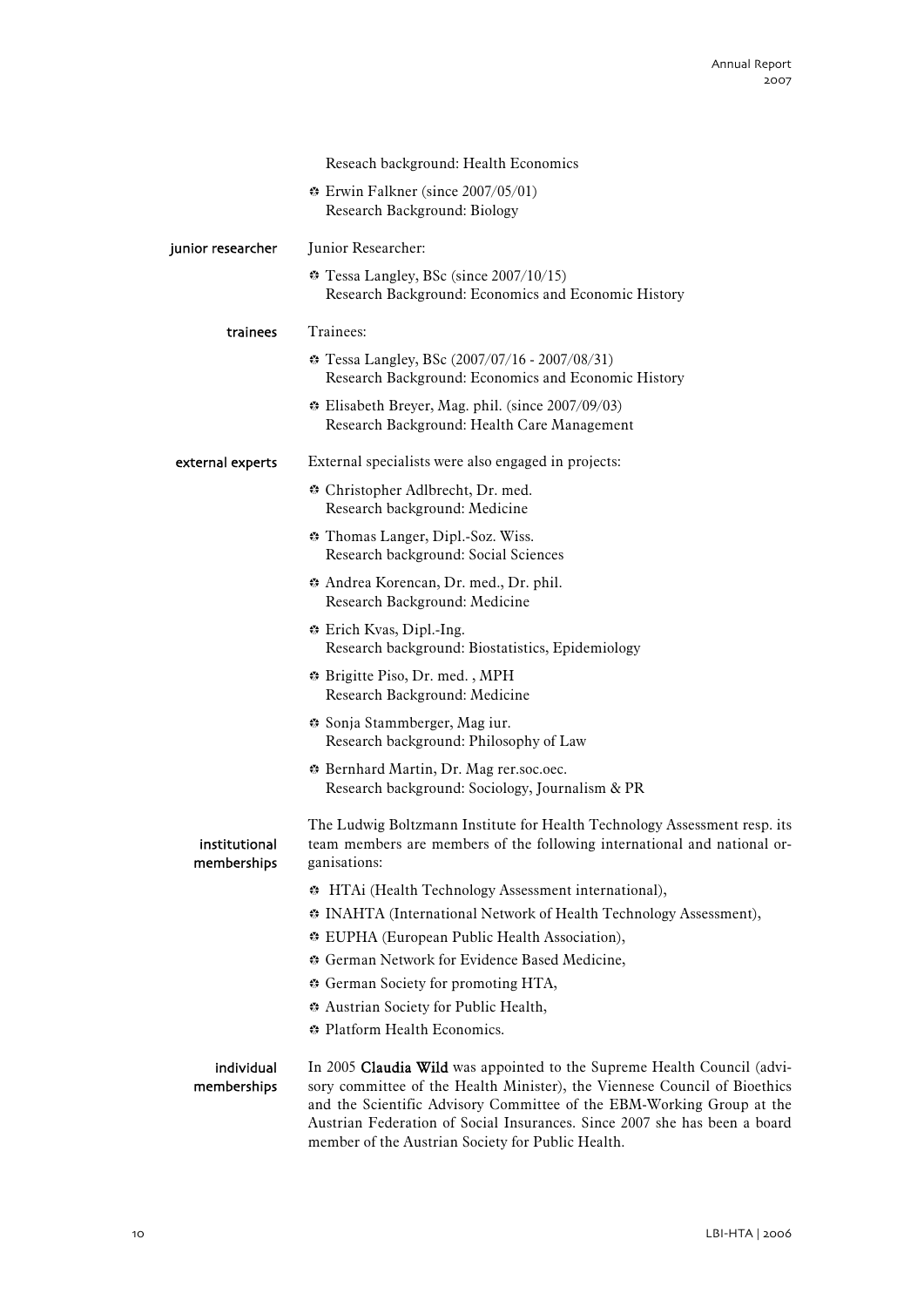<span id="page-12-0"></span>Ingrid Zechmeister is a member of International Health Economics Association/IHE and of the "Fachhochschulentwicklungsrat für biomedizinische Analytik".

Erwin Falkner is member of the Tissue Engineering International & Regenerative Medicine Society (TERMIS) and the BiomatNet/The Biomaterial Network.

Sabine Geiger-Gritsch is a member of the "German Society of Medical Informatics, Biometrics and Epidemiology" and of the "International Society for Pharmacoeconomics and Outcomes Research (ISPOR)".

Beate Guba is a member of the "German Society of Medical Informatics, Biometrics and Epidemiology", of the "European Association for Health Information and Libraries", of the "Arbeitsgemeinschaft für medizinisches Bibliothekswesen"and the "Forum österreichischer Medizinbibliothekarinnen und -bibliothekare" and since 2007 member of the "Verein zur Förderung der Informationswissenschaft".

Philipp Mad is member of the European Pathway Association EPA.

## 1.5 Infrastructure

The institute has a 150  $m^2$  office space (6 seperate rooms) and a 70  $m^2$  library/seminar room. The institute is equipped with 12 personal computer workstations. For 2008, 14 positions are planned.

The library holdings amount to approximately 270 titles. Three electronic journals ("Health Services Research", Journal of "Public Health", "ACP Journal Club" – in addition to the International Journal ..Technology Assessment in Health Care" and "Zeitschrift für Ärztliche Fortbildung und Qualität") were recently licensed. Moreover, access to several bibliographic databases has been established, e.g. Scopus (Elsevier) and Medline (Ovid).

# 1.6 Highlights of the Year

In January and March the LBI-HTA published its methods manuals. In the first part ("external"), the conceptions and processes of the LBI-HTA are portrayed to present - in a transparent manner - its scientific basis. The purpose of part 2 ("internal") is to illustrate and standardise the processes involved in obtaining results, based on international examples.

The production of a series of six papers on methodology topics was arranged with the weekly WMW (Wiener Medizinische Wochenschrift). Most of the researchers of the LBI-HTA contributed to their creation between July and September 2007. The articles will be published over the course of 2008. For the assessment of medical procedures before their potential inclusion in the Austrian DRG catalogue, a standardised methodology using the assessment tool GRADE (see project description in PG 2) has been developed. Training and trials using the standardised methodlogy were carried out by all team members during November and December 2007.

#### office space and equipment

#### library

focus methododology: manuals, series of methodpapers, GRADE adaptation for DRG-decision support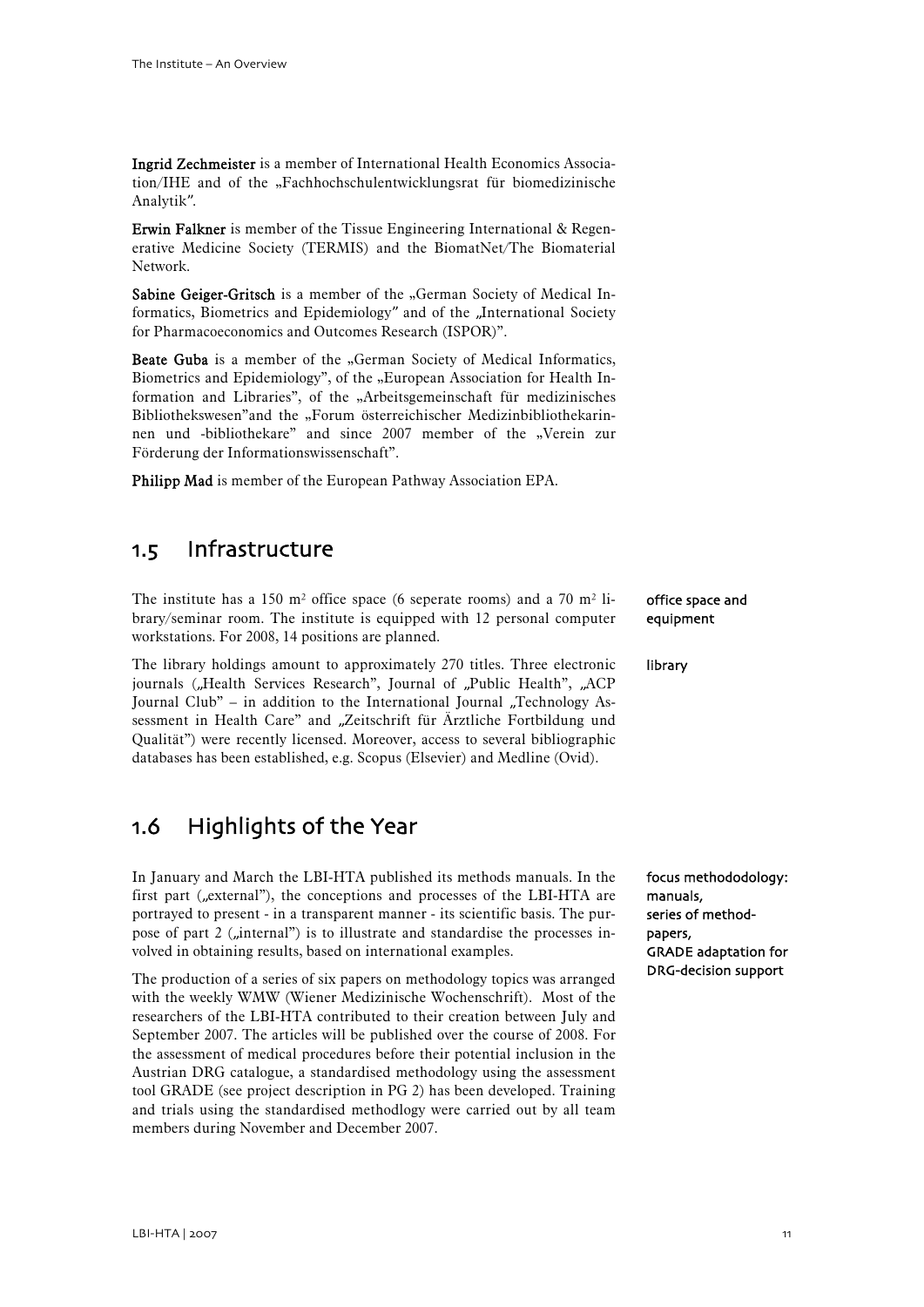#### focus science communication: website & press reports

Lectures on "the support of decision-making in the health sector" were held reguarly and were well attended, attracting 25 – 40 visitors each month throughout the year. Because of strong interest on one occasion the lecture took place in the neighbouring rooms of the Society of Physicians. Also, the institute's monthly newsletters, which are being distributed to around 400 people in Austria and Germany, are being met with interest. According to logfiles, 1200 to 1300 hits for the newsletter per month and 250 to 300 for project reports are registered. The media - newspapers and magazines in particular, but also radio - produced 13 reports on the institute or its members during 2007.

As a consequence of an overview project about international "Horizon Scanning Programmes" in 2006, the content and procedural design of an EUwide newsletter on Emerging Technologies has been developed within the framework of EUnetHTA and in close cooperation with EuroScan. A Horizon Scaning Programme on oncology is currently being developed in the LBI-HTA. It is due to be introduced in spring 2008 and run biannually in the future. Thus, in 2008, the LBI-HTA will be running horizon scannings and entering the international network of EuroScan. Together with an EUwide consortium under the lead of the Fraunhofer ISI (Institute of System and Innovation research), a system of indicators is currently being developed in order to assess medical technologies from the perspective of industry. focus emerging technologies

Also, as regards the content of projects, close cooperations for structuring information transfer are increasingly fruitful. The health economic modelling of an HPV-vaccination programme for the Austrian system was established within 4 months, due to intense cooperation between the inventors of the British model (who provided the model free of charge) and Norwegian experts, who had already adapted it to the Norwegian system. There is also cooperation with the University of Warwick in terms of modelling methods. Close cooperation with EUnetHTA has also been established following a project on "Avastin for age-related macula degeneration". Extra work in reviewing the evidence (literature reviews) was avoided by means of samelanguage (English) evidence tables: time and staff resources were saved. spin-offs from intensive international cooperation: HPV, Avastin, methods: modelling

In September, in order to enhance exchange and knowledge transfer with the institute for Public Health, Medical Decision Making and HTA, at the private University for Health Sciences, Medical Informatics, and Technology (UMIT), a two day meeting took place in Schladming, combined with some hiking for the two institutions' staff. Methodological exchange, joint publications and personal development were agreed upon. national cooperation

On May 22<sup>th</sup> 2007 the LBI-HTA's one-year anniversary was celebrated with partners and friends. The editor in chief of the ÖKZ, Mag. Andrea Fried, praised the work of the LBI-HTA's first year. anniversary celebration

Most of the team members of the LBI-HTA participated in the  $4<sup>th</sup>$  HTAi Conference in Barcelona, which brought together people with a common interest in HTA, and enabled socialising with colleagues from all over the world. HTAi conference in Barcelona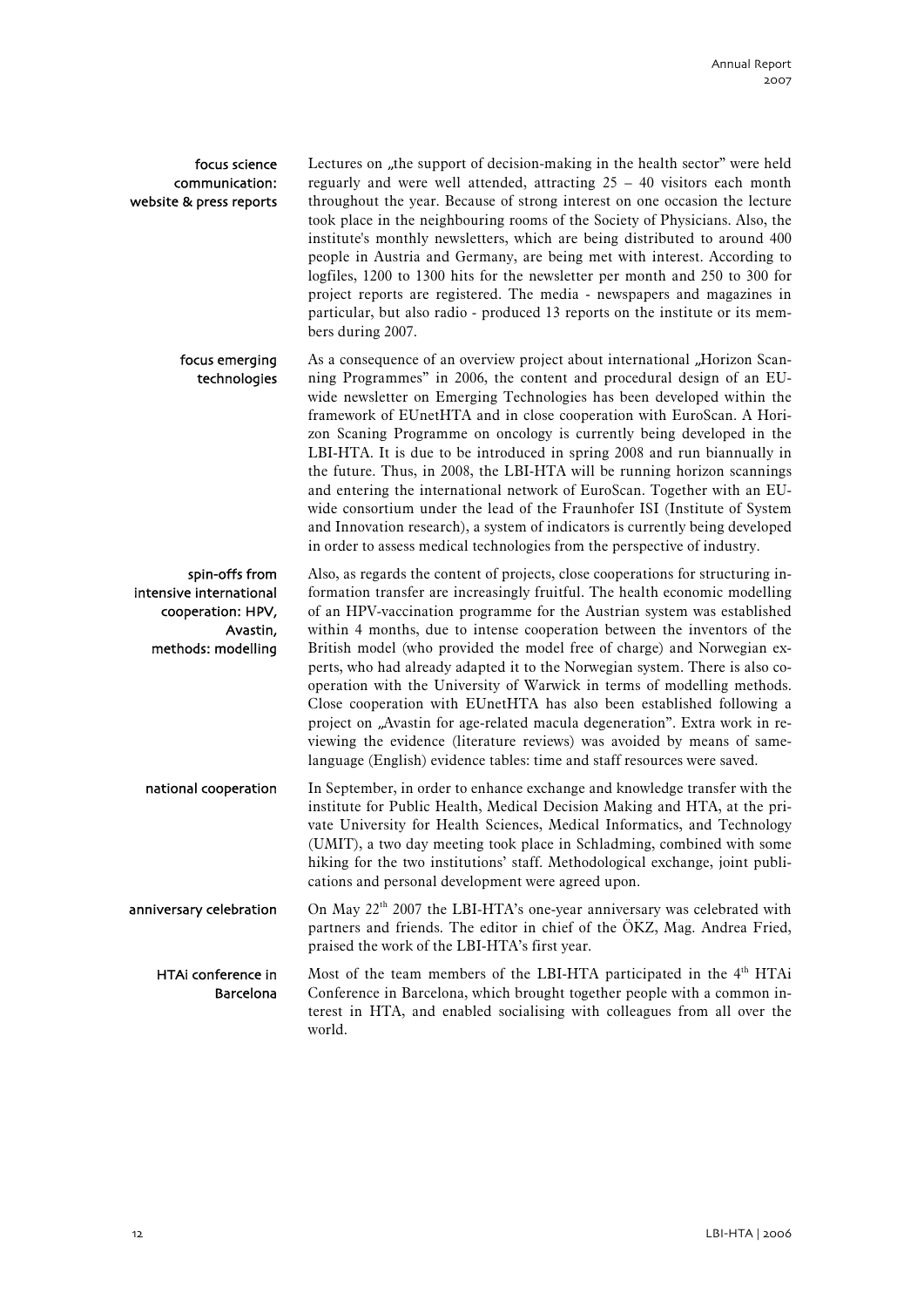# <span id="page-14-0"></span>1.7 Research Programme: 5 Programme Lines

#### Comprehensive assessments of health interventions & evidence-based health services research

HTA can now look back on 20 years of methodological developments and international harmonization. "Traditional" assessments answer questions on new/innovative or established medical interventions such as

- $\bullet$  Is the intervention effective, does it work?
- $\div$  For whom, which subgroup of patients?
- b At what cost?
- $\div$  How does the intervention compare with alternatives?

Unlike traditional HTA, evidence-based health services are still young, but are based on the same basic research principles: systematic literature search and analysis, transparent presentation of sources, process and results and interdisciplinary perspectives. In contrast to the results from the critical appraisal of medical interventions, the results from health services research are deeply anchored in the health systems concerned and cannot be transferred as easily into other systems. The research field of evidence-based planning follows the approach of distinguishing between demand and need and of critically questioning the actual utilisation of health services.

For this reason, the LBI-HTA as an HTA institute in a small country is devoted to bringing international HTA into our national context and to further developing methods of evidence-based health services research.

#### Scientific support of health policy and decision-maker networks

Policy-relevant decisions are traditionally reached on the basis of a consensus of high-ranking experts in boards and committees. This process of exclusively expert-based (so-called eminence-based) decision-making is highly prone to bias, conflict of interests and doctrine. It is the aim of the evidencebased support of decision-making to collect and present recent research results and to provide a more rational and transparent input to the process of health policy decision-making independent of influences from interest groups. The aim is to shape the process in the long term by systematically questioning marketed information and by asking for sound evidence.

It is the task of the scientific support of health policy and decision-maker networks to react rapidly to demand and to present the evidence in a transparent and readable format to decision-makers.

#### Health Technology Assessment in hospitals

The informal "HTA in hospitals" network consists of a group of about 20 high-ranking decision-makers (medical directors and quality managers) from nearly every Austrian hospital cooperation. The network meets 3 times a year (October, February, June) in order to receive informational HTA input into 4 prevailing topics, to discuss them and to exchange ideas on regulatory and reimbursement issues.

The task of the LBI-HTA is to coordinate the meetings, to ask for and collect current topics and to prepare the presentations. The format of the meetings is to present each topic from the HTA perspective and by an invited clinical expert, which subsequently leads into a structured discussion.

programme line 2

programme line 1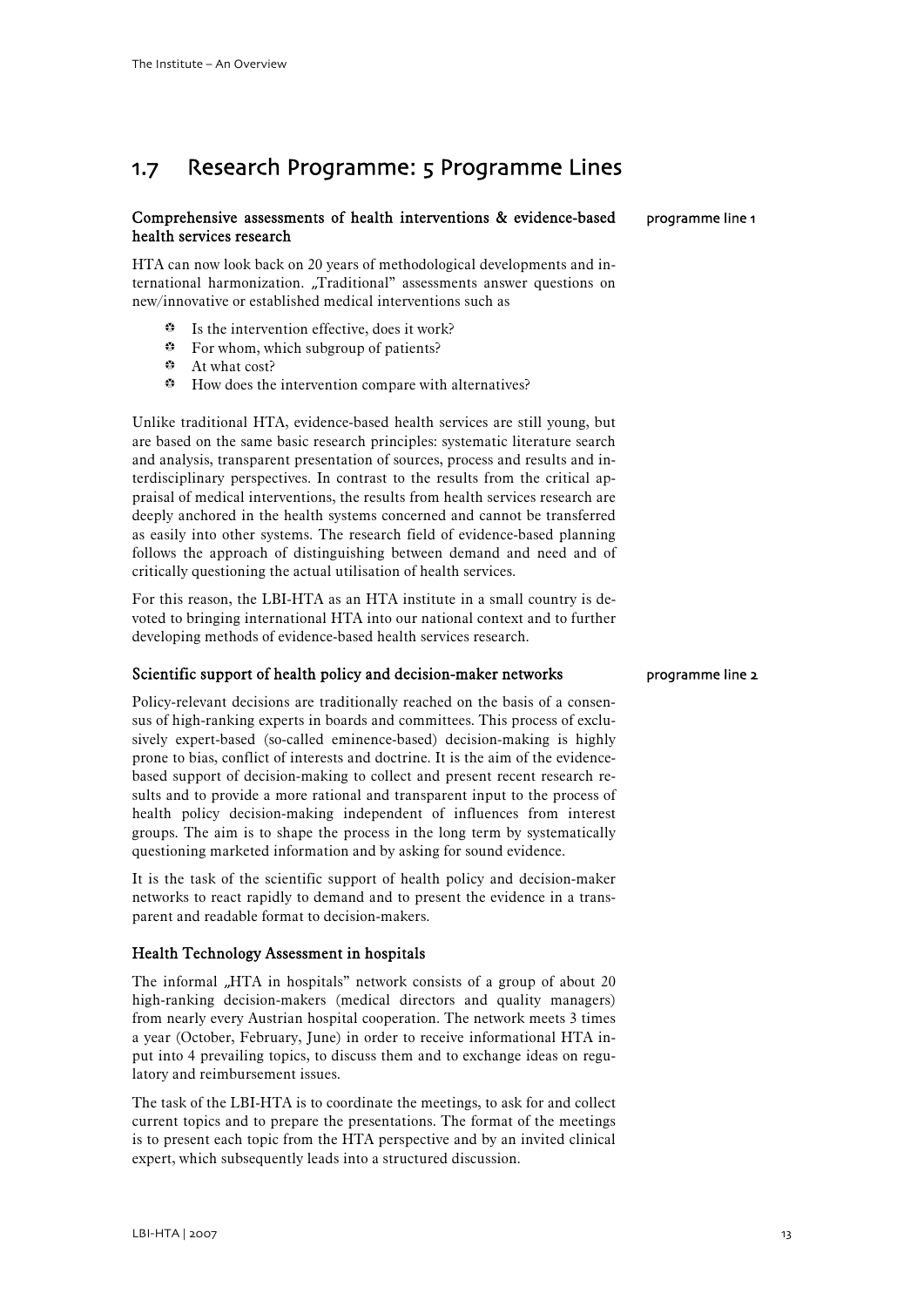#### Scientific decision support of Health Ministry

It is the task of the LBI-HTA to provide - on request - scientific support to different committees of the Austrian health ministry (BMGFJ, http://www.bmgfj.gv.at/):

- $\bullet$  to support the Medical Advisory Group for the maintenance of the Austrian medical procedure classification (Austrian DRG Catalogue) with evidence analysis of new/innovative or established medical interventions.
- $\bullet$  to react to information enquiries in the Supreme Health Council (advisory committee of the Health Minister).

#### Public understanding and research transfer programme line 3

Quite often - steered by early media coverage - the demand for new/innovative health care interventions emerges, even before market approval or reimbursement. "Public understanding" is both the transfer of knowledge about market forces and about methods for critically questioning the evidence presented on effectiveness and cost-effectiveness, appropriateness, and methodological support for the differentiation between new and innovative interventions. "Public understanding" is meant to contribute to a better understanding of true effectiveness and, at the same time, to a democratic shaping of benefit packages.

The intention of "public understanding and research transfer" is to build up - through presentations, seminars, monthly newsletter, a user-friendly webpage and search support - a critical mass of patients, journalists, representatives of the health administration, academia etc. that questions the information presented and asks for sound evidence before decision making.

#### HTA-implementation: development and informing on effective policy instruments programme line 4

Evidence for the effectiveness and cost-effectiveness of numerous technologies and interventions can often only be presented after market approval and several years' use under real clinical conditions. However, even then, ineffective technologies are widely spread and applied. Since it is ethically not justifiable to withhold true medical innovations from patients, and because pseudo-innovations absorb a lot of resources, taking new technologies under "surveillance" or "limited application" at specific medical centers is increasingly frequently considered. Consequently, final decisions on reimbursement are made only after patient-relevant outcome data become available.

Methods for limited application and the assessment and appraisal of technologies and interventions after having obtained patient-relevant outcome data are still young. In this programme line, they will be further developed and applied.

#### International cooperation / HTA Best Practice programme line 5

The EUnetHTA project started in January 2006 and is financed by DG SANCO/Health & Consumer Protection in the context of the "Community Action in the Field of Public Health" programme for 3 years (until 2008). The overall aim of EUnetHTA is to establish an effective and sustainable European network for HTA that informs policy decisions. Since all western countries and increasingly some new EU member states use HTA as a policy-tool, cooperation and collaboration is of utmost importance in order to reduce redundancies. 60 institutions from 31 countries cooperate within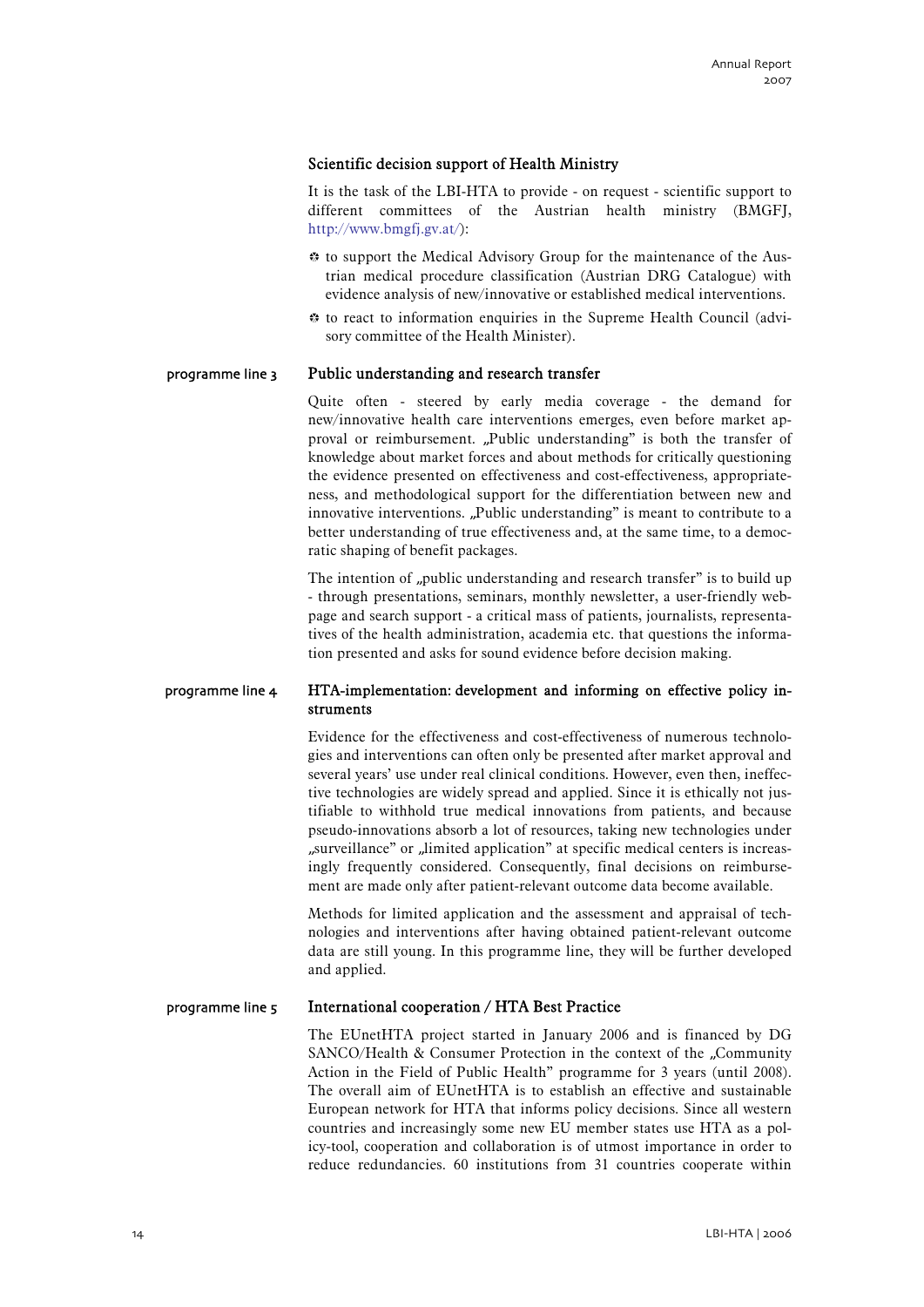EUnetHTA. The reduction of overlaps and duplication, the transferability of HTA-reports within Europe and the strengthening of links with healthcare policy are the objectives of EUnetHTA.

The LBI -HTA is co-initiator and leading partner in EUnetHTA and leads work package 7 in close cooperation with the French HAS/Haute Authorité de Santé.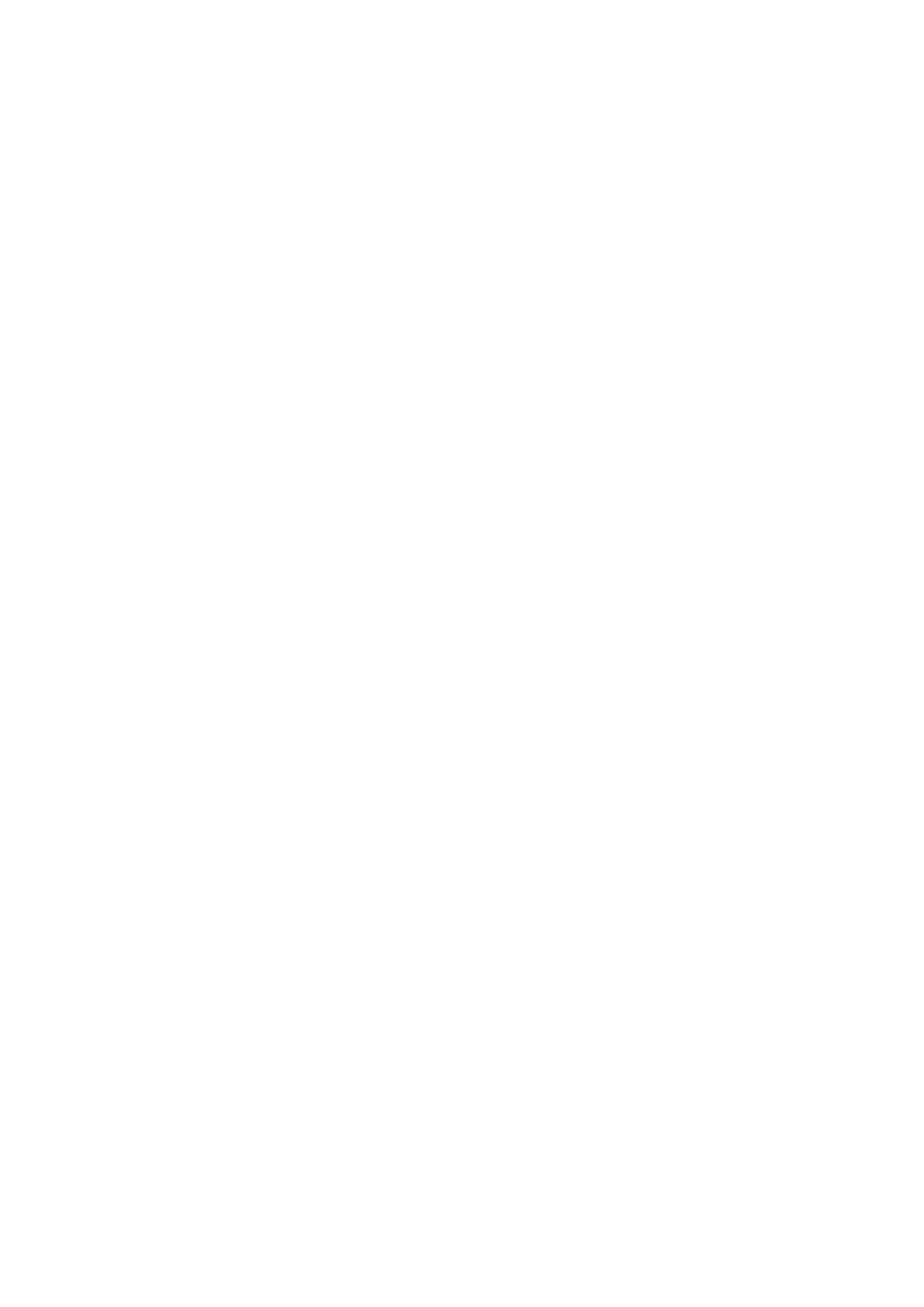# <span id="page-18-0"></span>2 Research Projects

# 2.1 Projects & Activities in the 5 Programme Lines

#### Effectiveness of intensified care for newborns by paediatricians

Responsible for the project: Ingrid Zechmeister Duration: 05/2006 - 03/2007

Research question/objective: Postnatal care of healthy newborns is managed in western countries in very different ways. With a high proportion of women delivering their babies in hospitals, the permanent postnatal medical care of paediatricians (with additional qualifications in neonatology and intensive medicine) alongside the traditional care by midwives and obstetrician is increasingly demanded, even in peripheral hospitals. It is the task of the project to research the evidence for the effectiveness of different models of care for healthy newborns. The research question is whether postnatal care (within 1-3 days after delivery) leads to better clinical outcomes with an additional permanent paediatrician or with the traditional model of patient visits by residential paediatricians in peripheral hospitals.

#### Method: Systematic review

Content: Paediatric care in Austria; models of different roles of paediatricians in postnatal care of healthy newborns; international guidelines and recommendations; time-relevant diagnosis and therapies in postnatal care.

#### Needs assessment for out-patient services in university hospitals

Responsible for the project: Claudia Wild, Philipp Mad Duration: 05/2006 - 03/2007

Research question/objective: University hospitals have to provide medical care and teaching functions: patients expect university hospitals to offer the latest medical treatments. Under increased budgetary and capacity constraints, out-patient services as well as in-patient care provision in university hospitals have to concentrate on specialized services not covered elsewhere. An assessment of the requirements (meeting the needs without accelerating the demand) of university out-patient services aims to investigate the question of additional services and trends and tendencies in the provision of services. The analysis of the data from 25 university hospital clinics offering outpatient services (University Hospital of Innsbruck) will support the planning of these services in the future.

Method: Systematic review and (retrospective) data analysis

Content: Systematic review of international approaches to planning and restructuring out-patient services at university hospitals; data analysis of outpatient services in the University Hospital Innsbruck: quantity frequencies of services delivered; description of care "environment": provision of services by physicians and specialists in the surrounding area; data analysis of frequent services with low specialisation for their need for vocational training and research.

programme line 1

programme line 1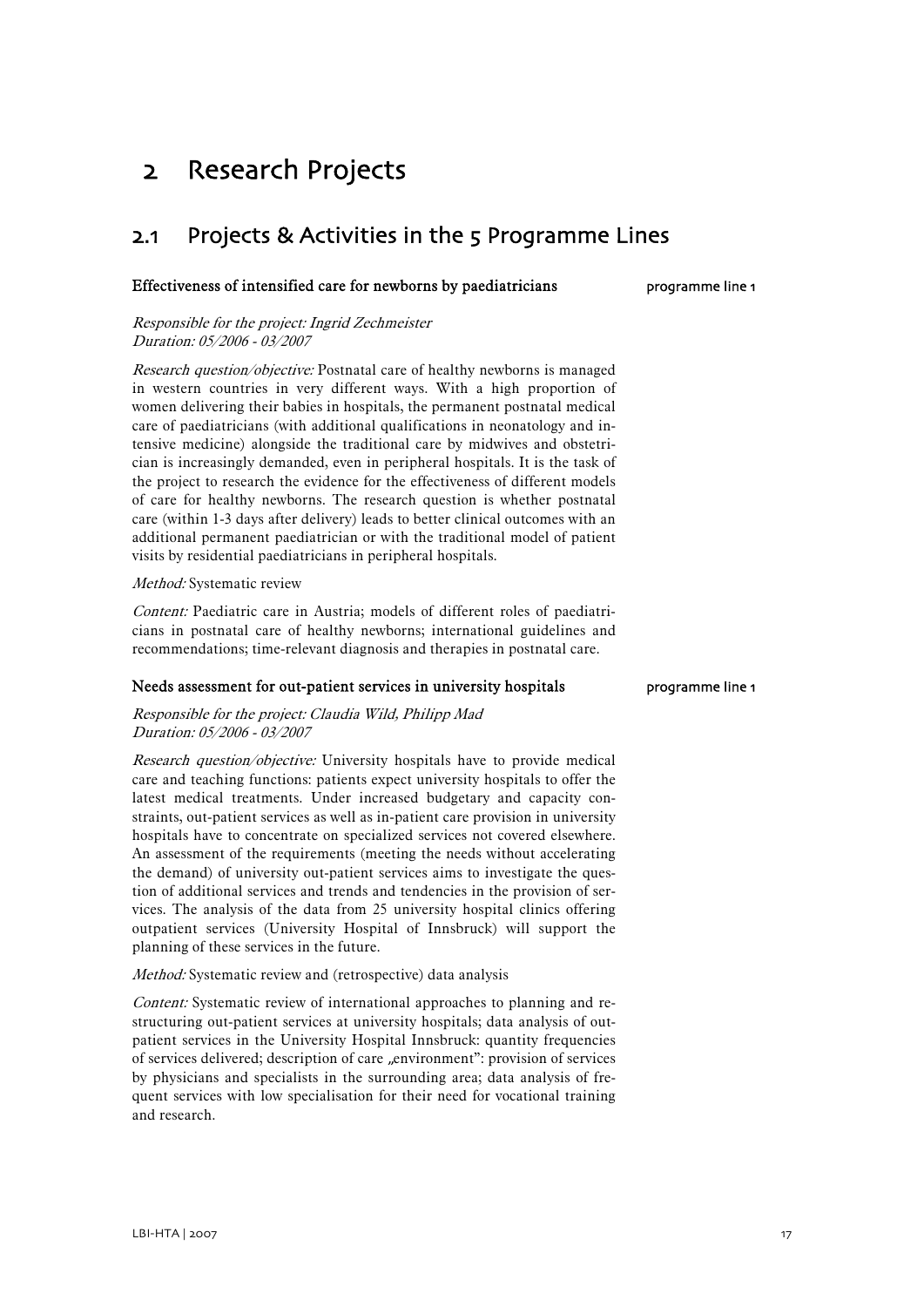#### programme line 1

# HER2 testing

#### Responsible for the project: Claudia Wild Duration: 01/2007 - 06/2007

*Research question/objective:* The availability of a targeted therapeutic antibody (trastuzumab) for HER2 positive tumours requires HER2 testing in order to reliably identify patients who might benefit from trastuzumab treatment. This is because only patients who have the potential to benefit from the treatment (positive clinical effects) ought to receive Herceptin, but also because of its severe side-effects (grade 3 or 4 cardiotoxicity), and high costs. The research question is: What is the gold standard for diagnosing HER2 positive tumours? Which is the most accurate and reproducible method for identifying the candidates for potential therapy with monoclonal antibodies, and are the applied tests reliable for selecting HER2 positive patients?

Method: Systematic review of studies on questions of validity and standardization of the 2 most commonly used methods IHC (immuno histochemistry) and FISH (fluorescence in situ hybridization). Also, the inter-observer and the inter-laboratory concordance esp. in the diagnosis of borderline results.

Content: The review discusses - systematically - the HER2 testing results of more than 23 000 specimens, achieved in local, central or reference laboratories. IHC results show much greater variability than FISH test results, particularly for the FISH negative cases. The results of most presented studies indicate that high-level HER2 amplification and an IHC score of 3+ will identify HER2 positive breast carcinoma; the low-level amplification and/or IHC score of  $2+$  should be carefully interpreted. There is agreement that the most (cost-)effective testing strategy is to screen all patients with IHC, followed by FISH for IHC of  $2+$  (or of  $2+$  and  $3+$ ). Findings concerning different results from local/central laboratories suggest moderate inter-observer and inter-laboratory reliability of test results. A volume/experience relationship is observed.

#### Development of determinants for a scientific monitoring and evaluation of the Mammography Screening Model Salzburg programme line 1

Responsible for the project: Philipp Radlberger Duration: 10/2006 -07/2007

Research question/objective: During the last 20 years mammography screening programs for 50-69 year old women have grown in importance and nowadays are even directed in their implementation by EU-Guidelines. Such mammography screening programs have important clinical and economic consequences: With high quality assurance one can expect an early detection of breast cancer and a relative reduction of breast cancer mortality of 20- 30%, which corresponds to an absolute reduction of 2-3%. In order to evaluate the cost effective implementation of such programs, a catalogue of determinants containing clinical as well as organisational and economic parameters of result evaluation is required. In view of performance, Salzburg's mammography screening model shall be scientifically supported by the development of a determinants catalogue, based on long term-experience of other countries such as Canada, Great Britain or Sweden.

Method: Overview and systematic analysis of best practice models and performance determinants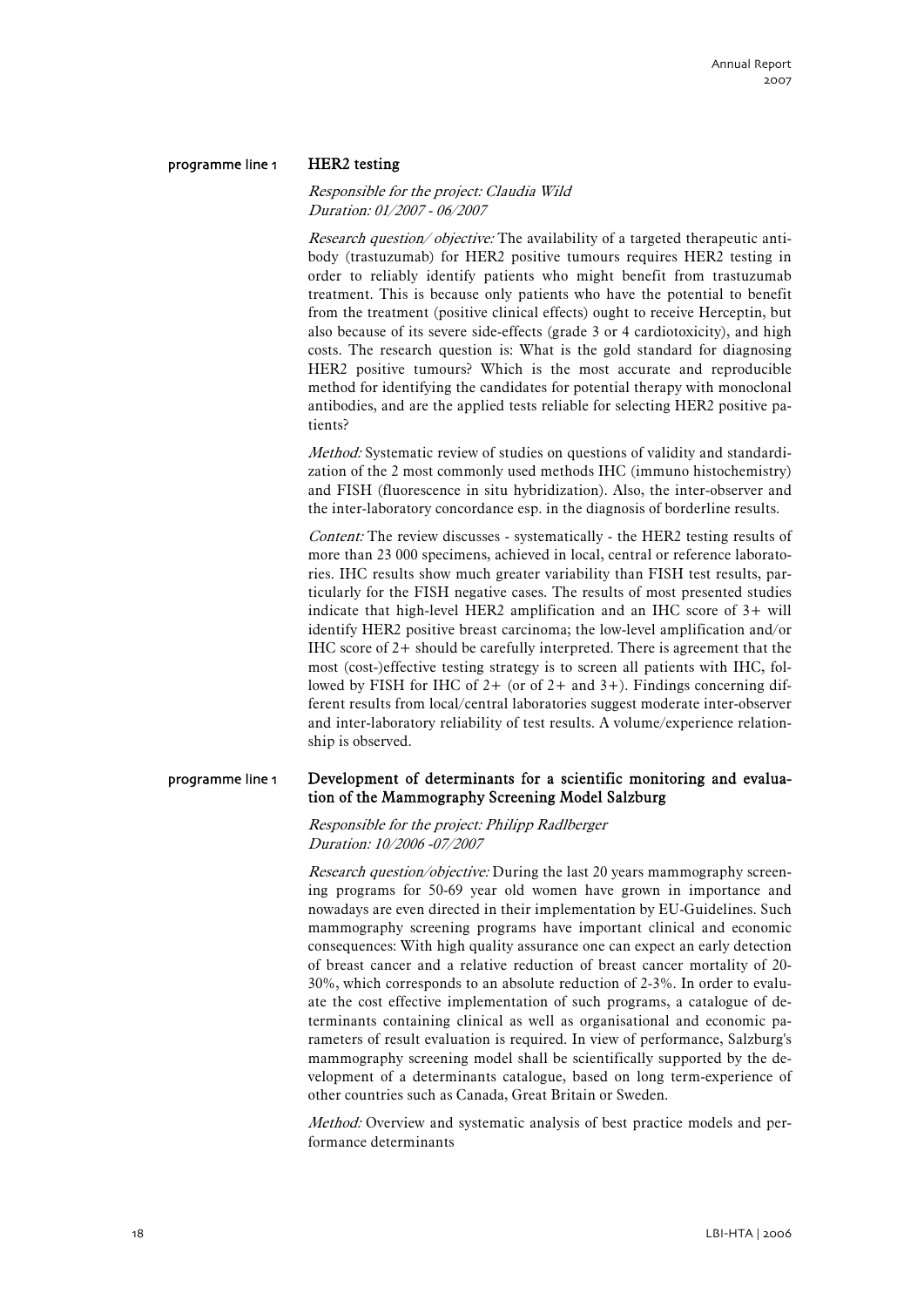Content: Systematic review of international performance determinants, guidelines for clinical and organisational quality assurance and for certification of breast cancer assessment centres; catalogue of performance determinants and cost analysis.

#### Statins: A comparison between predicted and actual effects on inpatient care in Austria - part 2

programme line 1

#### Responsible for the project: Ingrid Zechmeister Duration: 2006-2007

Research question/objective: Since the 1990s statins have been increasingly applied for the prevention of cardio-vascular diseases. In clinical studies they have been shown to be effective. Compared to placebos, a relative risk reduction with respect to mortality and morbidity has been demonstrated. Apart from the clinical benefit, it has been expected that the use of statins will reduce the number of cardio-vascular interventions (such as coronary artery bypass grafting) and thus will result in decreasing hospitalisation. This should eventually guarantee favourable cost-effectiveness results. The question to be answered is whether there is empirical evidence to support this hypothesis, not only on the basis of clinical studies but under real conditions of use in Austria.

Method: In part 1 of the project a systematic review of economic evaluations which addressed statin therapy for the secondary prevention of cardiovascular diseases was carried out. The results can be downloaded from http://epub.oeaw.ac.at/ita/ita-projektberichte/d2-2b30.pdf. In part 2 a decision analysis model which was developed for the UK will be adapted with Austrian utilisation and cost data.

Content: Conducting a workshop and adapting the UK model in cooperation with the University of Sheffield and with the Federation of Austrian Social Security Institutions. Based on the results, in part 3 of the project the impact of statin therapy on actual hospital interventions in Austria will be analysed empirically.

#### Avastin for age-related macular degeneration: Safety aspects

#### Responsible for the project: Claudia Wild Duration: 07/2007 – 10/2007

Research question/objective: Age-related macular degeneration is a potentially blinding disease, caused by neovascularisation, a pathological growth of blood vessels in the retina. In recent years the management of AMD has been significantly changed by new treatment options, such as VEGF/vascular endothelial growth factor, which inhibits the growth. Ranibizumab/Lucentis was approved for the treatment of AMD in spring 2007, the almost identical drug Bevacizumab/Avastin is currently only approved for the treatment of colorectal cancer, but is being used extensively in an "off-label" manner in ophtalmological practice, because of its proven equal effectiveness. Avastin has not undergone rigorous clinical trials or comparative research. Avastin is considerably less expensive. The aim of this assessment is to systematically analyse the side-effects and safety aspects of Avastin in the treatment of AMD.

Method: Systematic search and analysis of clinical studies on safety issues and Avastin´s profile of side-effects; rapid assessment in cooperation with six European countries.

programme line 1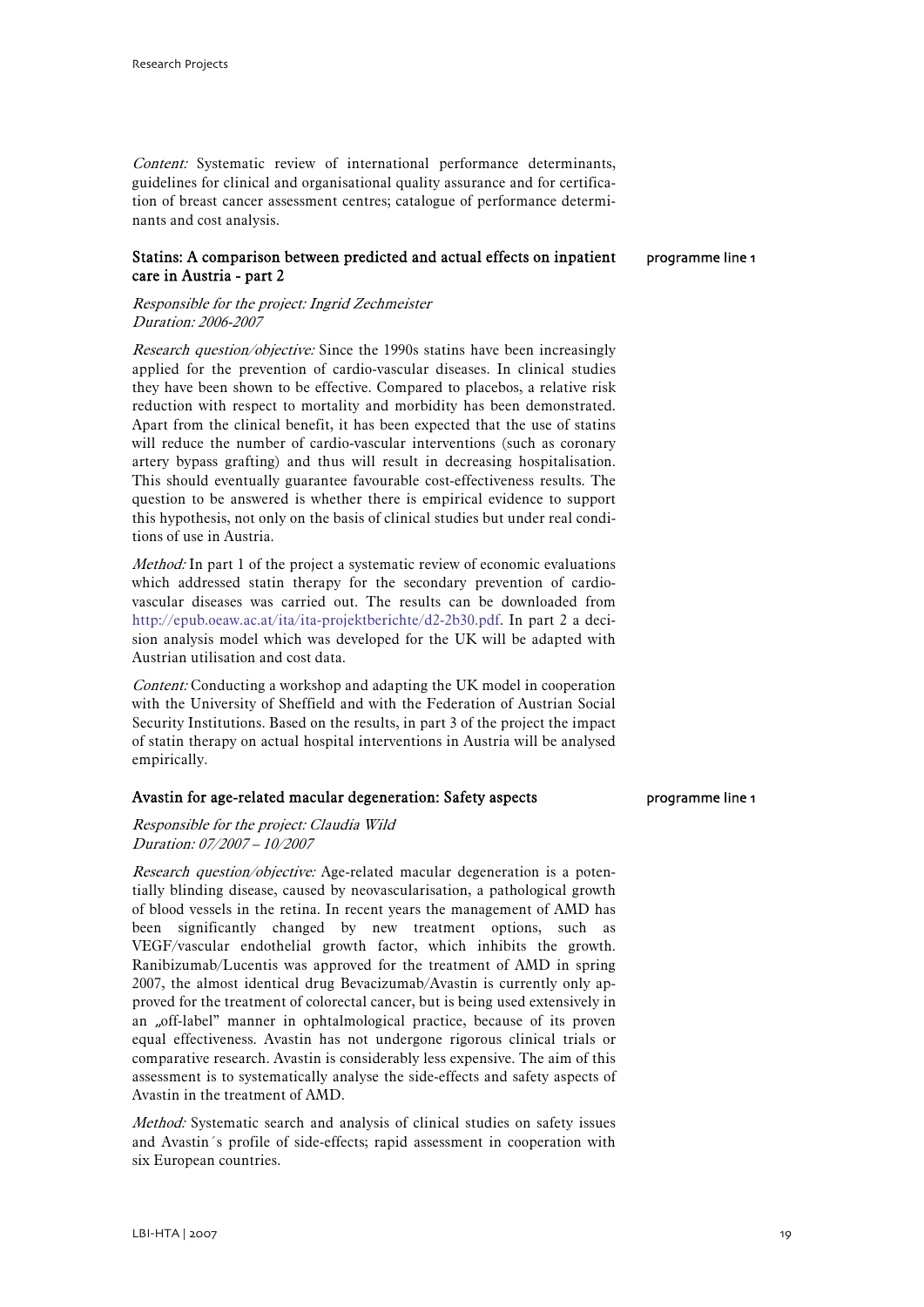#### HPV vaccination: Cost-effectiveness analysis programme line 1

#### Responsible for the project: Ingrid Zechmeister Duration: 08/2007 – 12/2007

Research question/objective: Various epidemiological observations have shown a correlation between infections with certain human papilloma viruses and the development of cervical carcinoma, resp. carcinoma in its early stages. Recently, though only secondary to the successful screening programmes for early detection (pap smear tests), immunization against some high-risk HPV types became possible. Now, after the approval of the vaccines, health care decision-makers are required to decide, if and, if so for which sub-groups the vaccination should be financed by public resources. Significant criteria are the potential for actually preventing disease and death (the anticipated health effect) and accordingly, the expected costs and cost-reductions. As a basis for sound information, health economic models have been developed in other countries. This assessment conducts a costeffectiveness analysis for HPV immunization for the Austrian context and is intended to make a prognosis of the expected impact of a vaccination on defined health-parameter life-years saved, avoided events and costs in comparison to screening alone.

Method: Adaptation of the Norwegian/UK health economic HPV model and calculation of different vaccination strategies.

#### Clinical applications of tissue engineering: An outline of the field of research, Austrian aspects and critical analysis of selected approaches programme line 1

Responsible for the project: Erwin Falkner Duration: 05/2007 – 05/2008

Research question/objective: Tissue Engineering (TE) is defined as the use of autologous or allogenous cells, mostly in a matrix of proliferation and/or differentiation enhancing environment to stimulate tissue and organ regeneration in patients of varying clinical conditions. State of the art of TE projects vary from prevalent clinical usage of in vitro cultivated autologous chondrocytes for knee defects to future visions of whole organ systems. Benefits and risks for patients, advantages to common therapies as well as costs have been evaluated only for certain aspects of the field, yet. The goal of the project is a review of the current international state of TE, with a focus on the analysis of structural questions on Tissue Banks in the Austrian theatre, furthermore to evaluate selected fields of application critically in the means of patient value.

Method: Systematic investigation of TE applications and analysis of current evidence of its use; classification into 6 categories (conceptualized, experimental, animal testing, pre-clinical phases, rife clinical application, abjected onsets); assessment of selected TE approaches with clinical relevance in Austria; analysis of Austrian guidelines for tissue banks, structural conditions, assurance of quality.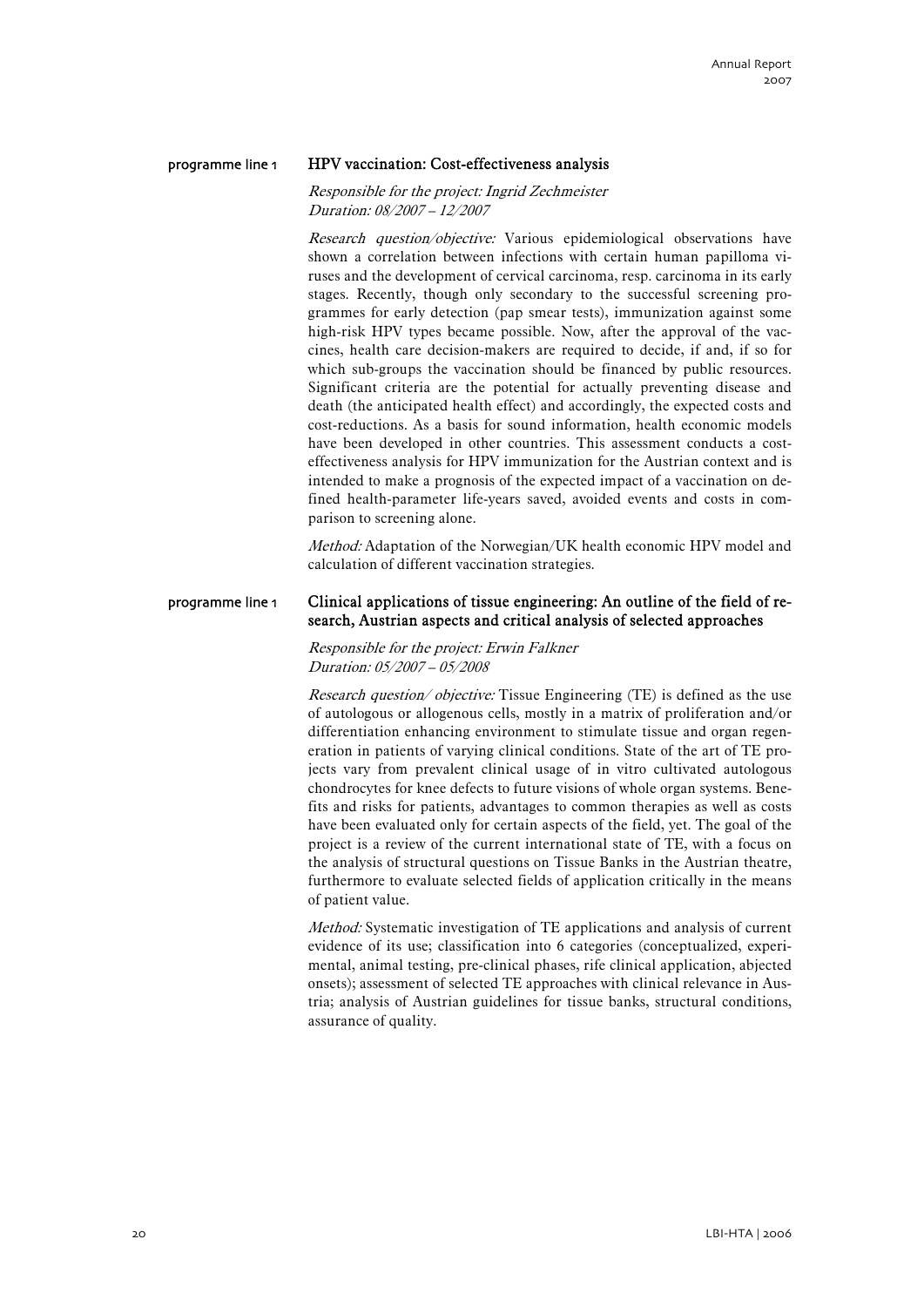#### Nonspecific acute and chronic back pain: Evidence-based diagnosis and treatment in practice – options and limitations

Responsible for the project: Rosemarie Felder-Puig Duration: 06/2007 – 04/2008

Research question/objective: Nonspecific acute and chronic back pain, primarily in the low back, are amongst the most frequent pain problems, although estimates of their prevalence and economic consequences vary greatly between studies. Since 2000 there has been increasing support in the literature for favouring activating and educational therapies over passive and surgical concepts. Although a number of systematic reviews, HTAs and guidelines are available for diagnosis and treatment of back pain, it seems that the evidence often does not inform everyday clinical decisions of physicians and/or acceptance and compliance of patients. Nevertheless, there is widespread agreement that adherence to evidence-based practice will help improve back pain patient outcomes and reduce costs. The aim of this HTA is to provide a systematic review of current best evidence of effective prevention strategies and diagnostic and therapeutic modalities. We will address discrepancies in recommendations across guidelines, their methodological quality and the fact that most of them are monodisciplinary rather than multidisciplinary. Further, we will broach the issue of scarce availability of high quality information for patients.

Method: Evaluation of current German-language guidelines and comparison to results of recent meta-analyses, systematic reviews and HTAs; collection of Austrian epidemiological data; experts' opinions about practice and discrepancies.

#### Outpatient cardiac rehabilitation

Responsible for the project: Gerald Gartlehner, Brigitte Piso Duration: 11/2007 – 09/ 2008

Research question/objective: Cardiac rehabilitation is an important therapeutic intervention to facilitate the reintegration of patients into society, family and work following acute cardiac events. Phase I of the cardiac rehabilitation consists of the early mobilization during the hospital stay after an acute cardiac event. Phase II consists of various other interventions, lasting 4 to 6 weeks, and administered in an outpatient or inpatient setting. The objective of this systematic review is to assess the comparative efficacy and safety of inpatient and outpatient cardiac rehabilitation in defined populations. Furthermore, the report will examine how health systems, compared to the Austrian one, have evaluated the quality of cardiac outpatient rehabilitation. Based on these findings, the report will discuss valid outcome parameters that could be used to evaluate cardiac outpatient facilities in Austria.

Method: Systematic review.

programme line 1

pogramme line 1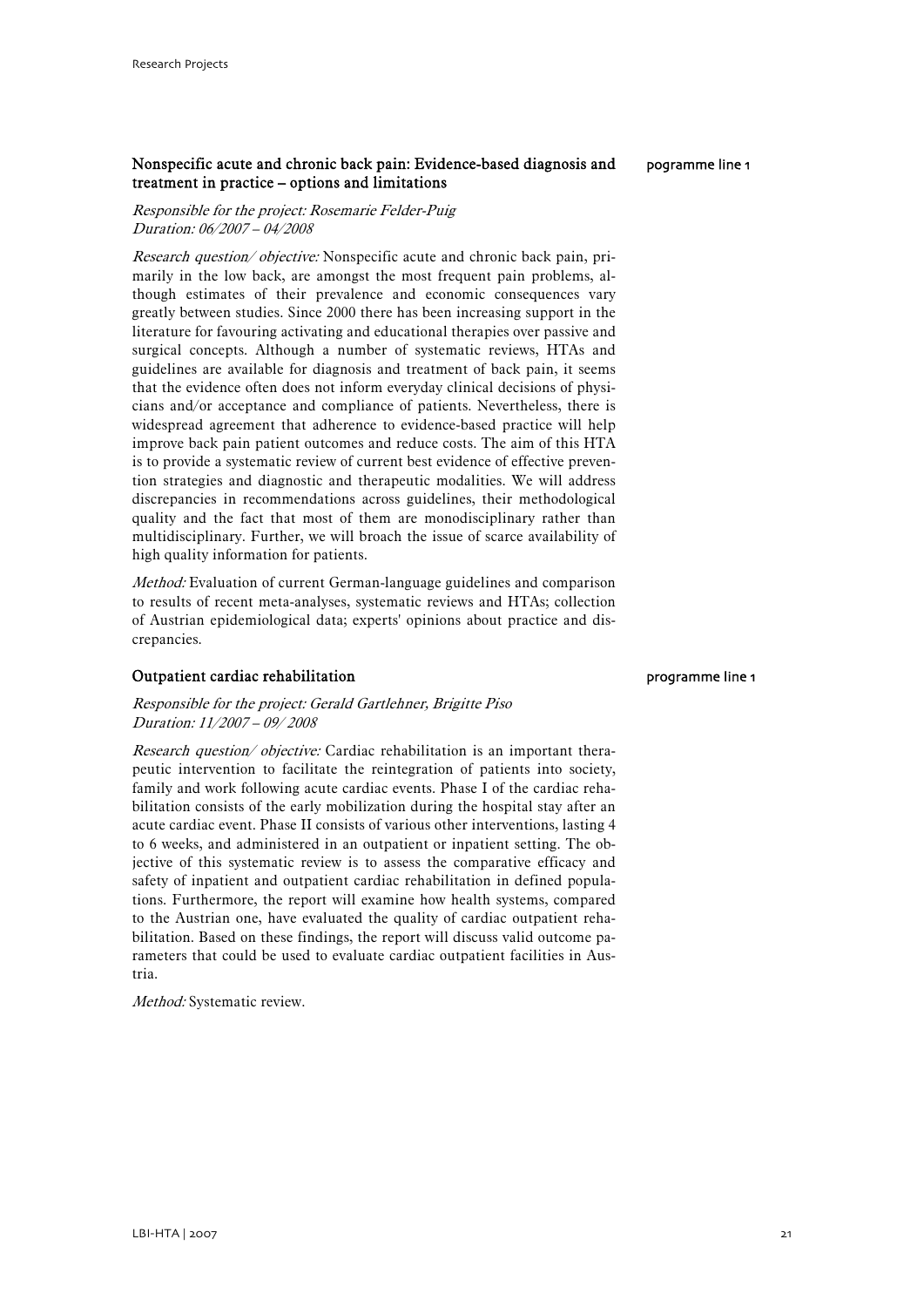#### Clinical pathways: Assessing outcome and effectiveness programme line 1

Responsible for the project: Philipp Mad Duration: 07/2007 – 04/2008

Research question/objective: In recent years clinical pathways have been increasingly introduced in western countries as instruments for quality assurance. A survey among users of clinical pathways in 23 countries found that clinical pathways are mainly perceived as tools for improving multidisciplinary approaches to enhance quality and evidence based care. These days, clinical pathways are primarily applied in acute health care settings. Despite worldwide increased implementation of clinical pathways many questions remain as to their actual impact: on the one hand there are uncertainties about their exact definition, scope and profile in contrast to other instruments of quality assurance. On the other hand, their intention, value and measurable benefit is not entirely clear. The objective of this assessment is to look closely at the potential to evaluate the impact of clinical pathways in general and to identify outcome-indicators on the basis of previous evaluations, and to give an overview of the effectiveness of clinical pathways as measured by these outcome-indicators

*Method:* The appraisal orientates itself along the methodology developed by the propositions of the Cochrane Effective Practice and Organisation of Care (EPOC) Group for measuring the impact of organisational, regulative, educative and financial interventions in health.

#### Alcohol therapy in Austria compared to other countries: status quo and alternatives using the example of the region of Salzburg programme line 1

Responsible for the project: Philipp Radlberger Duration: 10/2007 – 07/2008

Research question/objective: In the field of addiction therapy standardised treatment strategies are often difficult to establish. Alcohol dependent patients vary in terms of the degree and the character of their addictions. Alcohol addicts also differ in motivation, therapy adherence and social environment. It can be difficult to identify their key characteristics, which is necessary for assigning them to the correct patient groups. Different countries and their institutions try to handle these problems in various ways. Regional and national authorities are searching for ways to optimise strategies and programs of treatment. So far we cannot say to what degree such attempts are successful. Some few pharmaceutical treatments as well as psychotherapeutic treatment are widely seen as promising options. Apart from that there is a wide range of different approaches which all have in common: That there is very little existing evidence about efficiency and effectiveness. From a clinical as well as from an economic perspective, establishing a consistent system of alcohol therapy is an enormous challenge.

Method: Systematic review, literature and data analysis

Content: Comparing structures of services in the region of Salzburg with international approaches as well as real designs of alcohol therapy institutions. Research and evaluation of international evidence on organisation and costeffectiveness of models of therapy for alcohol addict people.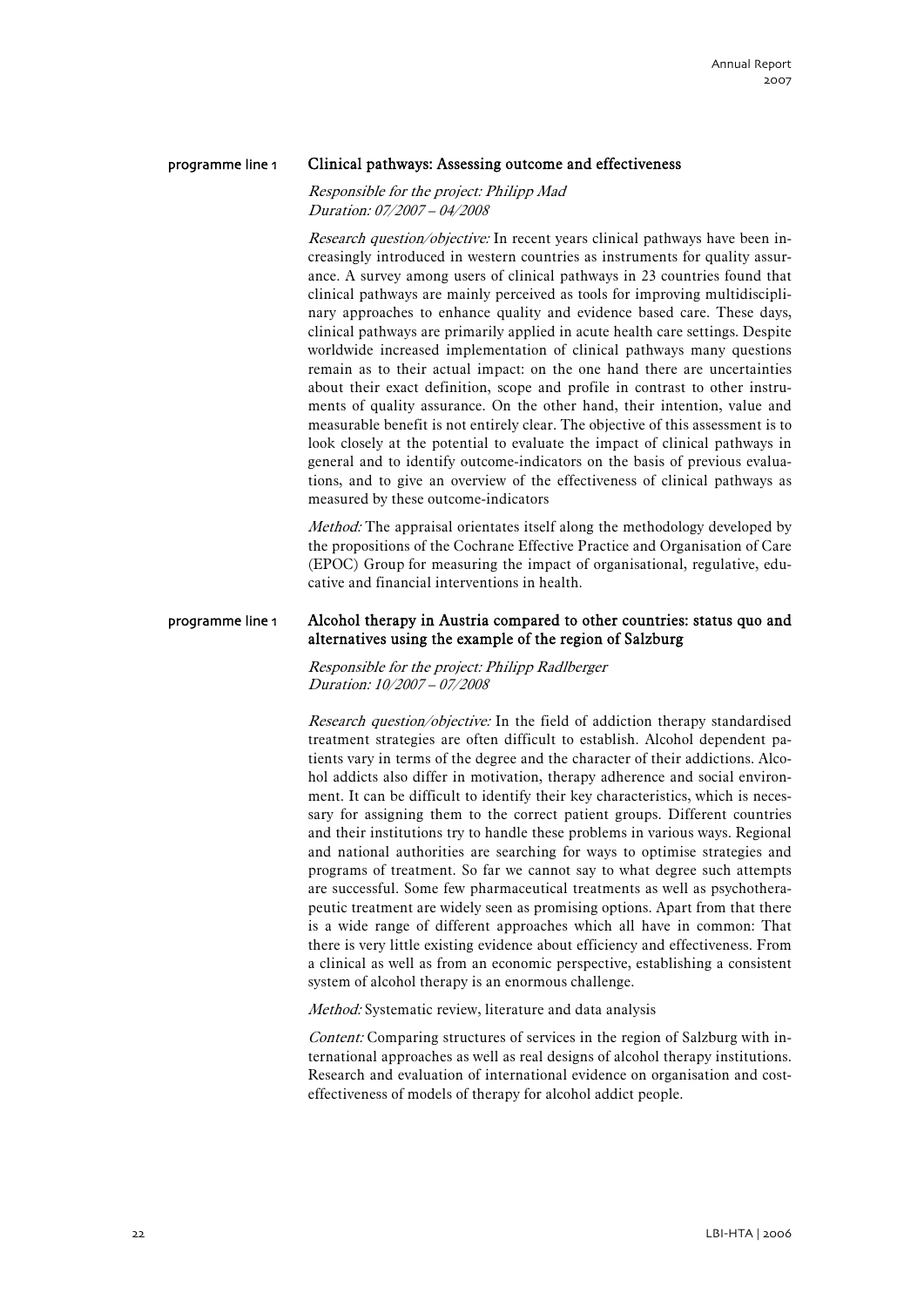#### Methods manual

#### Responsible for the project: Gerald Gartlehner Duration: 09/2006 – 03/2007

Research question/ objective: HTA promotes 3 principles: Systematic literature search, analysis and appraisal, transparent presentation of the HTA process and methods, and an interdisciplinary perspective. New medical interventions in particular are often explosive since different interest groups naturally - assess them differently in terms of innovation/medical advance and "stage of maturity" (still experimental or qualified for broader diffusion). Since HTA is an instrument of critical health policy support, it is not free of conflicts. A manual is intended to facilitate the understanding of our work processes. The intention of an external manual is to present an overview of research methods and tools for collecting, selecting and interpreting the materials and literature for systematic reviews. The manual is intended to make the routes to the results reproducible. The intention of the internal manual is the standardization of processes and of terminology, and to support research with toolkits such as templates for the external and internal validity of studies, evidence tables, classification schemes etc. The manual contains a special focus on methodological questions concerning rapid assessments of new/innovative technologies.

Method: Systematic synopsis of HTA methods and processes

Content: Definitions, Methods for literature search and classification, Selection criteria, data abstraction, appraisal.

#### Development, evaluation and application of a method to assess individual medical services 2008 programme line 2

#### Responsible for the project: Gerald Gartlehner, Rosemarie Felder-Puig Duration: 07/2007 – 03/ 2008

Research question/ objective: Each year, the Austrian Ministry for Health, Family and Youth receives suggestions for numerous new medical interventions to get reimbursed. The aim of this project is to develop a standardized tool to evaluate the scientific evidence for these interventions. The project consists of two parts. The objective of the first part (July - December 2007) is the development of an algorithm to systematically evaluate the efficacy and safety of interventions suggested for inclusion in the MEL (individual medical services) catalogue. A preliminary algorithm, based on the methods manual of the LBI-HTA, will be tested by multiple persons and refined based on consensus. During the second part of the project (January - March 2008), 20 interventions that were prioritized by the Ministry of Health for inclusion into the MEL catalogue will be systematically evaluated. The assessments will be based on systematic reviews for each intervention and a summary of the scientific evidence according to the GRADE scheme.

Method: Development of an algorithm and a report format; systematic reviews and summary of evidence according GRADE.

#### programme line 2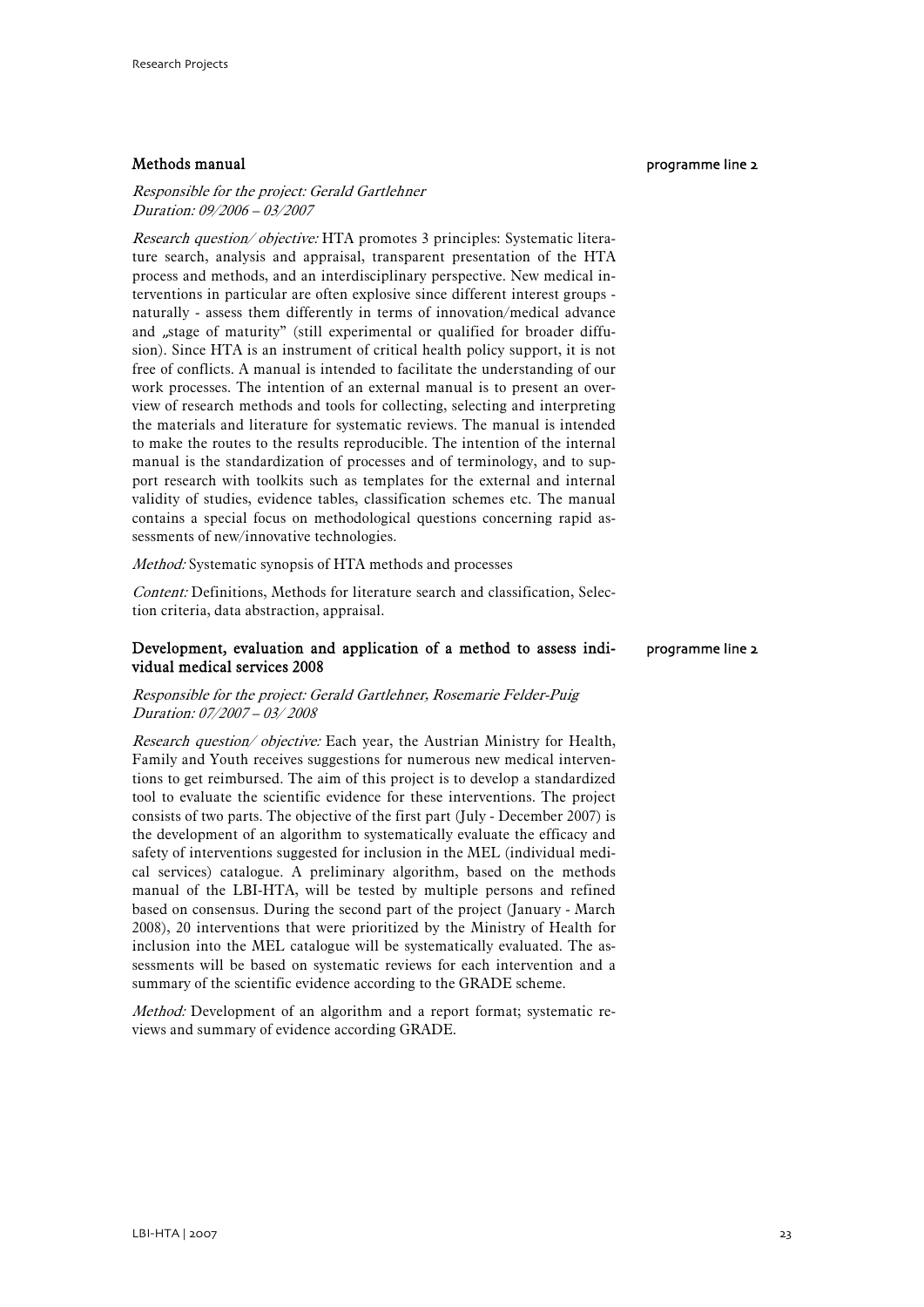programme line 2: hospital networking

#### Health Technology Assessment in hospitals

Responsible for the project: Claudia Wild Duration: 3 x p.a.

#### February 27<sup>th</sup> 2007 - Topics

- b Natalizumab in the treatment of multiple sclerosis
- $\ddot{\bullet}$  Lucentis and the treatment of age-related macular degeneration
- $\bullet$  Photoselective laser vaporization of prostate
- $\bullet$  **Robotics in urology**
- b Cancer treatment: HER2 diagnostics, Herzeptin®, monoclonal antibodies
- ⊕ Drug eluting stents: An update
- b Kyphoplasty: An update

#### Method: presentations

#### May 22nd 2007 - Topics

- $\bullet$  Photodynamic therapy of malign intestinal stenosis
- $\bullet$  **Palliative Care**
- $\bullet$  HPV
- $\bullet$  **Y-90-Octreotid and Lu-177-Octreotid in the treatment of metastasizing** neuroendocrine tumours in the gastrointestinal tract
- **B** Human growth hormones

Method: presentations

#### Oktober 16<sup>th</sup> 2007 - Topics

- $\div$  Enzyme substitution therapy
- $\ddot{\bullet}$  Immune adsorption
- $\bullet$  Avastin in the treatment of age-related macular degeneration
- $\bullet$  Evaluation and application of a method to assess individual medical services 2008

#### Method: presentations

Philipp Radlberger developed an evaluation scheme for the Salzburger Gesundheitsfonds SAGES (funding agengcy). It is used jointly by experts of the government in Salzburg and regional social insurance companies in order to assess projects which receive annual subsidies for measures for relieving hospital efforts. The results of the evaluation were submitted to the government of the region of Salzburg.

Claudia Wild consulted the Austrian ministry for health, family and youth by submitting reports about

- $\bullet$  cardiac contractility modulation after a request from the DRG-Committees – May 2007
- $\bullet$  volume and outcome in oncology after a request from the minister June 2007

#### programme line 2: rapid policy advising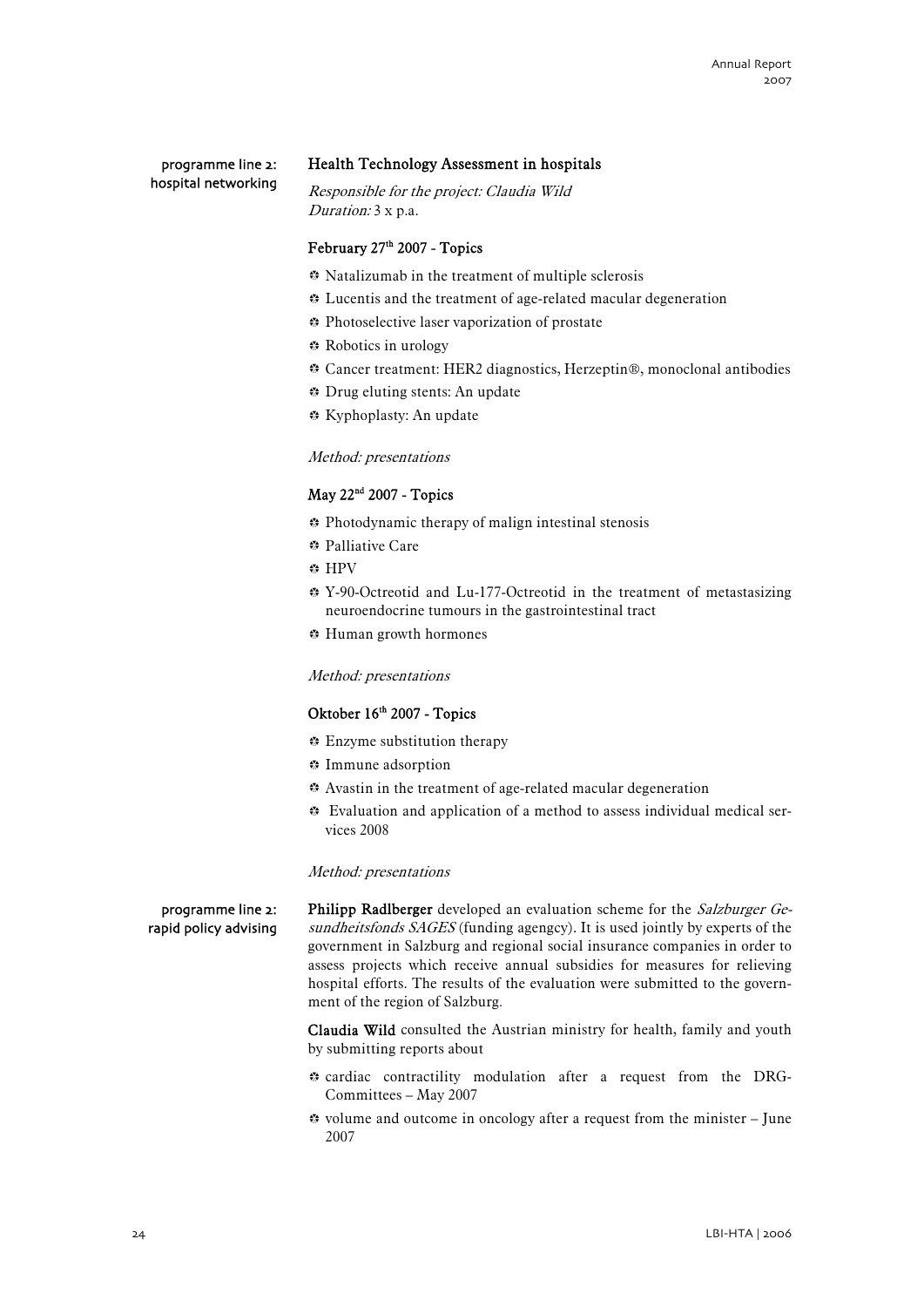$\Leftrightarrow$  extracorporeal shockwave therapy – new and existing evidence after a request from the DRG-Committee (in cooperation with Bernhard Martin) – December 2007

In programme line 3 the following activities take place on a regular basis: public seminar-series ("decision support in health care"), semi-public trainings on methodology, HTA newsletter and website.

Responsible for the project: Beate Guba

#### Health economics apart from the market-based mainstream

01-16-2007 | 16:00 | Ludwig Boltzmann Institut of Health Technology Assessment

Univ.-Prof. Dr. Bernhard J. Güntert, MHA

#### HEK/Commission for Evaluation of Pharmaceuticals: Methods, workflows, assessment procedures

02-19-2007 | 16:00 | Ludwig Boltzmann Institut of Health Technology Assessment

Univ.-Prof. Dr. Markus Müller

#### Ethics instead of technology assessment? Advising on biomedical matters

03-20-2007 | 16:00 | Ludwig Boltzmann Institut of Health Technology Assessment

Alexander Bogner, PhD

#### Antibiotic resistance

04-18-2007 | 16:00 | Ludwig Boltzmann Institut of Health Technology Assessment

Univ.-Prof. Dr. Helmut Mittermeyer

#### Progress in oncology: The role of modern cancer registries

05-07-2007 | 16:00 | Gesellschaft der Ärzte in Wien (Billrothhaus)

Univ.-Prof. Dr. Dieter Hölzel

#### Evidence-based consumer information

09-19-2007 | 16:00 | Ludwig Boltzmann Institut of Health Technology Assessment

Hilda Bastian

#### The Austrian disease management programme diabetes

10-23-2007 | 16:00 | Ludwig Boltzmann Institut of Health Technology Assessment

Prim. Dr. Gert Klima

#### Is there a link between progression free survival and overall survival in medicinal breast cancer therapy?

11-29-2007 | 16:00 | Ludwig Boltzmann Institut of Health Technology Assessment

Univ.-Prof. Dr. Uwe Siebert

research transfer

programme line 3:

seminar series: "decision support in health care"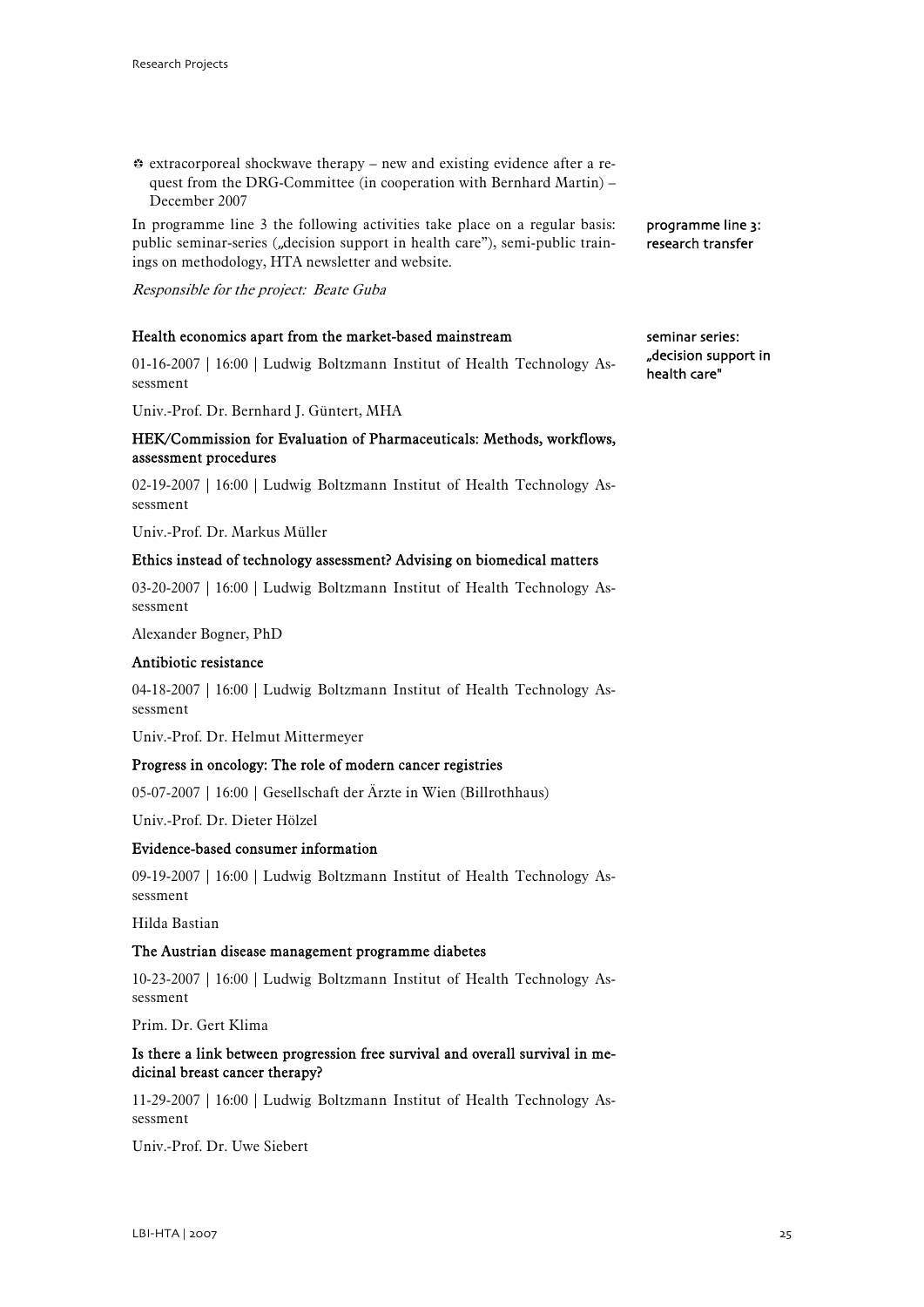#### Bias spotting advanced training course education and training

03-07-2007 | 09:00 | Ludwig Boltzmann Institut of Health Technology Assessment

Dr. Monika Lelgemann, MSc, University of Bremen, Univ.-Prof Dr. Norbert Donner-Banzhoff, University of Marburg

#### Relative effectiveness

05-08-2007 | 14:00 | Ludwig Boltzmann Institut of Health Technology Assessment

Dr. Fabian Waechter, MSc

#### Systematic hand search with Scopus

10-25-2007 | 15:00-17:00 | Ludwig Boltzmann Institute of Health Technology Assessmement

Laura Morgan (via Skype)

#### Evaluation of individual medical services using GRADE

12-17-2007 | 09:00 | Ludwig Boltzmann Institut of Health Technology Assessment

Univ.-Prof. Dr. Holger Schünemann

#### Developing an Austrian decision analytic model for statin treatment of CHD patients other events

06-13-2007 | 09:00 | Ludwig Boltzmann Institut of Health Technology Assessment

Dr. Ingrid Zechmeister, Roberta Ara, BSc, MSc, Sue Ward, BA, Dr. Gottfried Endel

The monthly HTA-Newsletter appears since May 2006 at LBI of HTA. Responsible fort he project: Claudia Wild Duration: 10 x p. a. HTA newsletter

The website is being held up-to-date on a daily basis. website

Responsible for the website: Beate Guba

#### Procedures undergoing evaluation – kyphoplasty and vertebroplasty programme line 4

Responsible for the project: Rosemarie Felder-Puig Duration: 2006 – 2009

Research question/objective: Conservative treatment of vertebral compression fractures (VCF) in older patients includes bed rest and analgesics followed by mobilisation and eventually, the use of a bodice. Alternatively, two minimally invasive procedures – percutaneous kyphoplasty (KP) and vertebroplasty (VP) – are available. Patients with osteoporotic VCF and chronic pain in particular may benefit from these techniques. VP, which is less costly than KP, induces quick pain relief. KP also leads to a quick pain reduction. In addition, it is meant to be safer and to restore vertebral height, as well as guaranteeing a lower risk of refractures. However, there is insuffi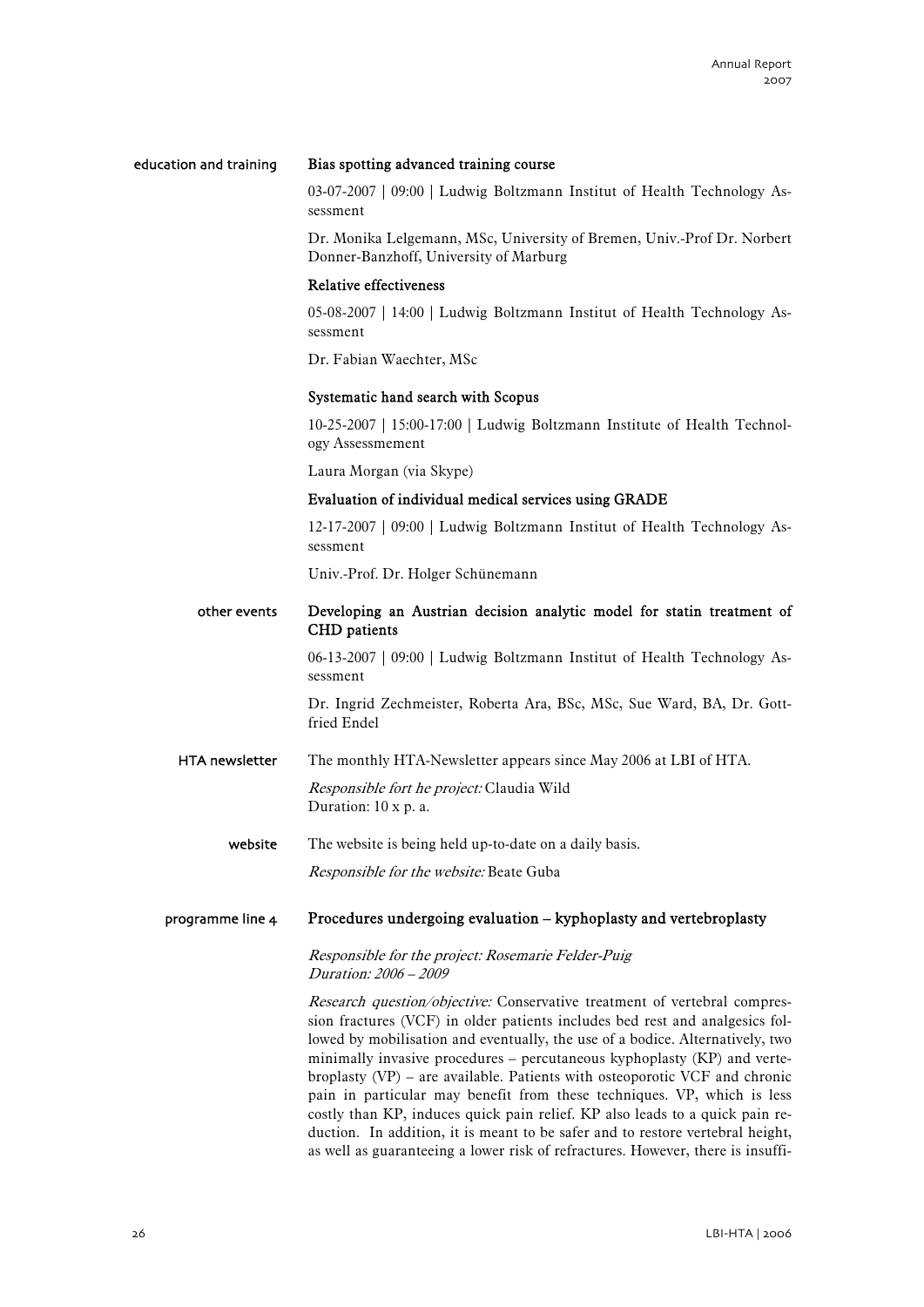cient evidence about these benefits for patients. Specifically, long-term results and cost-effectiveness data are scarce or altogether absent. A study conducted at the Austrian AUVA hospitals should be able to provide data about the effectiveness of KP and VP under real conditions. The study will be performed in co-operation with other clinics (University Clinics of Orthopaedics at Vienna and Graz, Hanusch Hospital Vienna) and will collect data prospectively for a time interval which has yet to be defined.

#### Method: Empirical study, application study

Content: Co-ordination of participating institutions; production of study documents (protocol, CRF, patient consent form, application to Ethics Committee, registration); implementation, data insertion and analysis; presentation of results and publication.

#### Horizon scanning in oncology: Method development and application for the early identification and assessment of new and emerging drugs

programme line 4

programme line 4

#### Responsible for the project: Sabine Geiger-Gritsch Duration: 05/ 2007 – 05/ 2008

Research question/objective: The scientific and medical progress in oncology quickly leads to the introduction of new medicines. In addition, the development of new therapy modalities, the so-called "targeted therapies" such as monoclonal antibodies or tyrosine kinase inhibitors ("small molecules"), results in a rapid increase in the medicine costs in oncology in hospitals. The fast and to some extent uncontrolled use of these expensive cancer medicines in clinical practice, as well as their increasing off-label use, has an effect on hospital drug budgets. The development of a "Horizon Scanning System" for the early identification and evaluation of new drug therapy concepts in oncology, i.e. before a routine introduction to cancer treatment, should purposefully prepare hospitals (respectable drug commissions) for new cancer medicines and should contribute to rational decision making as well as supporting the prospective budget planning. The aim of this project is to design a guideline, firstly for the systematic collection of information (sources for identification and criteria for prioritization) about new drugs in oncology (incl. existing drugs with extension of indication) relevant for hospitals, and secondly, for their early evaluation on the basis of defined parameters.

Method: Database search; analysis of information sources, criteria for prioritization and parameters for evaluation.

#### Key factors in implementing, performing and analysing registries for cardiovascular, neurological and spine specific questions

Responsible for the project: Stefan Mathis Duration: 06/ 2007 – 03/2008

Research question/ objective: While randomised controlled studies evaluate health technologies in selected patients, registries cover data from medical interventions in real life situations. Registries are expected to contribute additional information about clinical but also socio-political aspects. However, it is not clear for what kind of questions registries are the adequate methodical approach and what are the key factors for implementing, performing and analysing registries. The object of this project is to give an overview of current registries in cardiovascular, neurological and spine specific fields, to analyse the kind of clinical and socio-political questions being addressed,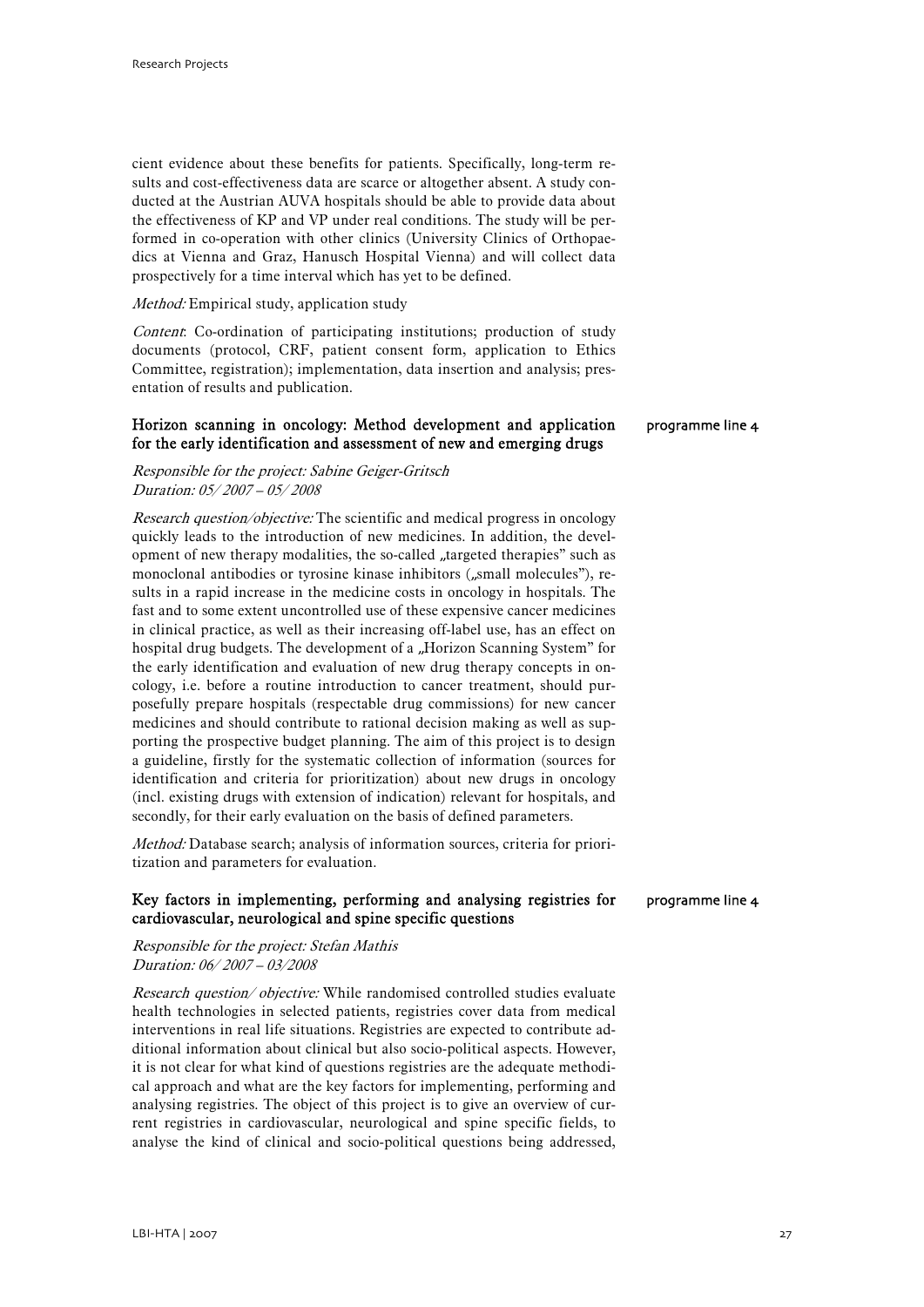and to identify practical and methodical best practice models and key factors for implementing convincing registries.

Method: Systematic search for registries and adequate methodical literature; systematic analysis of the registries' objectives.

#### EUnetHTA - Application studies and surveillance systems in the EU programme line 5

Responsible for the Project: Rosemarie Felder-Puig Duration: 2006 – 2008

Research question/ objective: Since the actual effectiveness and costeffectiveness of many of the health technologies that are introduced in health care systems cannot be evaluated before broader application under real conditions, many countries either release technologies that are not fully assessed or require post-marketing follow-up studies. An alternative is the requirement to monitor the use and the outcome of a technology. For this reason, some countries have started to set up "registries" or "application protocols" in order to keep some health technologies (often surgical or costly interventions) under surveillance before broader diffusion takes place and until decisive evidence is available. The objective of Strand A of Work Package 7 of EUnetHTA is to provide tools that enable countries to monitor the development of emerging, new or established health technologies and to share data and results of this monitoring.

Method and content: Overview of existing monitoring tools (application studies, registries, etc.) and of technologies that are currently being monitored with these tools; development of commonly shared monitoring tools that are relevant to the different technologies considered and adapted to the resources available in institutions in charge of technology assessment; piloting of one monitoring tool and testing the feasibility of pooling data from different countries using a common monitoring tool.

#### EUnetHTA - Emerging technologies (part 2): EU newsletter programme line 5

Responsible for the project: Claudia Wild Duration: 10/2006 – 07/2007

Research question/ objective: Work package 7 of EUnetHTA is subdivided into two strands: The development of a structured information service relevant to policy makers on high-volume, costly and rapidly developing emerging technologies is the task of WP 7/strand B. The work will be carried out in close cooperation with EuroScan. On the basis and experiences of existing ", emerging tech"- programmes (part 1), structures and processes for setting priorities in the selection of technologies as well as a first pilot newsletter will be developed, which, after critical evaluation by the WP partners will be distributed on a regular basis after 2008.

Method: Design of content and graphics

Content: Design of content and graphics; synthesis and specification of priority setting criteria for topic selection; specification of processes (editorial board, frequency etc.); piloting; revision and finalisation; regular production and distribution.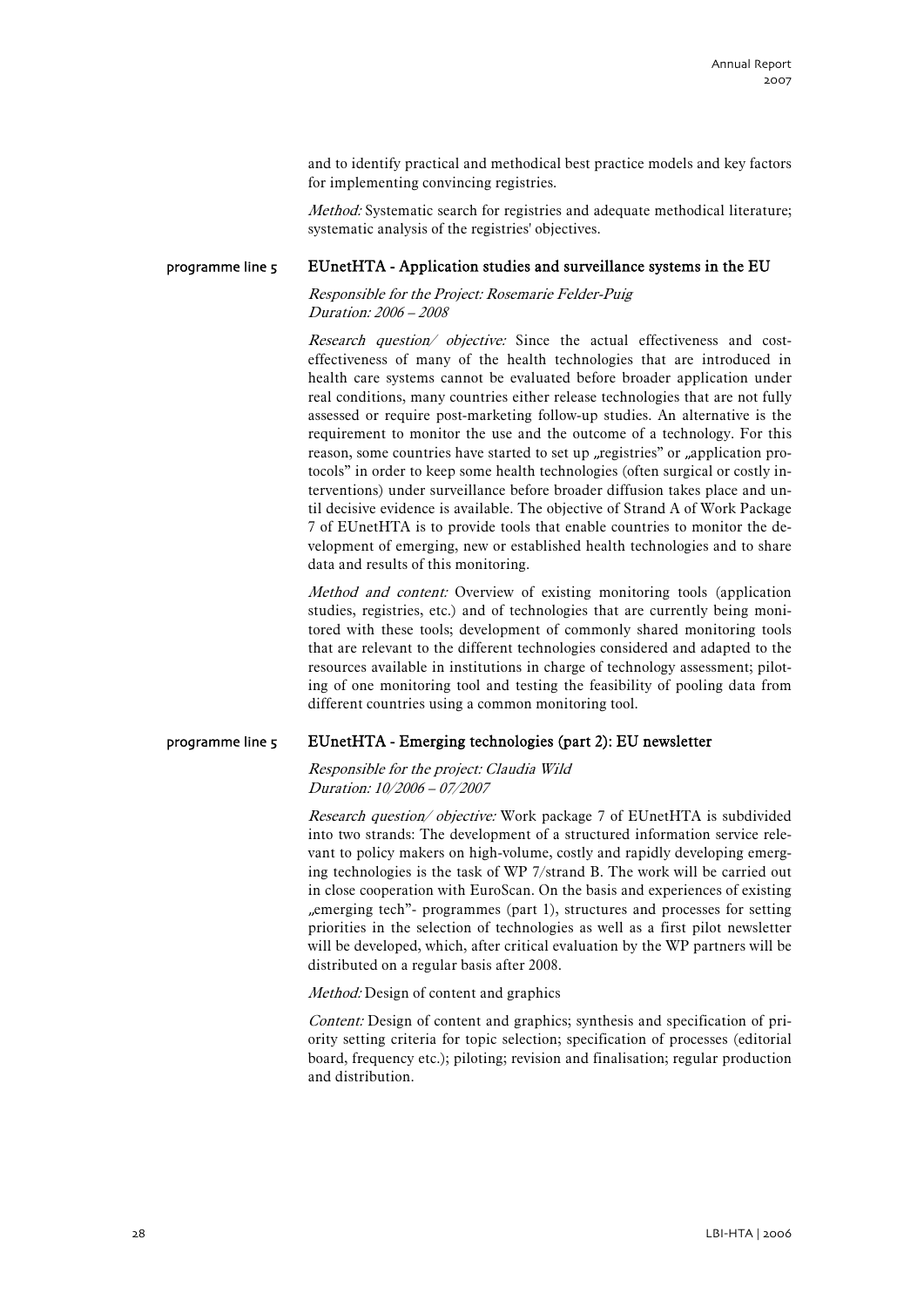#### <span id="page-30-0"></span>InnoHTA: HTA-methodology for innovative healthcare technologies feasibilty of indicators

Responsible for the Project: Claudia Wild Duration: 01/2007 – 12/2008

Objective: In January 2007 DG SANCO commissioned a project for assessing (fields of) technologies in the earliest stages of development. The project leader is the Fraunhofer Institute for Systems and Innovation Research (ISI), other partner institutions are University of Luebeck, University of Nottingham, the Danish National Board of Health, Health Statistics and Medical Technologies State Agency, Latvia, and the GSF - Forschungszentrum für Umwelt und Gesundheit GmbH, Germany. The project should lead to a set of a limited number of realistic indicators. These indicators are seen as a tool for assessing strenghs and weaknesses of (fields of) technologies, despite a high degree of uncertainty. Inno-HTA tries to bring in a broad perspective of HTA-relevant aspects and potential actor groups. Questions related to data validity and realistic value of information about the quality of technologies will be crucial for the choice of the indicators.

Method: Design of three different case studies according and comparing the results with those of three other studies and testing a set of indicators on the basis of these examples

### 2.2 Publications

Gartlehner G. (2007): (Internes) Manual. Abläufe und Methoden. Teil 2. HTA Projektbericht Nr. 006.

Radlberger P., Wild C. (2007): Mammographiescreening. Evidenzbasierte Evaluationshilfe für organisierte Programme. HTA Projektbericht Nr. 007.

Wild C., Mad P., Langer T., Guba B., Kvas E., Reichelt Ch., Adlbrecht Ch. (2007): Rolle und Positionierung der Ambulanzen von Universitätskliniken im Gesundheitswesen, Teil 1: Literaturanalyse & strukturierte Expertenbefragung, Teil 2: Methodenbeschreibung zur empirischen Analyse von Ambulanzleistungen. HTA Projektbericht Nr. oo5.

Wild C. (2007): (Externes) Manual. Selbstverständnis und Arbeitsweise. Teil 1. HTA Projektbericht Nr. 003.

Zechmeister I., Wild C., Koller D., Langer T. (2007): Neonatologische Erstversorgung von Neugeborenen ohne vorab bekanntes Komplikationsrisiko. Ansätze für eine evidenzbasierte Versorgung in der Steiermark. HTA Projektbericht Nr. oo4.

Korencan A., Wild C. (2007): Testing for HER2 Positive Breast Cancer. HTA Projektbericht 008.

Zechmeister I., Freiesleben de Blasio B., Radlberger P., Wild C., Kvas E. (2007): Ökonomische Evaluation der Impfung gegen humane Papillomaviren (HPV-Impfung) in Österreich. [Economic evaluation of HPV vaccination in Austria]. HTA Projektbericht Nr. 009.

Wild C., Kvas E. (2007): Medikamentfreisetzende Stents bei Koronarinterventionen im Vergleich zu nicht beschichteten Stents. Rapid Assessment LBI-HTA Nr. 001.

HTA project reports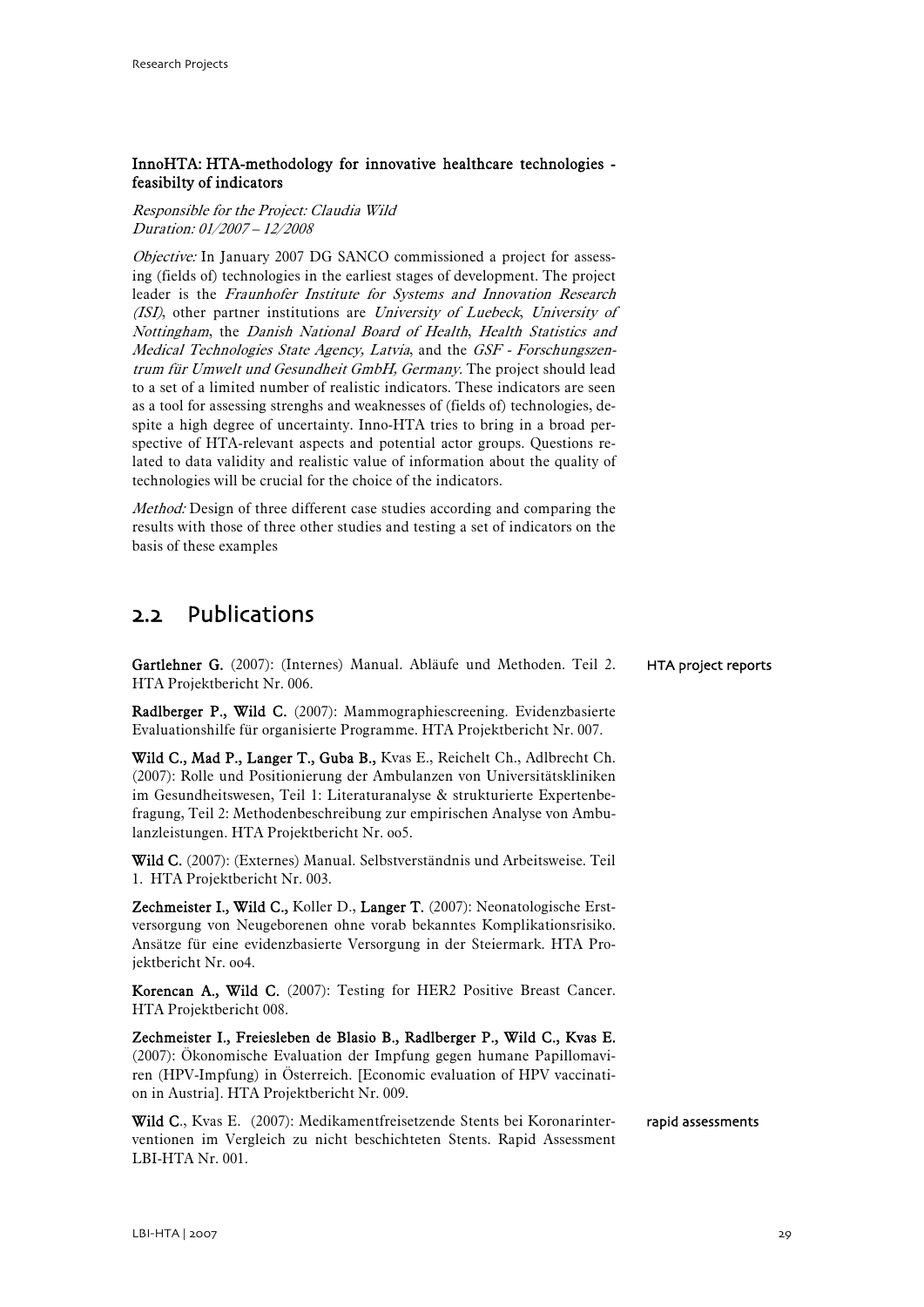Wild C., Adlbrecht, Ch. (2007): Avastin® bei Altersbedingter Makuladegeneration. Analyse der Sicherheit & Nebenwirkungen. Rapid Assessment LBI-HTA Nr. 002.

Adlbrecht C. (2007): Fotoselektive Vaporisation. HTA in Krankenanstalten, Decision Support Document LBI-HTA Nr 001. decision support documents

> Adlbrecht C. (2007): Radiopeptidtherapie. HTA in Krankenanstalten, Decision Support Document LBI-HTA Nr. 002.

> Mad P. (2007): Photodynamische Therapie Palliation maligner Stenosen im Verdauungstrakt, HTA in Krankenanstalten, Decision Support Document LBI-HTA Nr. 003.

Knapp, M., McDaid, D., Amaddeo, F., Constantopoulos, A., Oliveira, M., Salvador-Carulla, L., Zechmeister I. and the MHEEN group. (2007): Financing Mental Health Care in Europe. Journal of Mental Health 16 (2): 167-180. manuscripts in peerreviewed journals

> Zechmeister I. und Österle A. (2007): Informelle Betreuung psychisch erkrankter Menschen: Schafft das österreichische Pflegevorsorgesystem adäquate Voraussetzungen? [Informal Care of People with Mental Disorders: Does the Austrian Long-Term Care System Provide Adequate Support?] Neuropsychiatrie 21 (1): 29-36.

Felder-Puig R., Mad P., Gartlehner G. (2007): Diagnostische Studien [Diagnostic studies]. Wiener Medizinische Wochenschrift, accepted. submitted, accepted or in print

> Puig S., Staudenherz H., Felder-Puig R., Paya K. (2007): Imaging of appendicitis in children and adolescents: Useful or useless? A comparison of imaging techniques and a critical review of the current literature. Seminars in Roentgenology, in print

> Gartlehner G., Wild C., Mad P. (2007): Systematische Übersichtsarbeiten und Meta-Analysen, Wiener Medizinische Wochenschrift, accepted.

> Guba B. (2007): Systematische Literaturrecherche. Wiener Medizinische Wochenschrift 2007, accepted.

> Mad P., Felder-Puig R., Gartlehner G. (2007): Randomisiert kontrollierte Studien [Randomized controlled trials]. Wiener Medizinische Wochenschrift, accepted.

> Mathis S., Gartlehner G. (2007): Kohortenstudien. Wiener Medizinische Wochenschrift, accepted.

> Wild C., Gartlehner G. (2007): Health Technology Assessment. Wiener Medizinische Wochenschrift, accepted.

> Wild C. (2007): Polymorphismen-Screening: genetic testing for predisposition. Guidance for technology assessment. Poiesis & Praxis, International Journal of Ethics of Science and Technology Assessment, in print.

> Wild C., Langer T. (2007): EU-wide newsletter on emerging technologies: Informing and supporting health policy early. Health Policy, accepted.

> Zechmeister I., Wild C., Langer T. und Koller. D. (2007): Pädiatrische Erstversorgung in peripheren Geburtskliniken: Ansätze für eine evidenzbasierte Versorgungsplanung für Neugeborene ohne vorab bekanntes Geburtsrisiko. [Neonatal Care in Peripheral Birth Clinics: An Approach to Evi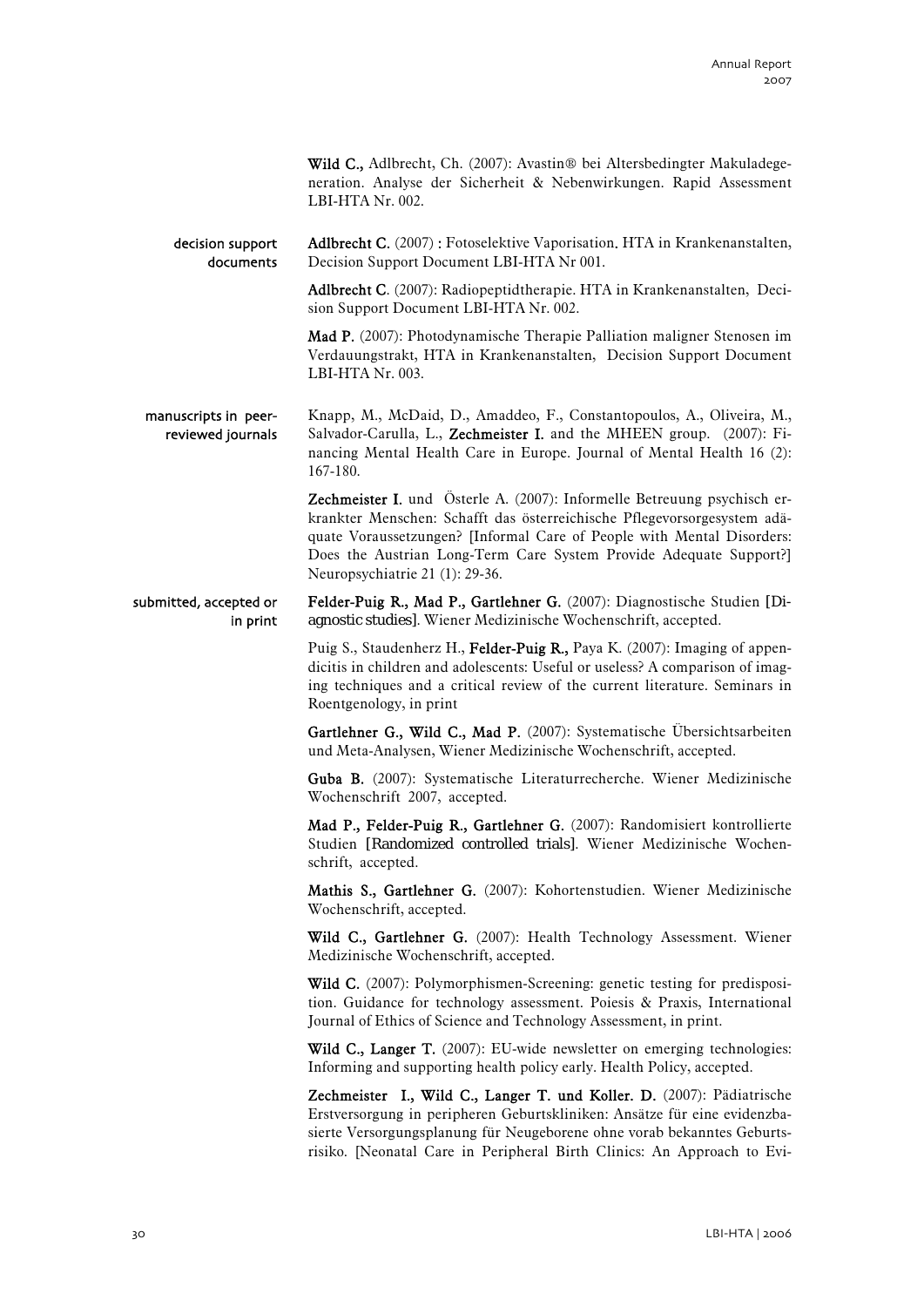dence-based Health Care Planning for Low-risk Births]. Monatsschrift Kinderheilkunde, submitted.

Zechmeister I. (2007): Einsatz von Statinen zur Sekundärprävention kardiovaskulärer Erkrankungen: Ein systematischer Review gesundheitsökonomischer Analysen. [Statins fort the secondary prevention of cardio-vascular diseases: A systematic review of economic evaluations.] Gesundheitsökonomie und Qualitätsmanagement, submitted.

Zechmeister I., R. Kilian und D. McDaid. (2007): Is it worth investing in mental health promotion and prevention of mental illness? A systematic review of the evidence from economic evaluations. BMC Public Health, in print.

Zechmeister I., Radlberger, P. (2007): Gesundheitsökonomische Evaluation. [Economic evaluation of health care.] Wiener Medizinische Wochenschrift, accepted.

Felder-Puig R. (2007): Das ärztlich-therapeutische Gespräch: Die Effektivität verstärkter Arzt-Patienten-Kommunikation. Newsletter der Österr. Ges. f. Public Health 2007: 1. non peer-reviewed articles

Felder-Puig R. (2007): Aus für klinische Studien?. Österreichische Ärztezeitung 2007; 12: 48-49.

Guba B. (2007): Bibliotheksangebote in Universitätsportalen - Chancen und Risiken. Mitteilungen der VÖB 60(2): 30-38.

Wild C. (2007): Unabhängige klinische Studien. Wiener Wissenschaftsfonds startet Förderlinie. In: ÖKZ/Österreichische Krankenhauszeitung, 1: 16

 Wild C. (2007): Horizon Scanning, In: ÖKZ/Österreichische Krankenhauszeitung (04): 16

Wild C. (2007): FDA Warnung zu Erythropoietin. In: ÖKZ/ Österreichische Krankenhauszeitung (07): 11

Wild C. (2007): Evaluierung der österreichischen Mammographie-Screening Pilotprojekte? In: ÖKZ/Österreichische Krankenhauszeitung (11): 16

Wild C. (2007): Drug Eluting/Medikamentenbeschichtete Stents. Aufregung, Kalmierung und vorliegendes Wissen. In: ÖKZ/Österreichische Krankenhauszeitung (12): 16.

Wild C., Zechmeister I. (2007): Gestaltung von Gesundheitspolitik: Rationalitäten einer gerechten Verteilungspolitik - Health Technology Assessment als Mittel zum Zweck. Kurswechsel 2/2007.

Zechmeister, I. (2007). Psychische Gesundheit zahlt sich aus!? Evidenz zur Wirtschaftlichkeit von 'Mental Health' Förderungs- und Präventionsmaßnahmen [Is it worth investing in mental health promotion and prevention of mental disorders? Evidence from economic evaluations.] In: Meggeneder, O. Tagungsband zur Wissenschaftlichen Jahrestagung der Österreichischen Gesellschaft für Public Health, in print. contributions in books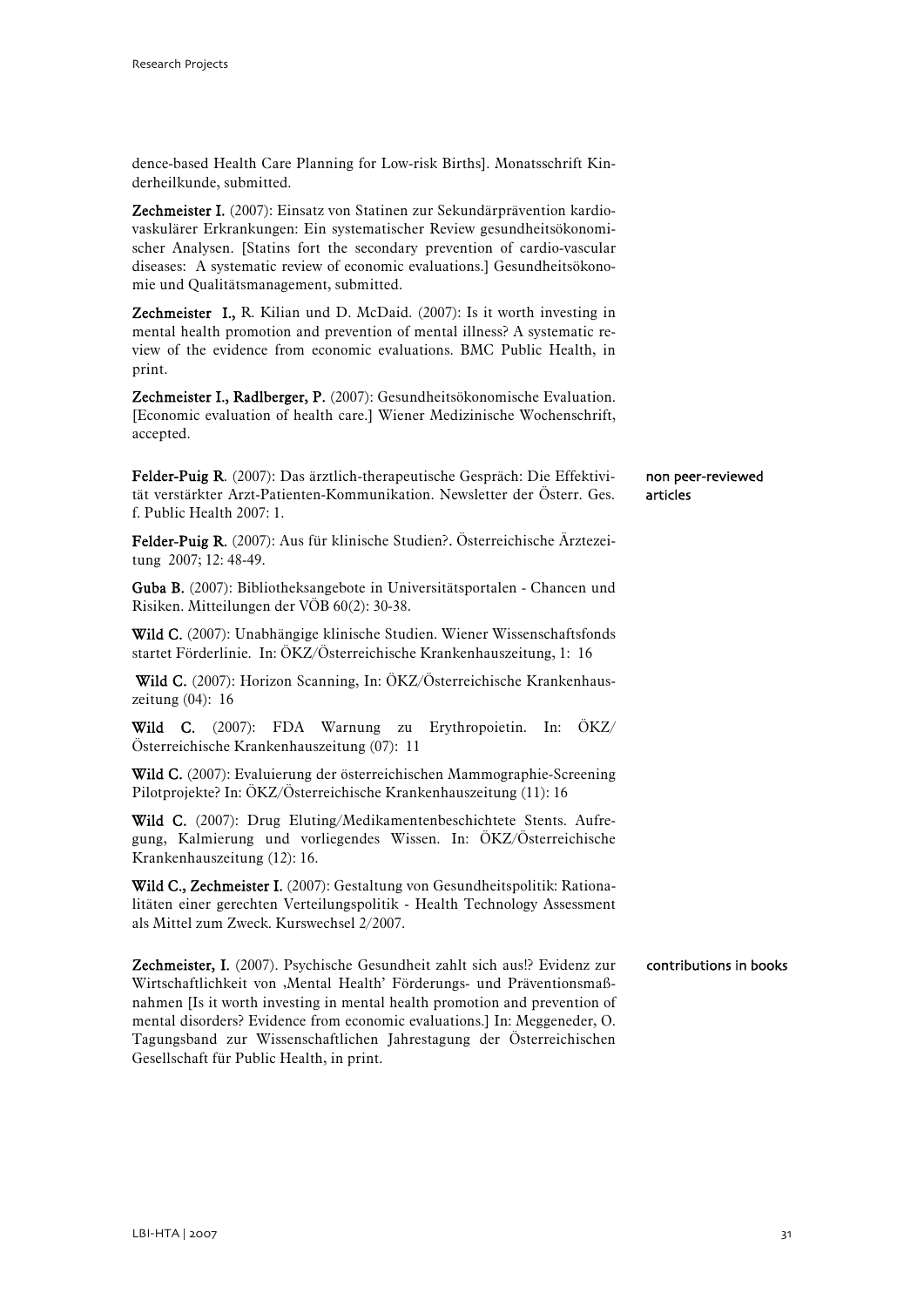#### contributions at conferences

Falkner E., Eder C. (2007): Health Technology Assessment: Evaluation of Costs and Benefits of Therapies & Methods. ESAO 2007 - XXXIV. Conference European Society for Artificial Organs, Krems 2007, published in Int. J. Artif. Org.

Falkner E., Eder C., Mathis S., Wild C. (2007): Health Technology Assessment (HTA): Evaluation of Costs and Benefits of Tissue Engineering, BIO-SPINE 2, 2<sup>nd</sup> International Congress – Biotechnologies for Spinal Surgery, Leipzig 2007, published in European Spine Journal.

Eder C., Falkner E., Mickel M., Ogon M. (2007): The Chick Chorionallantoic Membrane: A Rapid, Cheap and Simple Model for Pre-Assessment of Biocompatibility in Tissue Engineering Research. BIOSPINE 2, 2<sup>nd</sup> International Congress – Biotechnologies for Spinal Surgery, Leipzig 2007, published in European Spine Journal.

Eder C., Bartl R., Meissner J., Mickel M., Falkner E., Ogon M. (2007): Tissue Engineering of the Intervertebral Disk: Does Donor Pathology Matter? BIOSPINE 2, 2<sup>nd</sup> International Congress - Biotechnologies for Spinal Surgery, Leipzig 2007, published in European Spine Journal.

Falkner E., Eder C., Wild C. (2007): Evaluation of Regenerative Medicine/Tissue Engineering Approaches by Health Technolgy Assessment. 3rd World Congress on Regenerative Medicine, Leipzig 2007, published in Regenerative Medicine.

Felder-Puig R. (2007): Therapie mit Trastuzumab (Herceptin®). Optimale Dosierung und Behandlungsdauer? [Trastuzumab (Herceptin®. Optimal dose and duration of treatment?]. Vortragsreihe "HTA in Krankenanstalten", Wien, 02-27-2007.

Felder-Puig R. (2007): Das ärztlich-therapeutische Gespräch: Die Effektivität verstärkter Arzt-Patienten-Kommunikation [The effectiveness of the therapeutic conversation]. Generaldirektion Hauptverband der österr. Sozialversicherungsträger, 03-12-2007

Felder-Puig R. (2007): Das ärztlich-therapeutische Gespräch: Die Effektivität verstärkter Arzt Patienten-Kommunikation [The effectiveness of the therapeutic conversation]. Gastvortrag am Institut für Kommunikationswissenschaft, Universität Salzburg, Salzburg, 03-12-2007.

Felder-Puig R., Guba B. (2007): Einsatz von Kyphoplastie und Vertebroplastie bei PatientInnen mit schmerzhaften Wirbelkörperkompressionsfrakturen – eine österreichische Anwendungsbeobachtung [Kyphoplasty and vertebroplasty for the treatment of painful vertebral compression fractures. An Austrian study]. 8. Jahrestagung des Deutschen Netzwerks für evidenzbasierte Medizin, Berlin, March 22-24, 2007.

Felder-Puig R. (2007): Das ärztlich-therapeutische Gespräch: Die Effektivität verstärkter Arzt Patienten-Kommunikation [The effectiveness of the therapeutic conversation]. Gastvortrag in der Vorstandssitzung des Hauptverbands der österreichischen Sozialversicherungsträger. Wien, 04-24-2007.

Felder-Puig R., Turk E., Guba B., Wild C. (2007): The effectiveness of the therapeutic conversation in general practice. HTA for Evidence-Based Public Health, Barcelona, June 17-20, 2007.

Puig S., Felder-Puig R. (2007): Relevanz der diffusionsgewichteten Bildgebung für das Outcome nach Schädelhirntrauma – ein systematischer Review [Clinical relevance of diffusion-weighted imaging for the outcome after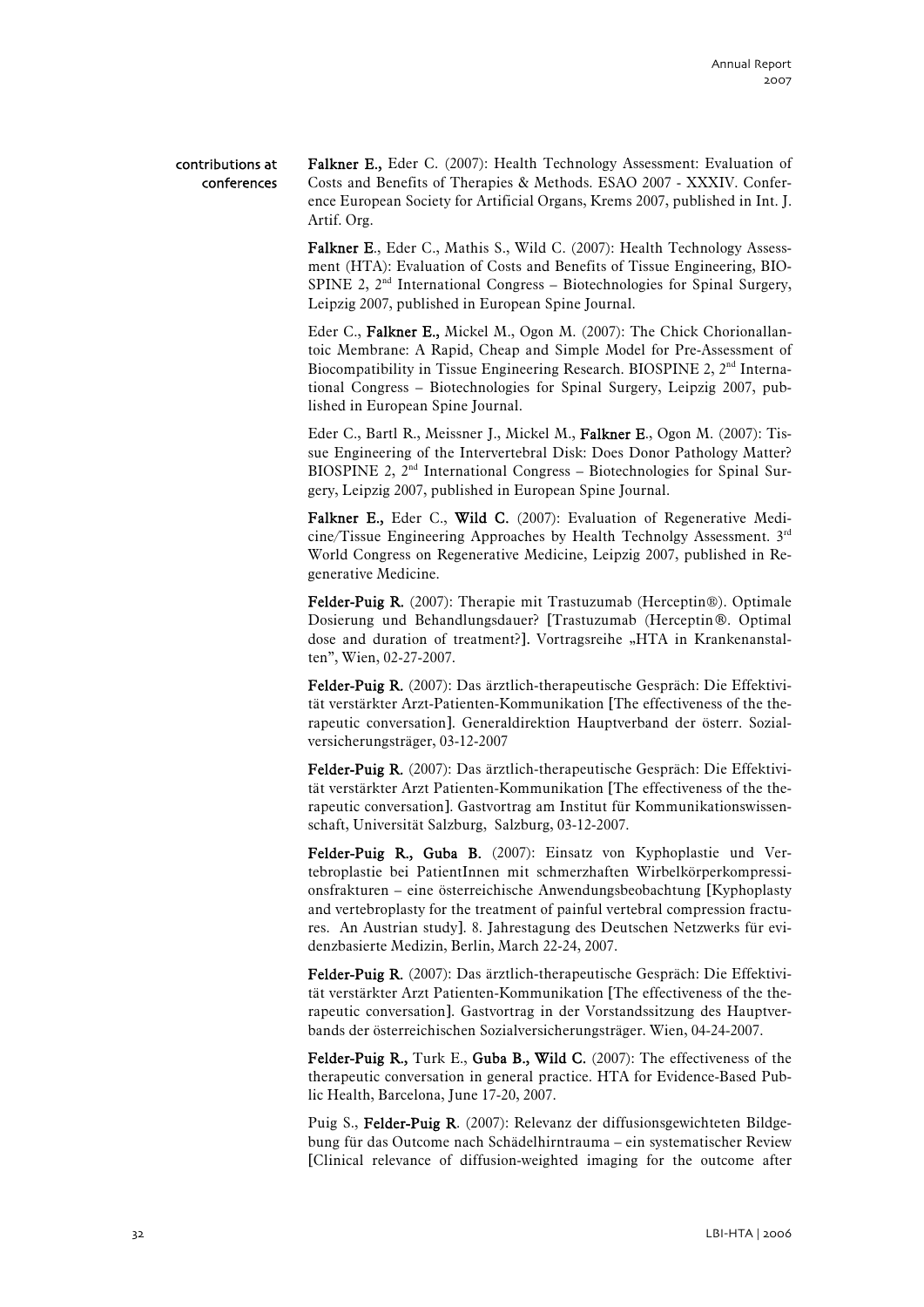brain injury – a systematic review]. 42. Jahrestagung der Deutschen Gesellschaft für Neuroradiologie, Frankfurt/Main, Aug 29 –Sept 1, 2007.

Felder-Puig R. (2007): Akademische klinische Forschung – quo vadis? [Barriers to accademic clinical research in Austria]. Gastvortrag an der Universitätsklinik für Dermatologie, AKH Vienna, 12-12-2007

Guba B. (2007): The Role of the Information Specialist in the Context of Health Technology Assessment. Workshop of the European Association for Health Information and Libraries, Krakau, Sept 12-15, 2007.

Mad P. (2007): Robotik in der Urologie; HTA in Krankenanstalten, Vienna, o2-27- 2007.

Mad P. (2007) Photodynamische Therapie. Palliation maligner Stenosen im Verdauungstrakt, HTA in Krankenanstalten, Vienna, 05-22- 2007.

Mad P., Guba B., Langer T. (2007): University Outpatient Departments: Role and positioning in the health care system; A literature review [Rolle und Positionierung von Ambulanzen an Universitätskliniken im Gesundheitswesen; eine Literaturübersicht]. 4<sup>th</sup> HTAi Annual Meeting, Barcelona, Juni 2007, Poster M-166.

Radlberger P., Wild C., Guba B. (2007): Breast Cancer Screening Programmes: Evaluation aside from clinical and economical aspects. ISPOR  $10<sup>th</sup>$  Annual European Congress – Expanding European Horizons for Pharmacoeconomics and Outcomes Research, Dublin, Okt 20-23, 2007.

Wild C. (2007): HTA und Evidenzbasierte Versorgungsforschung, A3CP/Austrian Competence Circle for Clinical Pathways, Vienna, 01-26- 2007.

Wild C. (2007): HTA und Qualitätssicherung. Fortbildung bei Kassenärztliche Vereinigung Nordrhein, Düsseldorf, 02-03-2007

Wild C. (2007): HTA und Evidenzbasierte Versorgungsforschung, A3CP/Austrian Competence Circle for Clinical Pathways, Vienna, 02-26- 2007

Wild C. (2007): Health Technology Assessment – Einsatzgebiete in Österreich. Fortbildung an der 1. Medizinischen Abteilung des Wilhelminenspitals (Zentrum für Hämatologie und Onkologie, Vorstand Univ. Prof. Dr. Heinz Ludwig), Wien, 03-08-2007.

Wild C. (2007): Das LBI für HTA, Ludwig Boltzmann Vorstandssitzung, Wien, 03-27-2007.

Wild C. (2007): Health Technology Assessment, Europäisches Forum Alpbach & FOPI/ Forum pharmazeutischer Industrie, Vienna, 03-28-2007.

Wild C. (2007): Health Technology Assessment in Europe, Roche-Europatagung, Wien, 03-30-2007.

Wild C. (2007): Health Technology Assessment in Österreich, Erfahrungen und Beispiele, UMIT-PH-course, Hall/Tyrol, 04-17-2007.

Wild C. (2007): Übertragungsmöglichkeiten von Health in All Policies in Österreich. Österreichische Public Health Tagung, Podiumsdiskussion, Linz, 09-21-2007.

Wild C. (2007): Emerging Technologies Newsletter, Jahresversammlung EuroScan und WP7/ EUnetHTA-Treffen, Dublin, April 12-13, 2007.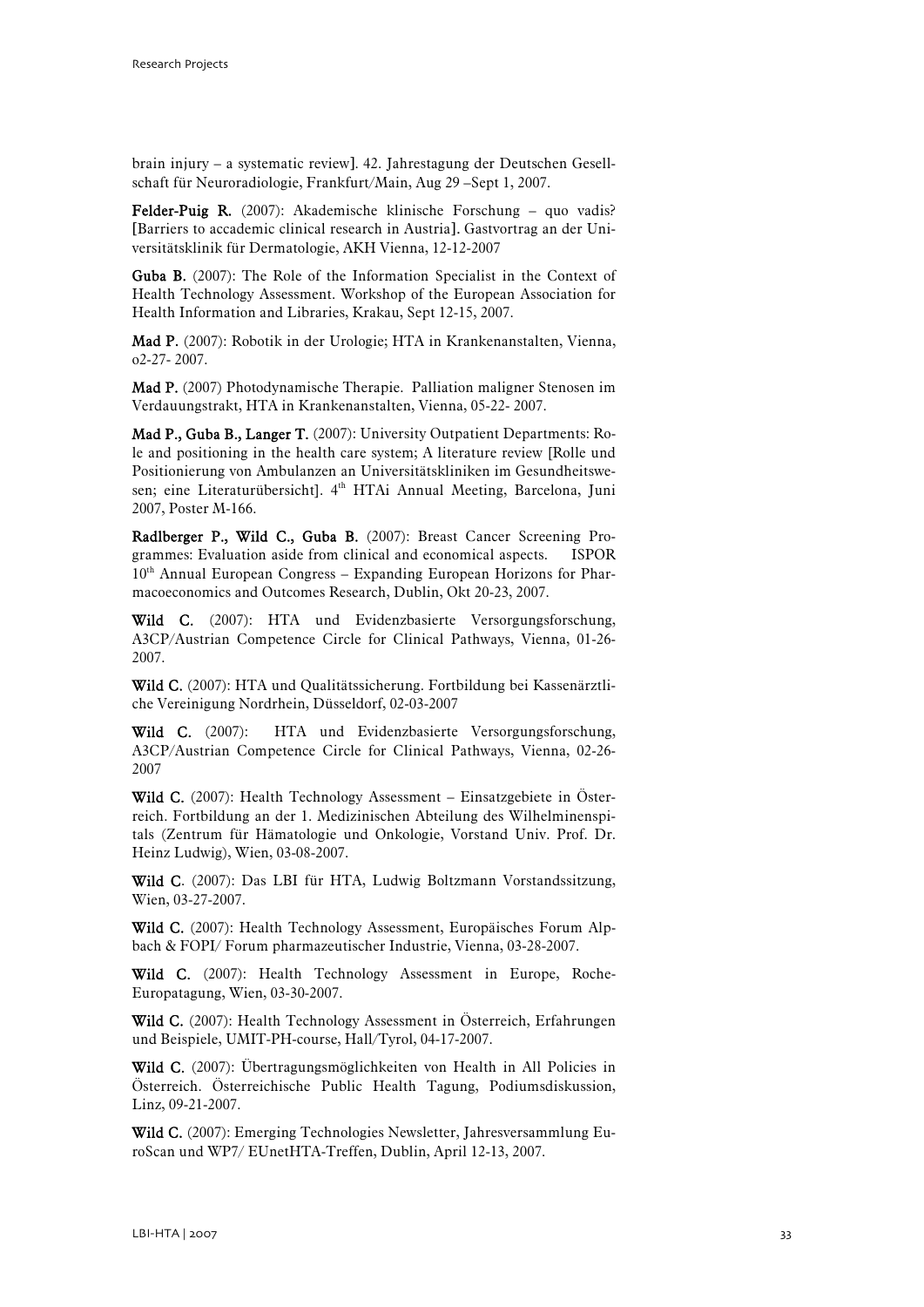Wild C. (2007): Neonatologische Erstversorgung von Neugeborenen ohne vorab bekanntes Komplikationsrisiko. Ansätze einer evidenzbasierten Versorgungsplanung, Geburtenregister-Fachbeirat, Graz, 05-29-2007.

Wild C. (2007): EUnetHTA- Emerging Technologies, HTAi preconference Workshop, Barcelona, 06-17-2007.

Wild C. (2007): Fortschritt und Nutzen: Wieviel (marginalen) Nutzen ist genug, um noch bezahlt zu werden? Gemeinsame Jahrestagung der Deutschen, Österreichischen und Schweizerischen Gesellschaften für Hämatologie und Onkologie, Basel, 10-09-2007.

Wild C. (2007): Workshop: Zur Einführung von Health Technology Assessment. 4. Schweizerischer Kongress für Gesundheitsökonomie und Gesundheitswissenschaften, Bern, 10-19-2007.

Wild C. (2007): Zur Institutionalisierung von Health Technology Assessment: Unabhängigkeit oder gesetzliche Grundlage? 4. Schweizerischer Kongress für Gesundheitsökonomie und Gesundheitswissenschaften, Bern, 10- 19-2007.

Wild C. (2007): Verteilungsgerechtigkeit und Ressourcenallokation: Fokus Kindermedizin. 1. Jahrestagung Politische Kindermedizin: Werte & Ökonomie, Salzburg, Okt 19-20, 2007.

Wild C. (2007): Ideen/ Möglichkeiten / Grenzen für Support von innovativen Arzneimitteln, public discussion at LISA, VR Life Science Circle, Vienna, 10-22-2007.

Wild C. (2007): Ressourcenallokation, Nutzenbewertung, Nutzen-Schaden Relation und Drug-Eluting Stents. Jahrestagung der Österreichischen Gesellschaft für Interventionelle Kardiologie, Linz, 10-30-2007.

Wild C. (2007): Zur Institutionalisierung von ealth Technology Assessment. Österreichische Gesellschaft für Gesundheitsökonomie, Vienna, 11- 14-2007.

Wild C. (2007): Avastin for AMD / age-related macula degeneration, informal meeting at BMG, Berlin, 07-12-2007

Zechmeister I. (2007): Die Finanzierung der Psychiatrie in Europa im Wandel. Überblick und Aussichten [Mental Health Care Financing in Europe. Overview and Trends]. Workshop ,DRGs in der Somatik. Folgen für die Psychiatrie?', Berlin, Jan 25-27, 2007

**Zechmeister I.** (2007): Is it worth investing in mental health promotion and prevention of mental disorders? A review of the evidence on economic evaluations.  $8<sup>th</sup>$  workshop on costs and assessment of psychiatry: 'Investing in Mental Health Policy and Economics Research', Venice, March 09-11, 2007.

Zechmeister I. (2007): Adaption eines Markov Modells zur Simulation einer 'Real-life Kohorte' für Statintherapie in Österreich: Diskussion zu Methode und Datenauswahl. [Adapting a Mardov Model for the simulation of a ,reallife cohort' of statin users in Austria: Discussion of method and data sources.] 8. Jahrestagung des DNEbM, Berlin, March 22-24, 2007 (Poster).

Zechmeister I. (2007): Gebärmutterhalskrebsprävention: Ist die HPV Impfung kosteneffektiv? [HPV vaccination for the prevention of cervical carcinoma: Is it cost-effective?] HTA in Krankenanstalten, Vienna, 05-22-2007.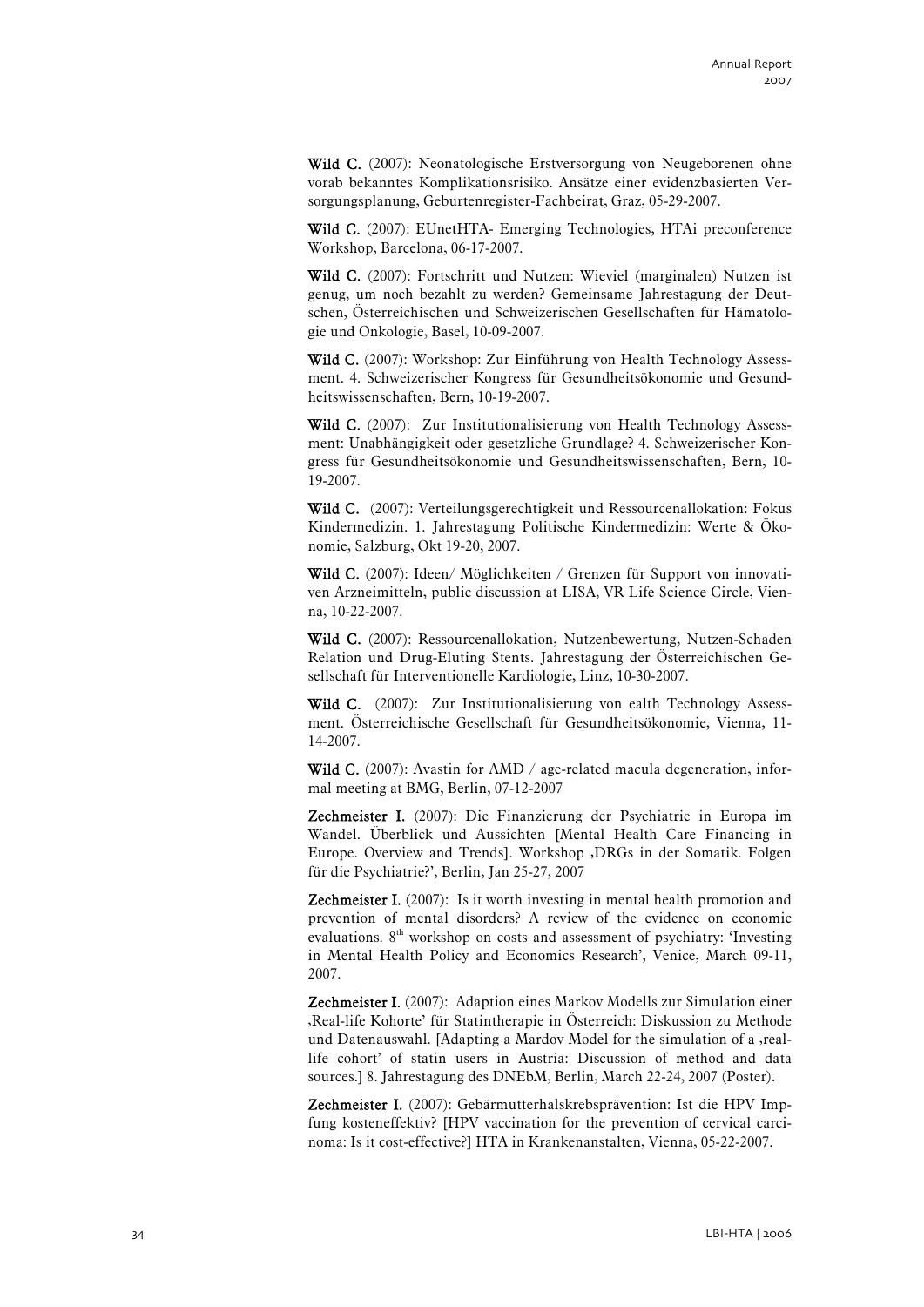**Zechmeister I.** (2007): Is it worth investing in mental health promotion and prevention of mental disorders? A review of the evidence from economic evaluations. Health Technology Assessment international Conference, Barcelona, June 18-20, 2007.

**Zechmeister I.** (2007): Is it worth investing in mental health promotion and prevention of mental disorders? A review of the evidence from economic evaluations. International Health Economics Association Conference, Copenhagen, July 09 -11, 2007.

Breyer E. (2007): Nanotechnologie in der Medizin: Hoffnung und Risiken [Nanotechnologies in medicine: hopes and risks]. HTA-Newsletter September 2007, Nr. 60.

Breyer E. (2007): Heimdialyse: Patientencharakteristika [Patient characteristics for home dialysis]. HTA-Newsletter Oktober 2007, Nr. 61.

Breyer E., Adelbrecht Ch. & Wild C. (2007): Avastin® bei altersbedingter Makuladegeneration [Avastin® for age-related macular degeneration]. HTA-Newsletter Oktober 2007, Nr. 61.

Breyer E. (2007): Magnetfelder: Sanfte Medizin oder Umweltgefahr [Magnetic fields]. HTA-Newsletter November 2007, Nr. 62.

Falkner E. (2007): Tissue Engineering: Züchtung von Gewebe [Tissue Engineering]. HTA-Newsletter May 2007, Nr. 57

Falkner E., Wild C. (2007): Cell Salvage. Fremdblut sparende Maßnahmen [Cell salvage for minimising perioperative allogeneic blood transfers]. HTA-Newsletter July/August 2007, Nr. 59.

Falkner E. (2007): Zentralvenöse Portsysteme. Risikofaktor Thrombosen [Central venous port system associated thromboses]. HTA-Newsletter November/Dezember 2007, Nr. 62.

Falkner E. (2007): Thromboseprophylaxe bei operativen Eingriffen [Reducing the risk of venous thromboembolism]. HTA-Newsletter November/Dezember 2007, Nr. 62.

Felder-Puig R. (2007): Altersbedingte Makuladegeneration. Therapie & Lebensqualität [Age-related macular degeneration. Treatment and quality of life]. HTA-Newsletter January 2007, Nr. 53.

Felder-Puig R. (2007): Gewichtsreduktion bei Bluthochdruck. Behandlungsstrategien [Hypertension and weight-loss. Treatment options]. HTA-Newsletter February 2007, Nr. 54.

Felder-Puig R. (2007): Rückenschmerzen. Zahlreiche Verfahren [Back pain. Numerous interventions]. HTA-Newsletter March 2007, Nr. 55.

Felder-Puig R. (2007): Diskusprothesen. Neue Studienergebnisse [Artificial cervical discs. Recent study results]. HTA-Newsletter May 2007, Nr. 57.

Felder-Puig R. (2007): Interventionen bei Demenz-Kranken. Prävention von rastlosem Herumwandern [Non-pharmacological interventions to prevent wandering in dementia]. HTA-Newsletter July/August 2007, Nr. 59.

Felder-Puig R. (2007): Ganzkörper-CT Screening. Mehr Schaden als Nutzen? [Whole-body-CT screening. More harm than benefit?]. HTA-Newsletter September 2007, Nr. 60.

articles published in the HTA newsletter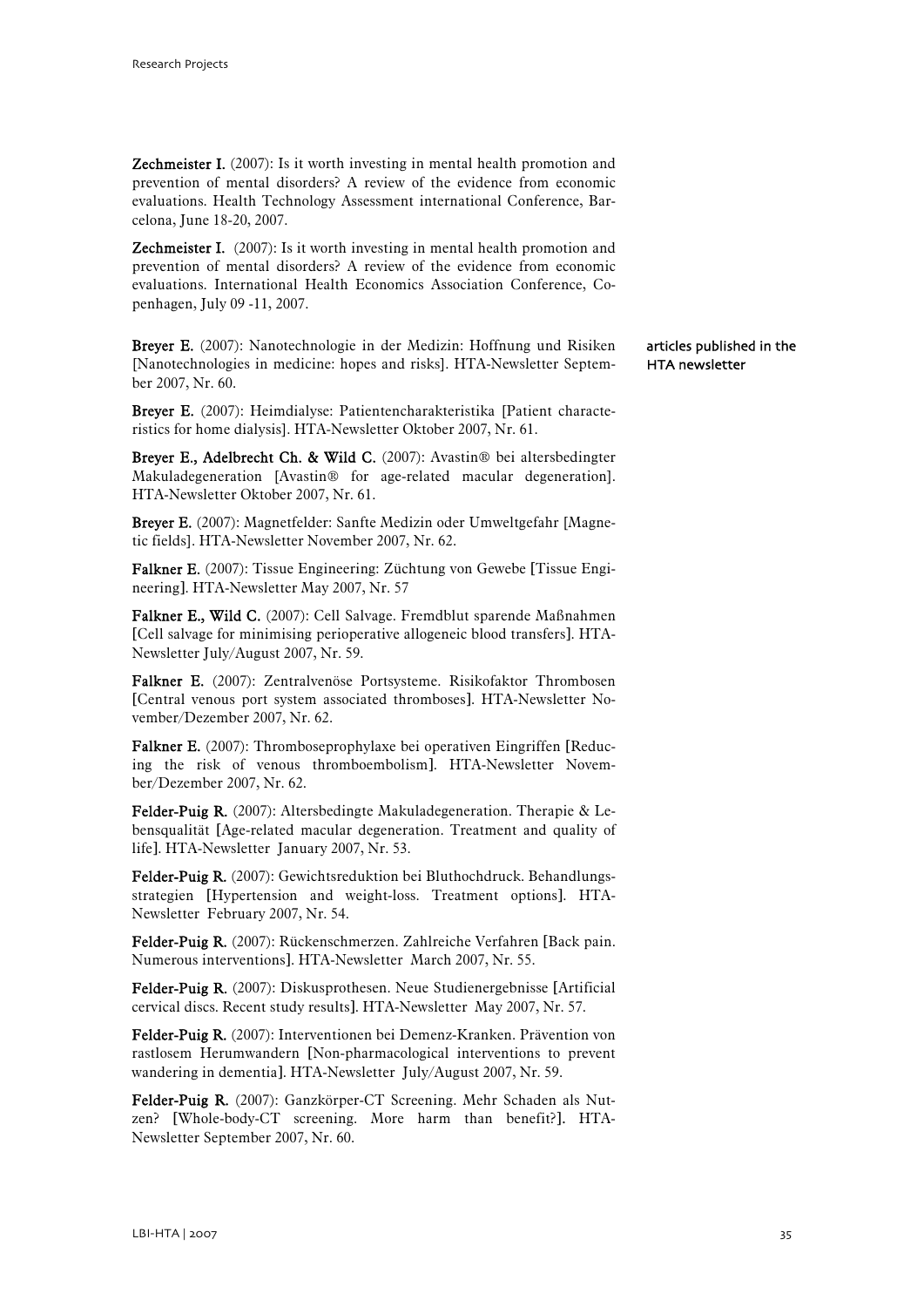Geiger-Gritsch S. (2007): Avastin® (Bevacizumab). "Off-Label-Use" bei Krebs [Avastin® (Bevacizumab). "Off-Label-Use" in cancer]. HTA-Newsletter June 2007, Nr. 58.

Mad P. (2007): Drug Eluting Stents. Sicherheit von DES. HTA-Newsletter January 2007, Nr. 53.

Mad P. (2007): Robotik in der Urologie. Eingriffe an der Prostata. HTA-Newsletter February 2007, Nr. 54.

Mad P. (2007): Glaukom: Screening-Verfahren auf dem Prüfstand. HTA-Newsletter March 2007, Nr. 55.

Mad P. (2007): Telemonitoring bei chronischer Herzinsuffizienz. HTA-Newsletter April 2007, Nr. 56.

Mad P. (2007): Photodynamische Therapie: Palliation maligner Stenosen im Verdauungstrakt. HTA-Newsletter June 2007, Nr. 58.

Mad P. (2007): Versorgungs-Forschung: Effektivität qualitätsfördernder Maßnahmen. HTA-Newsletter September 2007, Nr. 60.

Mathis S. (2007): Interstitielle Brachytherapie. HTA-Newsletter May 2007, Nr. 57

Radlberger P. (2007): P450-Genotypisierung. Mangelnde Evidenz für Genotypisierungen. HTA-Newsletter January 2007, Nr. 53

Radlberger P. (2007): Früherkennungsprogramme. Unterschiedliche Einflussfaktoren auf die Partizipationsrate bei Screenings. HTA-Newsletter March 2007, Nr. 55.

Radlberger P. (2007): P450-Genotypisierung. Mangelnde Evidenz für Genotypisierungen. HTA-Newsletter January 2007, Nr. 53.

Radlberger P. (2007): Früherkennungsprogramme. Unterschiedliche Einflussfaktoren auf die Partizipationsrate bei Screenings. HTA-Newsletter March 2007, Nr. 55.

Radlberger P. (2007): Wundversorgung: Vakuumversiegelung. HTA-Newsletter April 2007, Nr. 56.

Radlberger P. (2007): Massenspektrometrie: Früherkennung von Stoffwechselerkrankungen bei Neugeborenen. HTA-Newsletter September 2007, Nr. 60.

Radlberger P. (2007): Epilepsie: medikamentöse Behandlung. HTA-Newsletter November 2007, Nr. 62.

Wild C. (2007): Wachstumshormone. HTA-Newsletter February 2007, Nr. 54.

Wild C. (2007): Biosimilars. HTA-Newsletter February 2007, Nr. 54.

Wild C., Zechmeister I. (2007): Ressourcenallokation und Verteilungsgerechtigkeit. Rationierungsethiken. HTA-Newsletter July 2007, Nr. 59.

Zechmeister I. (2007): Altersbedingte Makuladegeneration. Diagnostik der AMD. HTA-Newsletter April 2007, Nr. 56.

Zechmeister I. (2007): Hepatitis C Behandlung. HTA-Newsletter July 2007, Nr. 59.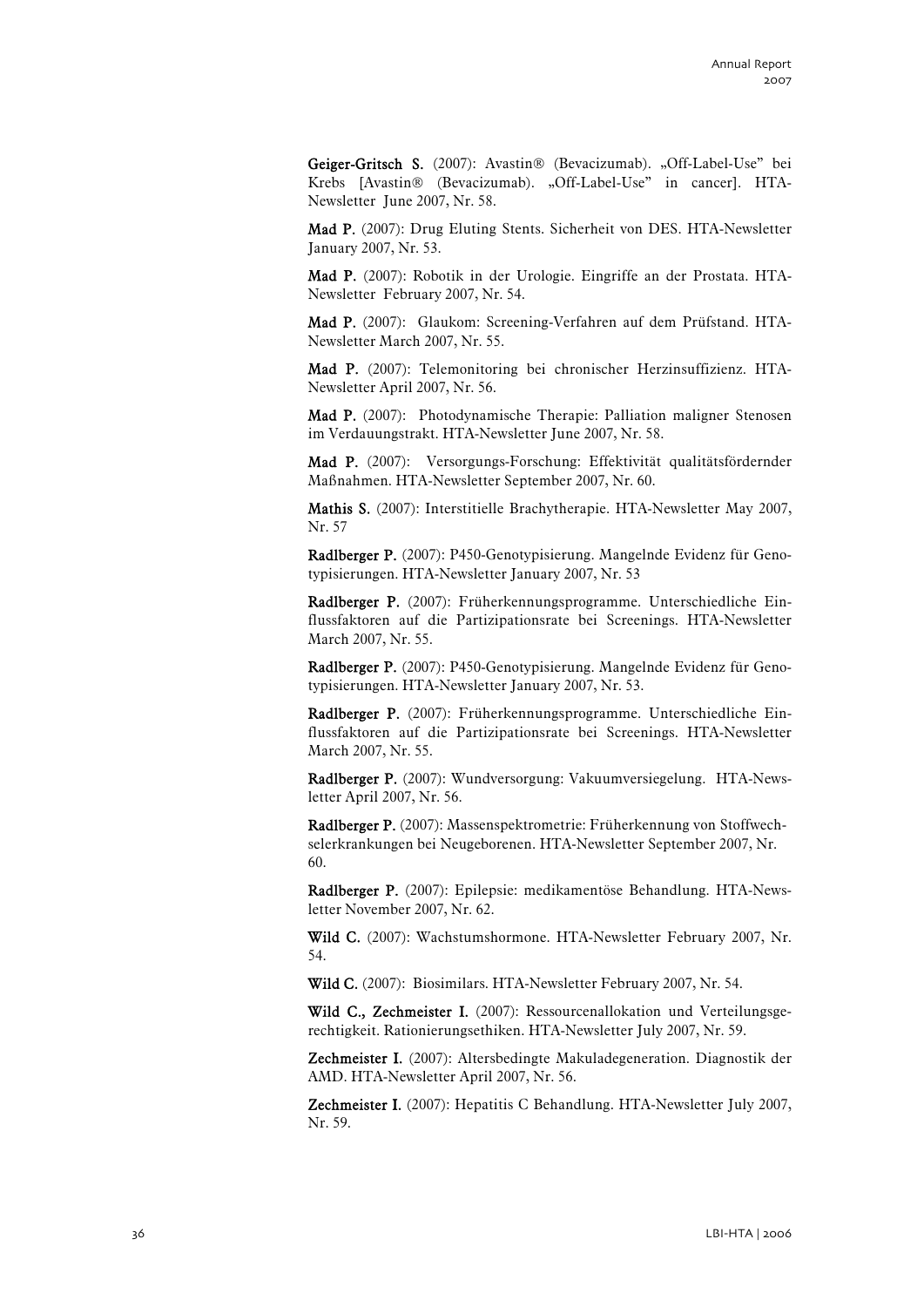<span id="page-38-0"></span>Wild C., Zechmeister I. (2007): Ressourcenallokation und Verteilungsgerechtigkeit. Rationierungsethiken. HTA-Newsletter July 2007, Nr. 59.

Zechmeister I. (2007): Sozialpolitische Maßnahmen bei psychischen Erkrankungen. HTA-Newsletter September 2007, Nr. 60.

### 2.3 Participation in Scientific Meetings & Conferences

8<sup>th</sup> Conference on Cost and Assessment in Psychiatry: 'Investing in Mental Health Policy and Economics Research', Venice, March 09-11, 2007 (Ingrid Zechmeister) conferences

8<sup>th</sup> Annual Meeting of the German Network of Evidence-based Medicine, Berlin, March 22-24, 2007 (Rosemarie Felder-Puig, Beate Guba, Claudia Wild, Ingrid Zechmeister)

Symposium "Korrupt oder korrekt: Wie bleibt die Selbsthilfe unabhängig?", Berlin, 04-27-2007 (Beate Guba)

TA07 "Technikfolgenabschätzung zwischen Inter- und Transdisziplinarität", Vienna, 06-04-2007 (Claudia Wild, Ingrid Zechmeister)

4th Annual Meeting of HTAi: HTA for Evidence-Based Public Health, Barcelona ,June 17-20, 2007 (Rosemarie Felder-Puig, Beate Guba, Philipp Mad, Philipp Radlberger, Stefan Mathis, Claudia Wild, Ingrid Zechmeister)

DG SANCO & BMGFJ (ÖBIG): Pharmaceutical Pricing and Reimbursement Information PPRI, Vienna, 06-29-2007, (Claudia Wild, Philipp Radlberger)

6<sup>th</sup> Biennial World Congress der "International Health Economics Association", Copenhagen, July 09-11, 2007 (Ingrid Zechmeister)

ESAQ 2007 – XXXIV. Conference European Society for Artificial Organs, Krems, Sept 5-8, 2007 (Erwin Falkner)

EAAT Conference 2007 – Annual Meeting of the European Association of Addiction Therapy, Vienna, Sept 10-12, 2007 (Philipp Radlberger)

Workshop of the European Association for Health Information and Libraries, Krakau, Sept 12-15, 2007 (Beate Guba)

GMDS-Tagung "Medizin und Gesellschaft", Augsburg, Sept 17-21, 2007 (Sabine Geiger-Gritsch, Beate Guba)

BIOSPINE 2, 2<sup>nd</sup> International Congress - Biotechnologies for Spinal Surgery, Leipzig, Sept 19-20, 2007 (Erwin Falkner)

10<sup>th</sup> annual conference of the Austrian Society for Public Health, Linz, Sept 20-21, 2007 (Claudia Wild, Ingrid Zechmeister, Gerald Gartlehner, Philipp Radlberger)

15<sup>th</sup> European Conference on Public Health – The Future of Public Health in the Unified Europe, Helsinki, Oct 11-13, 2007 (Stefan Mathis)

3<sup>th</sup> World Congress on Regenerative Medicine, Leipzig, Oct 18-20, 2007 (Erwin Falkner)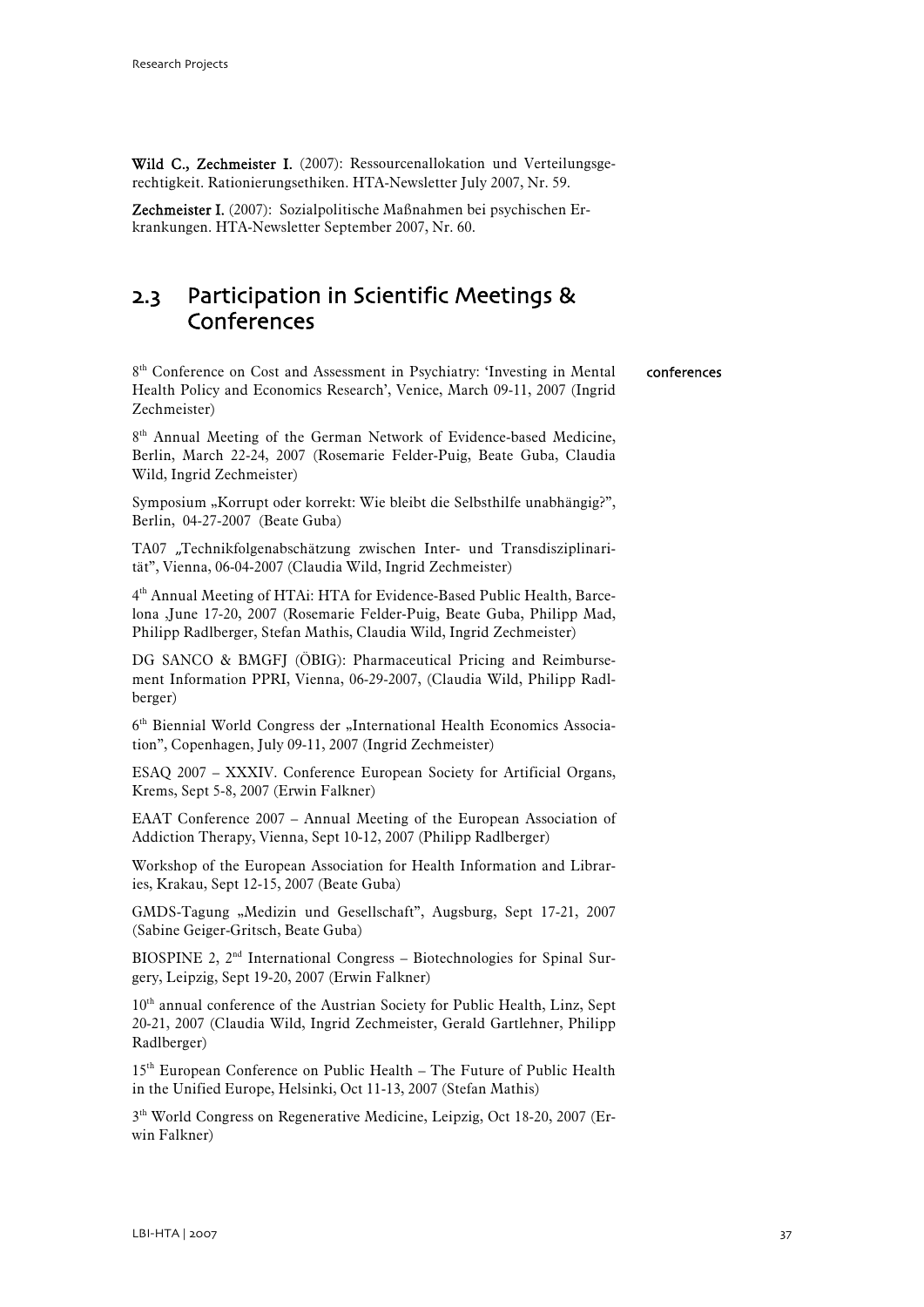8. HTA-Symposium von DAHTA@DIMDI: Entscheiden in der Medizin, Köln, Oct 18-19, 2007 (Sabine Geiger-Gritsch)

ISPOR  $10<sup>th</sup>$  Annual European Congress – Expanding European Horizons for Pharmacoeconomics and Outcomes Research, Oct 20-23, 2007, Dublin (Gerald Gartlehner, Sabine Geiger-Gritsch, Philipp Radlberger, Ingrid Zechmeister)

HTA-conference 2007, London, 11-01-2007 (Claudia Wild)

Risk Governance of Nanotechnologies: The International State-of-the-Art, Vienna, 09-25-2007 (Stefan Mathis) seminars, lectures

> Haemovigilance and tissue vigilance. Institute for International Research (I.I.R.), Vienna, Oct 9-10, 2007 (Erwin Falkner)

Role of effector molecules of natural born defence in burns, seminar at LBI for experimental and clinical traumatology / clusters for tissue regeneration, Vienna 10-25-2007 (Erwin Falkner)

Cartilage Regeneration – Where are we at? Seminar LBI for experimental and clinical traumatology / clusters for tissue regeneration, Vienna, 11-09- 2007 (Erwin Falkner)

WISSENnetworx Workshop "Wissen was läuft: Semantische Technologien im Wissensmanagement", Salzburg, 11-15-2007 (Beate Guba).

Biosimilars – Neue Herausforderungen für das Gesundheitssystem, Vienna, 11-26-2007 (Stefan Mathis)

EUnetHTA WP4 project-coordination meeting, Helsinki, Jan 18-19, 2007 (Philipp Radlberger)

EUnetHTA WP5 project-coordination meeting, Venice, Sept 27-28, 2007 (Philipp Radlberger)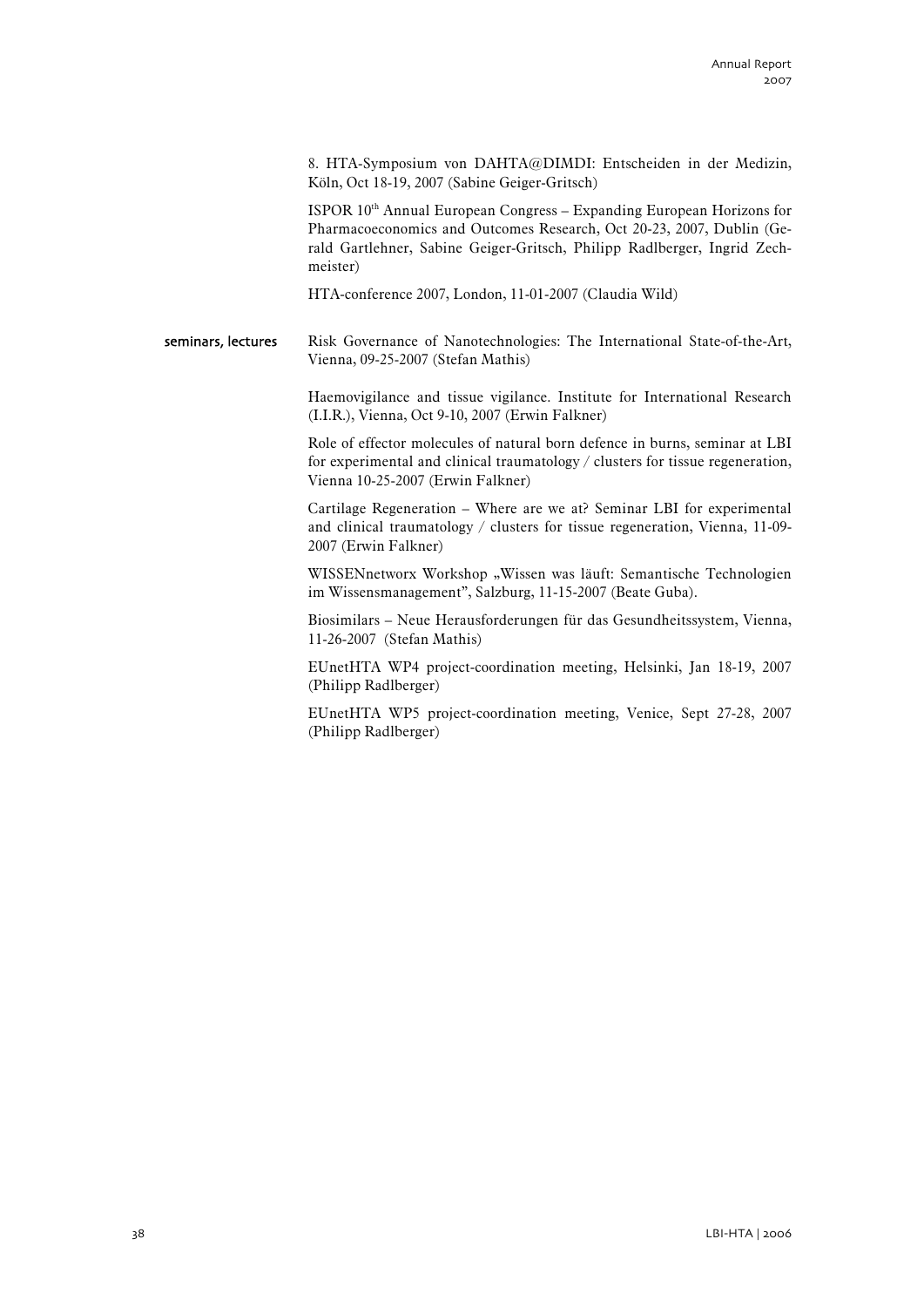# <span id="page-40-0"></span>3 Scientific Co-operations

| INAHTA annual meeting, Barcelona, June 20-22, 2007 (Claudia Wild)                                                                                                                                                                                                                                                                                                                  | international networks:        |  |
|------------------------------------------------------------------------------------------------------------------------------------------------------------------------------------------------------------------------------------------------------------------------------------------------------------------------------------------------------------------------------------|--------------------------------|--|
| INAHTA and HTAi Workshop on Ethical Issues, Oslo, Sept 21-23, 2007<br>(Stefan Mathis)                                                                                                                                                                                                                                                                                              | <b>EUnetHTA</b>                |  |
| EUnetHTA WP4 project coordination meeting, Helsinki, Jan 27-28, 2007<br>(Philipp Radlberger)                                                                                                                                                                                                                                                                                       |                                |  |
| EUnetHTA WP1 Executive Meeting, Barcelona, 03-22-2007 (Claudia Wild)                                                                                                                                                                                                                                                                                                               |                                |  |
| EUnetHTA WP7 project coordination meeting, Dublin, April 11-14, 2007<br>(Claudia Wild, Rosemarie Felder)                                                                                                                                                                                                                                                                           |                                |  |
| EUnetHTA WP5 project coordination meeting, Venice, Sept 27-28, 2007<br>(Philipp Radlberger)                                                                                                                                                                                                                                                                                        |                                |  |
| EUnetHTA WP1 executive meeting, Stockholm, Oct 11-12, 2007 (Claudia<br>Wild)                                                                                                                                                                                                                                                                                                       |                                |  |
| 4 <sup>th</sup> Meeting of the EUPHORIC Project, Helsinki, 10-09-2007 (Stefan Mathis)                                                                                                                                                                                                                                                                                              |                                |  |
| InnoHTA, kick-off-meeting, Brussels, 01-26-2007 (Philipp Radlberger)                                                                                                                                                                                                                                                                                                               | <b>InnoHTA</b>                 |  |
| InnoHTA, project coordination meeting, Vienna, May 2-3, 2007 (Claudia<br>Wild, Sabine Geiger-Gritsch, Philipp Radlberger)                                                                                                                                                                                                                                                          |                                |  |
| InnoHTA, project coordination meeting, Lübeck, Dec 12-14, 2007 (Philipp<br>Radlberger)                                                                                                                                                                                                                                                                                             |                                |  |
| MHEEN (Mental Health Economics European Network) meeting, Ljubl-<br>jana, June 28-30, 2007 (Ingrid Zechmeister)                                                                                                                                                                                                                                                                    |                                |  |
| Cooperation with ScHARR (School of Health and Related Research) at Shef-<br>field University/UK on Devoloping a decision analytic model for statin<br>therapy in Austria (Ingrid Zechmeister)                                                                                                                                                                                      | international co-<br>operation |  |
| Cooperation with the Institute for Microparasite Epidemiology/Imperial<br>College London/UK, the Institute for Medical Science/Department of Bio-<br>statatistics/University of Oslo/Norway and with the Norwegian Knowledge<br>Centre fort he Health Service on Adaptation of a health economic analysis<br>for the evaluation of HPV-vaccination in Austria (Ingrid Zechmeister) |                                |  |
| Dialog<>Gentechnik-collaboration in working group on genetic data, Vi-<br>enna, 10-04-2007 (Stefan Mathis)                                                                                                                                                                                                                                                                         | national co-operation          |  |
| INRO / International Neurotrauma Research Organization - cooperative<br>project for optimizing first aid in craniocerebral injury patients, Vienna, 11-<br>09-2007 (Claudia Wild)                                                                                                                                                                                                  |                                |  |
| Registry workshop with EFORT coordinator, Orthopaedic University clinic,                                                                                                                                                                                                                                                                                                           |                                |  |

Innsbruck, 11-29-2007 (Stefan Mathis)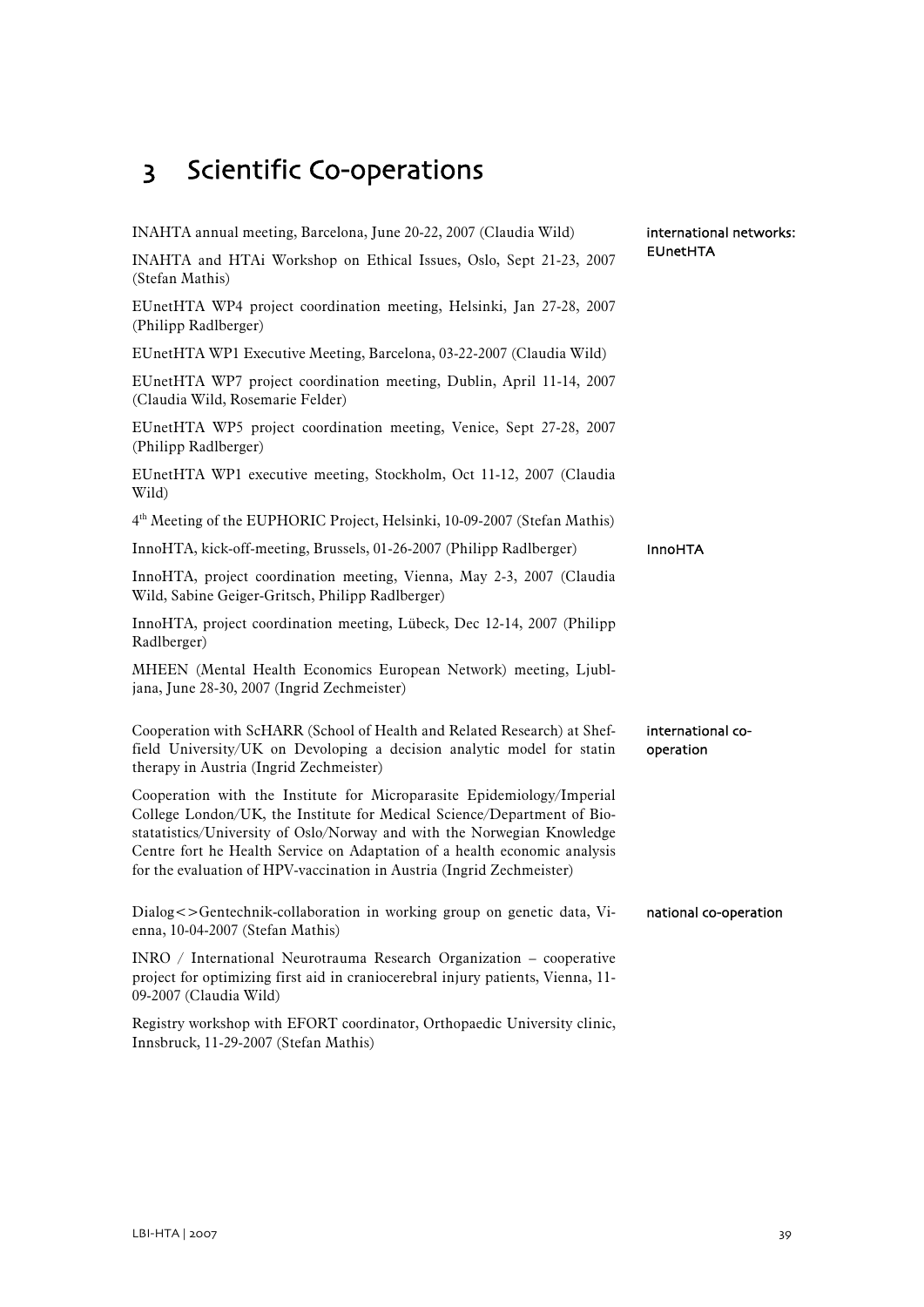#### HTA newsletter:

The following authors contributed articles to the HTA newsletter:

external contributions

- **Dr. Christopher Adlbrecht, AKH Wien**
- b Univ.-Prof. Dr. Reinhard Busse, Institut für Management im Gesundheitswesen an der TU-Berlin
- $\bullet$  Mag. Andrea Fried, ÖKZ/ Österreichische Krankenhauszeitung
- $\bullet$  Mag. Sylvia Groth, MAS, Frauengesundheitszentrum Graz
- <sup>●</sup> DDr. Andrea Korencan
- $\bullet$  Dr. Gerold Labek, EFORT Arthroplasty Register Coordinator, Orthopädische Universitätsklinik Innsbruck
- **B** Dipl.-Soz. Thomas Langer, AZQ Berlin
- b MMag. Sigrid Metz, Nationales Referenzzentrum für nosokomiale Infektionen und Antibiotikaresistenz, A.ö. Krankenhaus der Elisabethinen Linz
- b Univ.-Prof. Dr. Helmut Mittermayer, Nationales Referenzzentrum für nosokomiale Infektionen und Antibiotikaresistenz, A.ö. Krankenhaus der Elisabethinen Linz
- b Dr. Heide Said, MPH, Österreichische Gesellschaft für Public Health
- **B** Dr. Marcial Velasco-Garrido, Institut für Management im Gesundheitswesen an der TU-Berlin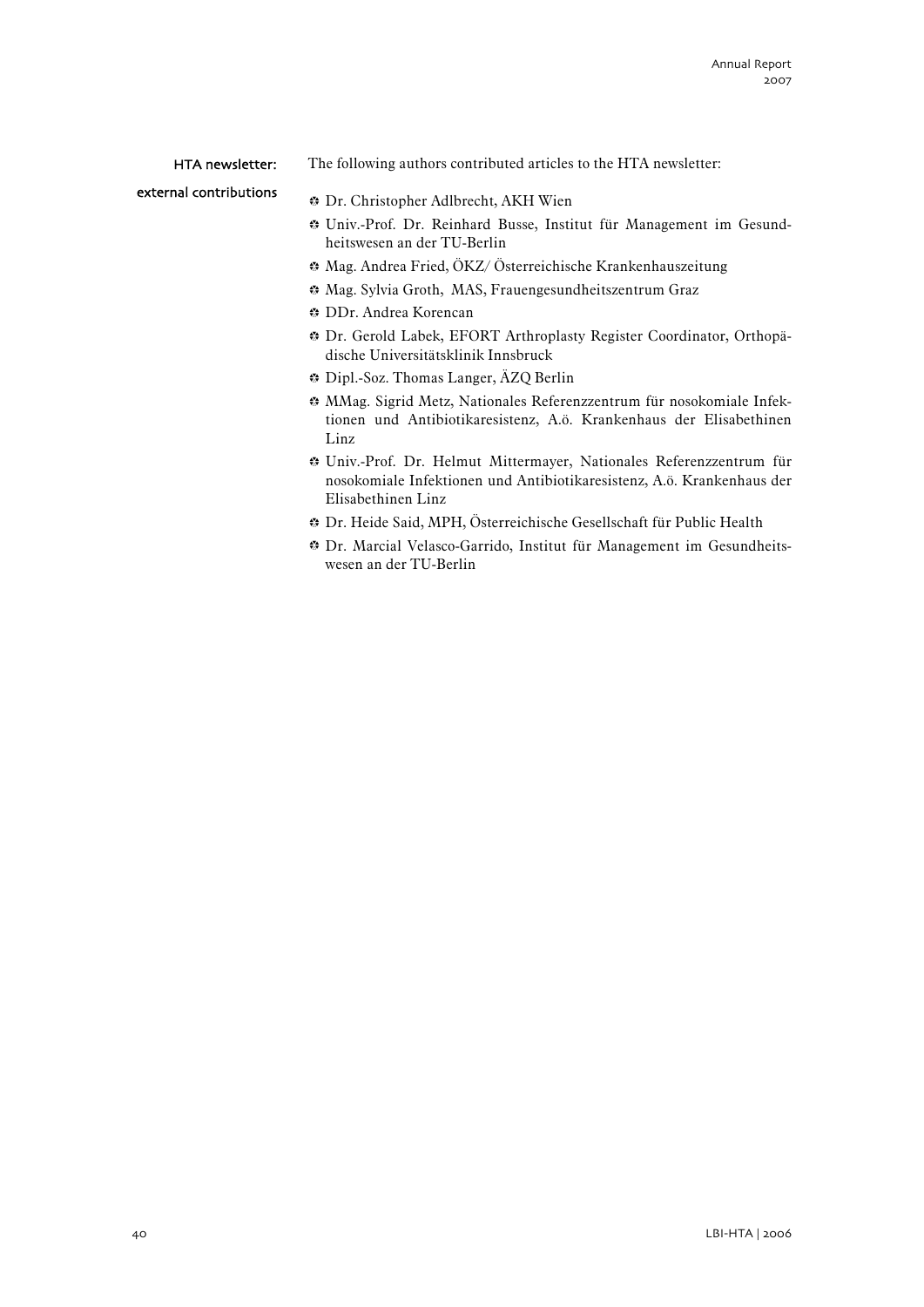# <span id="page-42-0"></span>4 Other Activities

Claudia Wild teaches , Health Technology Assessment' for the Master's Course for Public Health at the Medical University of Graz & at Master's Course for "Public Health Hospital Management" at the Institute of Economics in Linz. She is lecturer for the postgraduate course Master of Management in Health Care at the Danube University Krems.

Claudia Wild taught "Ethics in resource allocation in health care" at the Institute for Philosophy at the University of Vienna (winter semester 2007).

Ingrid Zechmeister teaches , Economic evaluation in health care' for the Masters Course for Public Health at the Medical University of Graz.

Beate Guba held two workshops on "Searching the Internet" at the Austrian health ministry.

Gerald Gartlehner is an Adjunct Assistant Professor for Public Health at the University of North Carolina at Chapel, School of Public Health.

Claudia Wild carries out review activities for the journals , Healthcare Policy', "Zeitschrift für ärztliche Fortbildung und Qualität im Gesundheitswesen", ,European Journal for Public Health' und ,Healthcare Policy-Politiques de Santé'. Also, she participated in the project "quality in healthcare systems with emphasis on health policy options for Austria" in cooperation with the London School of Economics, where she is a member of the research board.

Moreover she joined the working group Public Health at Transparency Inernational – Austrian Chapter and consulted the Court of Auditors in Upper Austria.

**Ingrid Zechmeister** was editor of the  $2/2007$  issue of the journal , Kurswechsel'. Furthermore, she carried out review activities for the Journal "Social Science and Medicine" and for developing research quality criteria for publications by the Upper Austrian health insurance fund.

In 2007 Beate Guba carried out review activities for the "Verein zur Förderung der Informationswissenschaft".

In 2007 Gerald Gartlehner reviewed manuscripts for the following peerreviewed journals: Drug Safety, Archives of Internal Medicine, Seminars in Arthritis and Rheumatism, International Journal of Quality in Healthcare, and Quality of Life Research

The following diploma and doctoral theses were supervised by Claudia Wild and supported by services of the library of the LBI-HTA:

- b Marc Krenn (Alpen-Adria-Universität Klagenfurt): Telemonitoring for cardiovascular diseases (working title)
- b Mag. Elisabeth Breyer (IMC Krems): Applications of new medical interventions of solidary health care systems (working title)
- $\div$  Mag. Petra Petz (University of Vienna): Recombinant growth hormone (working title)
- b Mag. Martina Nitsch (University of Vienna): Agenda setting in medical journalism (working title)

teaching

#### expert & referee activities

supervision of diploma and doctoral theses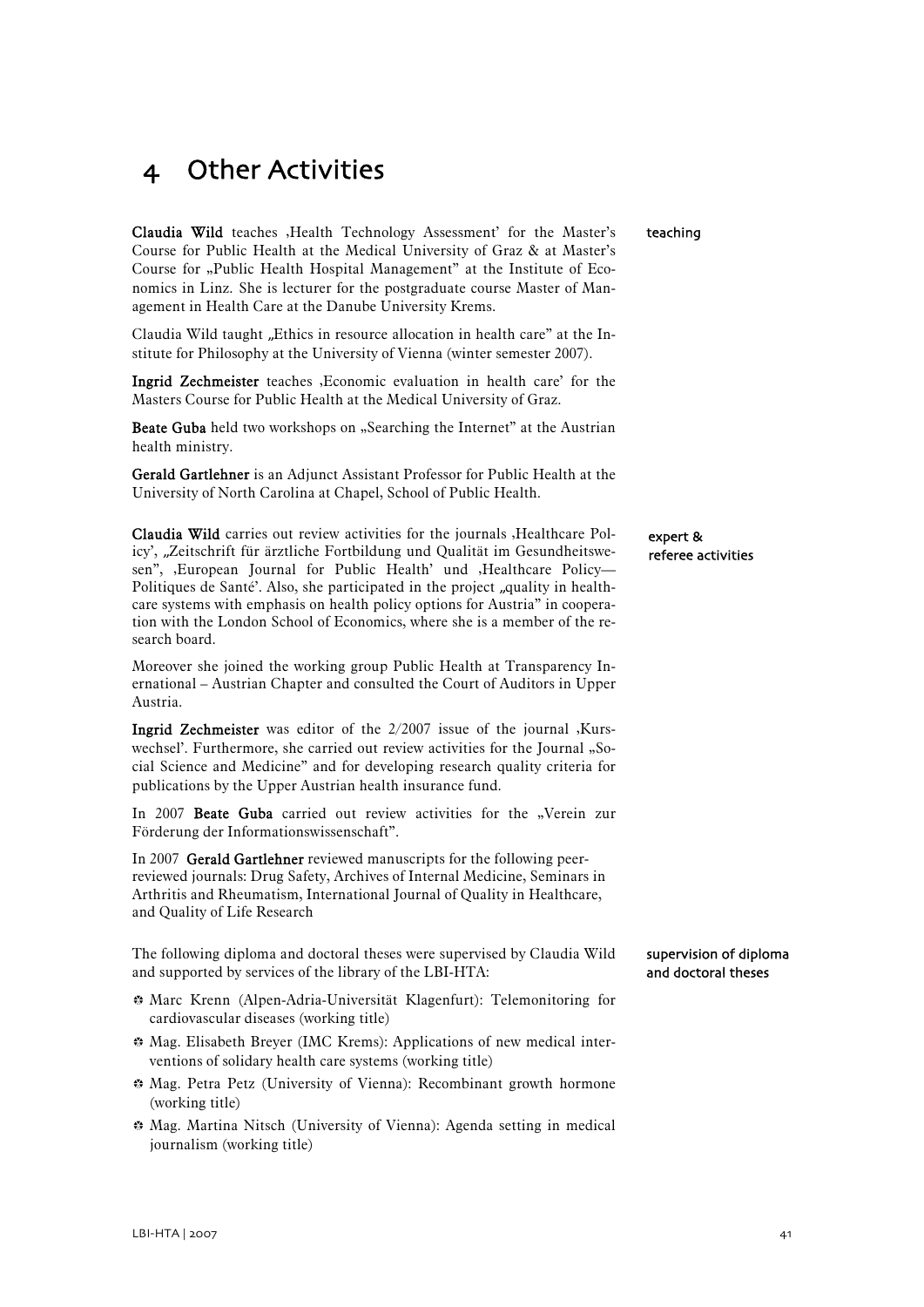Because the LBI-HTA intends to enable long-term and free access to its publications, emphasis has been placed on the development of a document server. The server provides extensive search options in English and German. library information

> In addition to this channel of distribution which is important for the transfer of knowledge the delivery of publications to the Library of the Medical University of Vienna and the legal deposit of copies ensure that scientists and students in Austria become familiar with the Institute's publications. In order to raise awareness of the Institute's research results internationally, summaries and other relevant information are regularly sent to the INAHTA office. Due to this cooperation, project reports and rapid assessments from the LBI-HTA have also been accepted into the HTA-Database of the Centre for Reviews and Dissemination in York, and are accessible via http://www.crd.york.ac.uk/crdweb/.